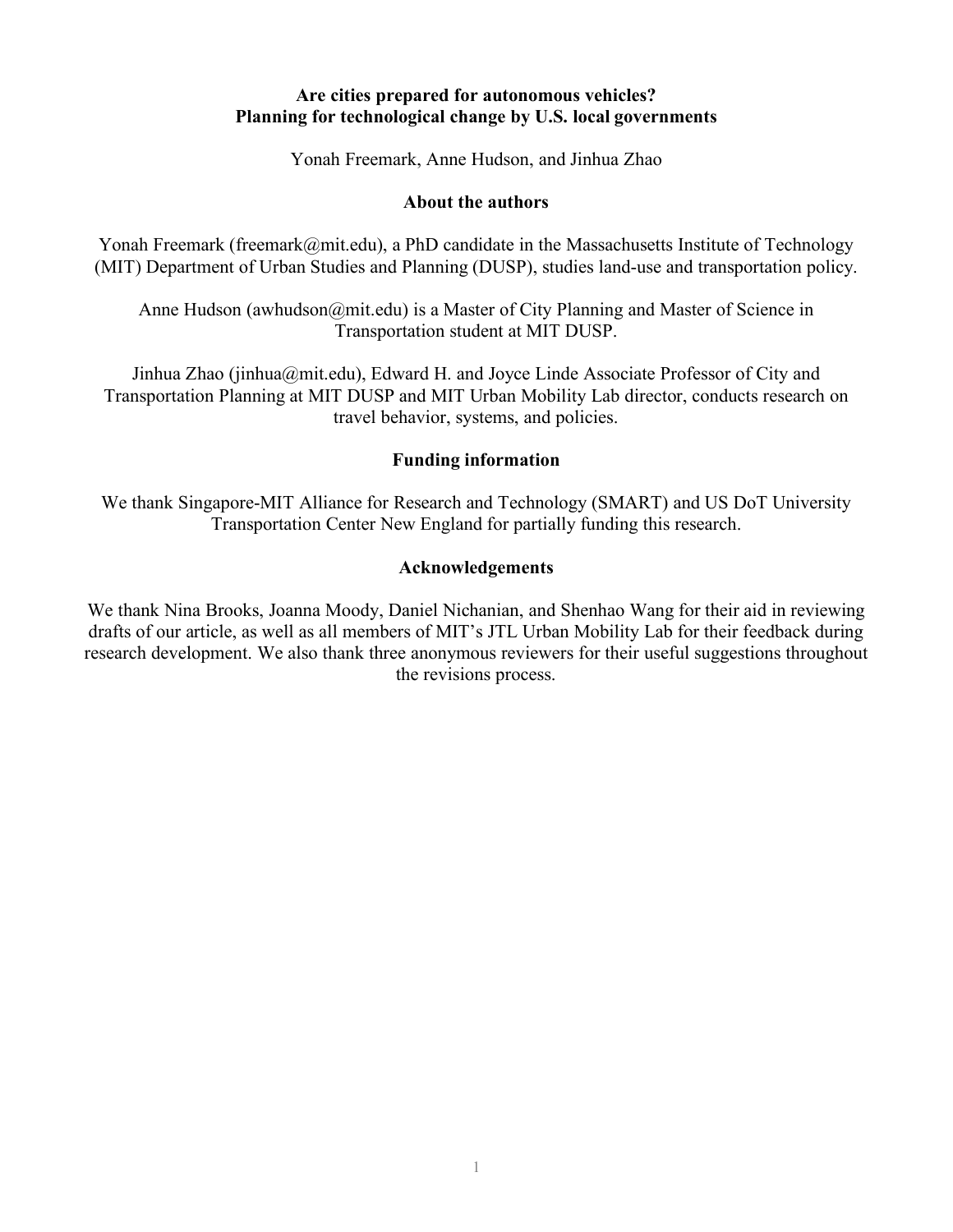#### **Abstract**

### Problem, Research Strategy, and Findings:

Local government policies could impact how autonomous vehicle (AV) technology is deployed. This paper examines how municipalities are planning for AVs, identifies local characteristics that are associated with preparation, and describes what impacts bureaucrats expect from the vehicles. We review existing plans of the United States' 25 largest cities and survey transportation and planning officials from 120 cities, representative of all municipalities with populations larger than 100,000.

First, we find that few local governments have commenced planning for AVs. Second, cities with larger populations and higher population growth are more likely to be prepared. Third, while local officials are optimistic about the technology and its potential to increase safety while reducing congestion, costs, and pollution, more than a third of respondents worried about AVs increasing vehiclemiles traveled and sprawl while reducing transit ridership and local revenues. Those concerns are associated with greater willingness to implement AV regulations, but there is variation among responses depending on political ideology, per-capita government expenditures, and population density.

### Takeaway for Practice:

Municipal governments' future approaches to AV preparation will likely depend on characteristics of city residents and local resources. Planners can maximize policy advancement if they work with officials in other cities to develop best practices and articulate strategies that overlap with existing priorities, such as reducing pollution and single-occupancy commuting.

### **Keywords**

Autonomous vehicles, municipalities, transportation planning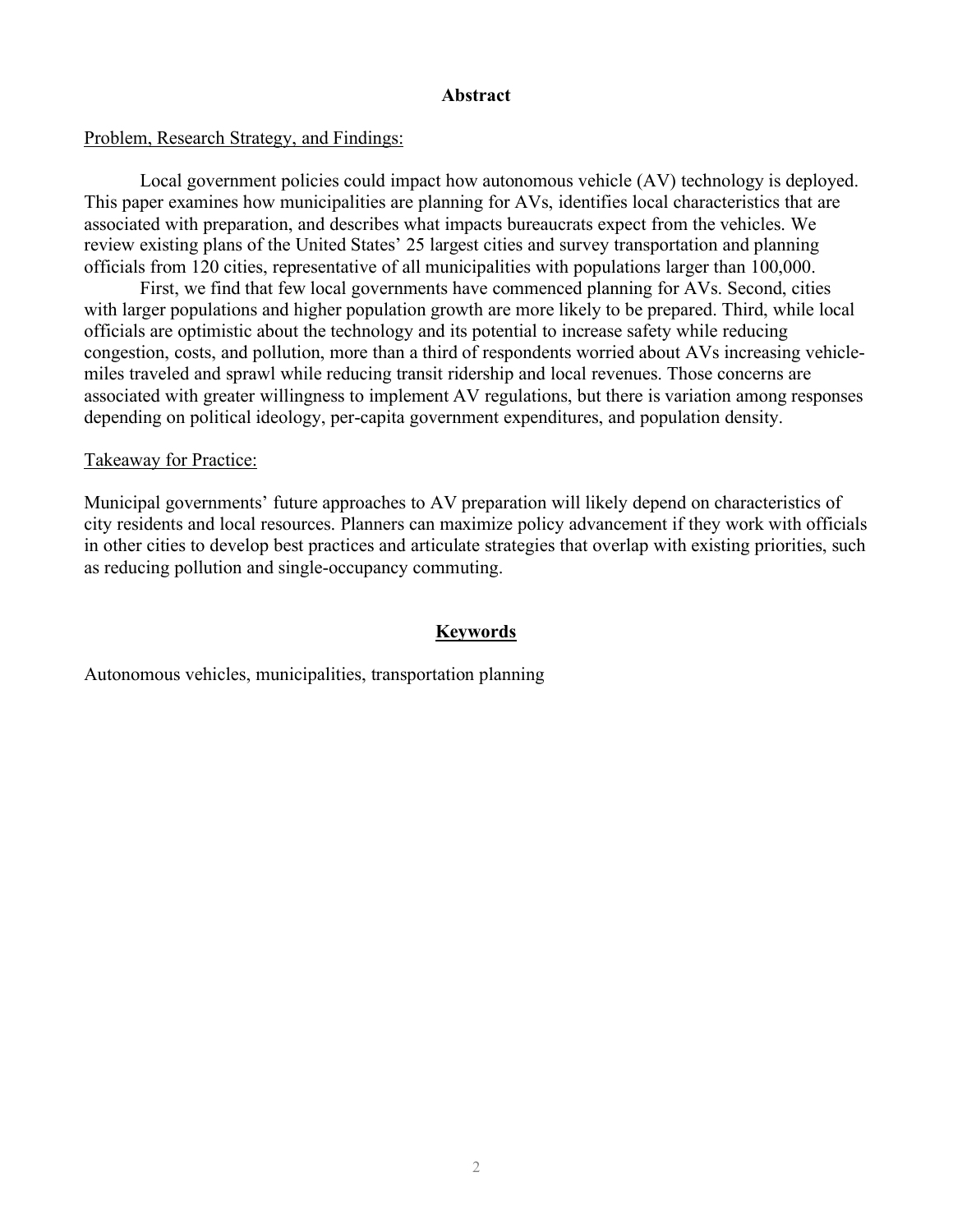#### **Introduction**

Autonomous vehicles (AVs)—combined with other recent transformations in urban mobility, such as electrification and shared use—have the potential to alter urban living by shocking the "system of automobility" (Urry, 2004, p. 31, 33) out of its reliance on single-occupancy vehicles, and in so doing, achieve "huge energy, environmental, and social benefits" (Sperling, 2018, p. x). Cities are essential players in determining the direction of that shock, holding key regulatory powers, such as managing most of the public right-of-way and articulating land-use policy. In this article, we explore how AV technology is impacting city officials' thinking, aiming to answer three questions. Are cities preparing for AVs? What concerns do officials have about the technology, and do different types of cities have different concerns? What municipal characteristics are associated with cities beginning planning?

In this study, we offer the first scholarly insight into how officials working in municipal governments throughout the United States are conducting AV-related policymaking. We review plans and undertake a large-scale, representative survey. We document that cities have made limited preparations, even as many bureaucrats are concerned about potential risks related to the vehicles, including increased vehicle-miles traveled and sprawl, as well as decreased transit ridership. We use a series of ordered probit regression models to analyze survey results both to understand how cities of varying characteristics are approaching the new technology and how responsibility for the technology is distributed within city governments. In the process, we further Mohr's (1969) argument that policy development requires a combination of governmental motivation, limited obstacles, and adequate resources. We conclude by recommending that cities tie their AV regulations<sup>1</sup> to their broader goals for surface transportation, taking advantage of their existing capacity in the process.

#### **Understanding the potential impacts of autonomous vehicles**

While the unique feature of AVs is the replacement of human drivers with automated driving systems,<sup>2</sup> their impacts may be more widespread. AVs may be treated as a rupture in the transportation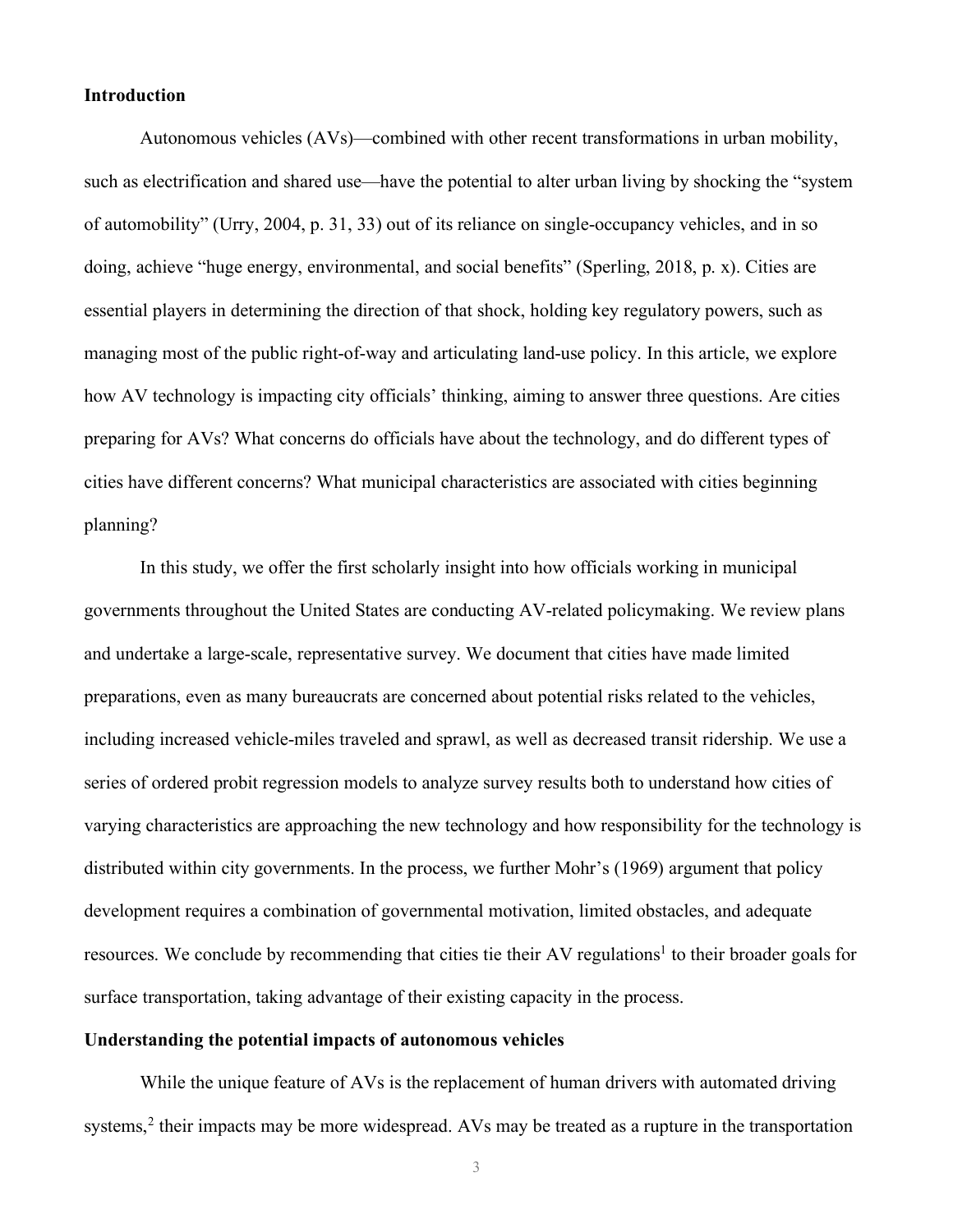system that provokes an opportunity to advance other transformations, including electrification and shared use (Sperling, 2018). Yet skepticism of AVs is warranted; without adequate preparation, they may worsen many of the problems that already plague metropolitan mobility (Bahamonde-Birke et al., 2018; Wolmar, 2018). City policies will influence how these vehicles are linked to these changes, determining whether AVs are "innovations [that] serve the public interest"—or not (Sperling, 2018, p. xiii).

But scholars have not yet examined cities' AV-related preparations, nor have they identified how bureaucrats believe this technology will affect their cities. Despite frequent media discussion, we do not know whether cities are prioritizing AV planning, or whether they consider planning for AVs to be a waste of resources given limited knowledge about how such vehicles will shape their environs and the transportation system. In this study, we fill a portion of this gap by offering a better understanding of municipal officials' attitudes as well as segmenting cities by their characteristics and resultant preparation for the technology. We argue that a failure by municipalities to plan for AVs is an oversight given the relationship between AVs, mobility, and urban form.

The literature has explored automation's impacts in combination with other transportation transformations. <sup>3</sup> When operated through ride-hailing services, AVs could ease point-to-point travel, a particular convenience for people underserved by traditional automobiles, such as the young, elderly, and disabled. The lack of a driver could eventually mean lower travel costs, safer navigation, and more efficient use of road capacity (Fagnant and Kockelman, 2015). These costs could decline further if AVs are shared, which could lower the number of cars on the road (Frazzoli, 2015; Martinez, 2015). At the same time, depending on ownership, propulsion, and regulations, AVs could be associated with negative outcomes. Lower costs and the ability of former drivers to reorient travel time to productive uses (reading, working…) could increase vehicle-miles traveled (VMT) (Duranton and Turner, 2011; Metz, 2018), thus increasing congestion, such as in contexts where vehicles circle the block rather than pay for parking (Chase, 2014). Cheaper trips could encourage a mode shift away from transit (Levinson, 2015),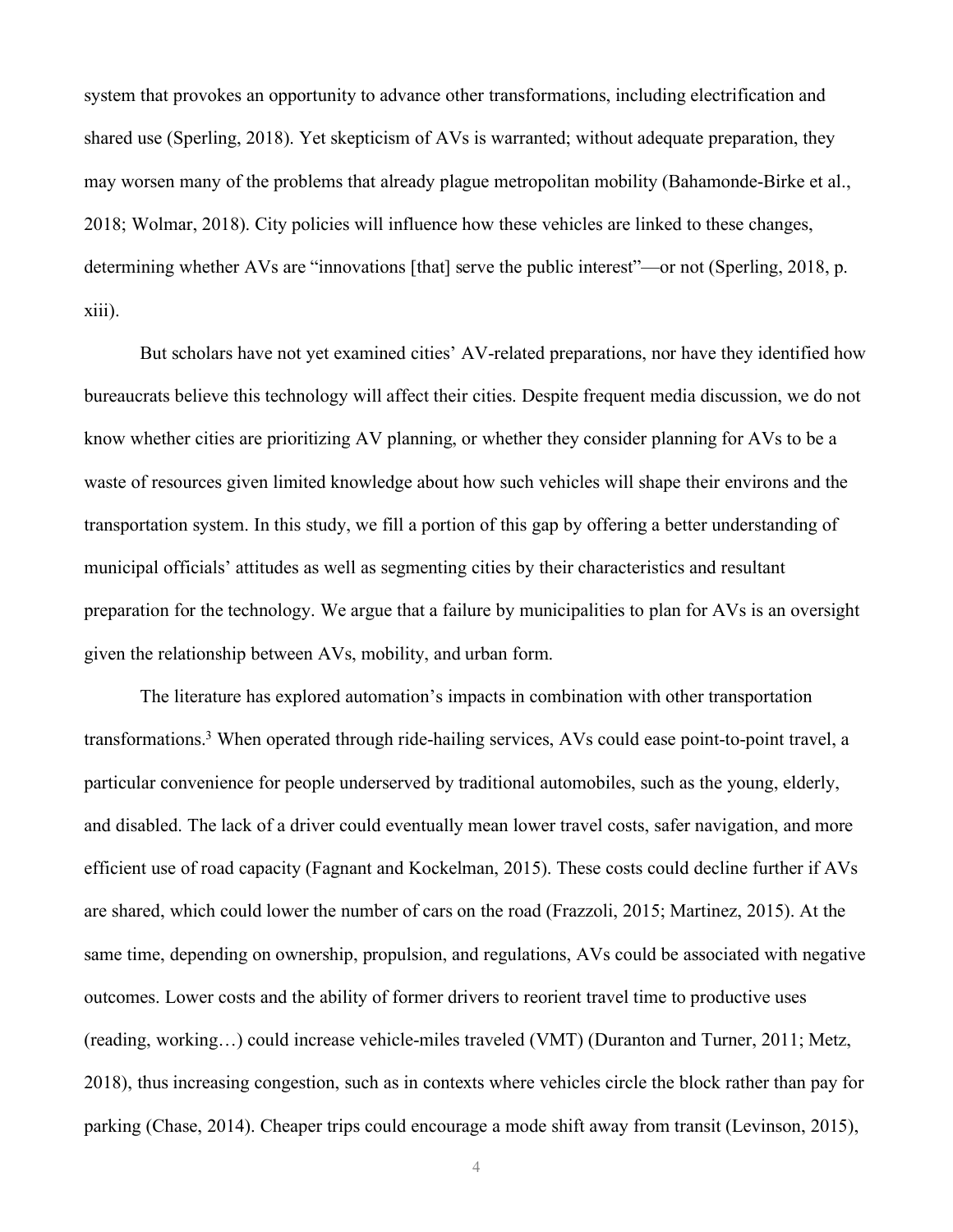a problem if the result is higher pollution, more traffic, and less accessibility for low-income people. Finally, governments reliant on parking tickets, speeding fines, vehicle registration, and fuel taxes could lose revenues, challenging cities to find alternative funding sources.

AVs also promise to influence the design of cities, and vice-versa (Duarte and Ratti, 2018). A willingness of some commuters to travel further, for example, could encourage sprawl (Ewing, 2003), and in the process increase energy consumption and income-based segregation (Johnson, 2001). Design choices planners make with regard to the allocation of street space, meanwhile, will ultimately govern interactions between different modes (Heinrichs, 2015). AVs also have the potential to reduce the need for parking as a result of a shared-travel-induced reduction in car trips and a redistribution of vehicles elsewhere to park themselves. This would liberate land currently occupied by parking lots and structures for alternative uses. But these outcomes—positive and negative—remain conjectural.

Paradoxically, the uncertainty regarding AVs plays out in the context of extensive AV experimentation. Companies are testing on public roads in cities from Boston to Singapore, though the timeline for full rollout remains unclear (Adams, 2017). In the short term, given continued use of human-driven cars, AVs may alter the transportation system little; a longer-term equilibrium with a fully automated system will be different.

The future of governmental policy, especially in the period before a fully automated system, is similarly uncertain. Can we expect AV-specific regulations, or will they be rolled into a broader groundtransportation legal framework? How will regulations affect this technology's form? Given the changes associated with "smart mobility" (Docherty et al., 2018) and growing interest in redesigning urban streets (von Schönfeld and Bertolini, 2017), we can speculate that AVs will motivate governmental actors to rethink policies. Some technological disruptions have catalyzed change for urban transportation systems in the past (Kent et al., 2017; Marsden and Docherty, 2013), thus AVs could serve as an opportunity for municipalities to reconsider policies widely recognized as effective in achieving key goals shared by cities but with significant hurdles in the current political climate, such as congestion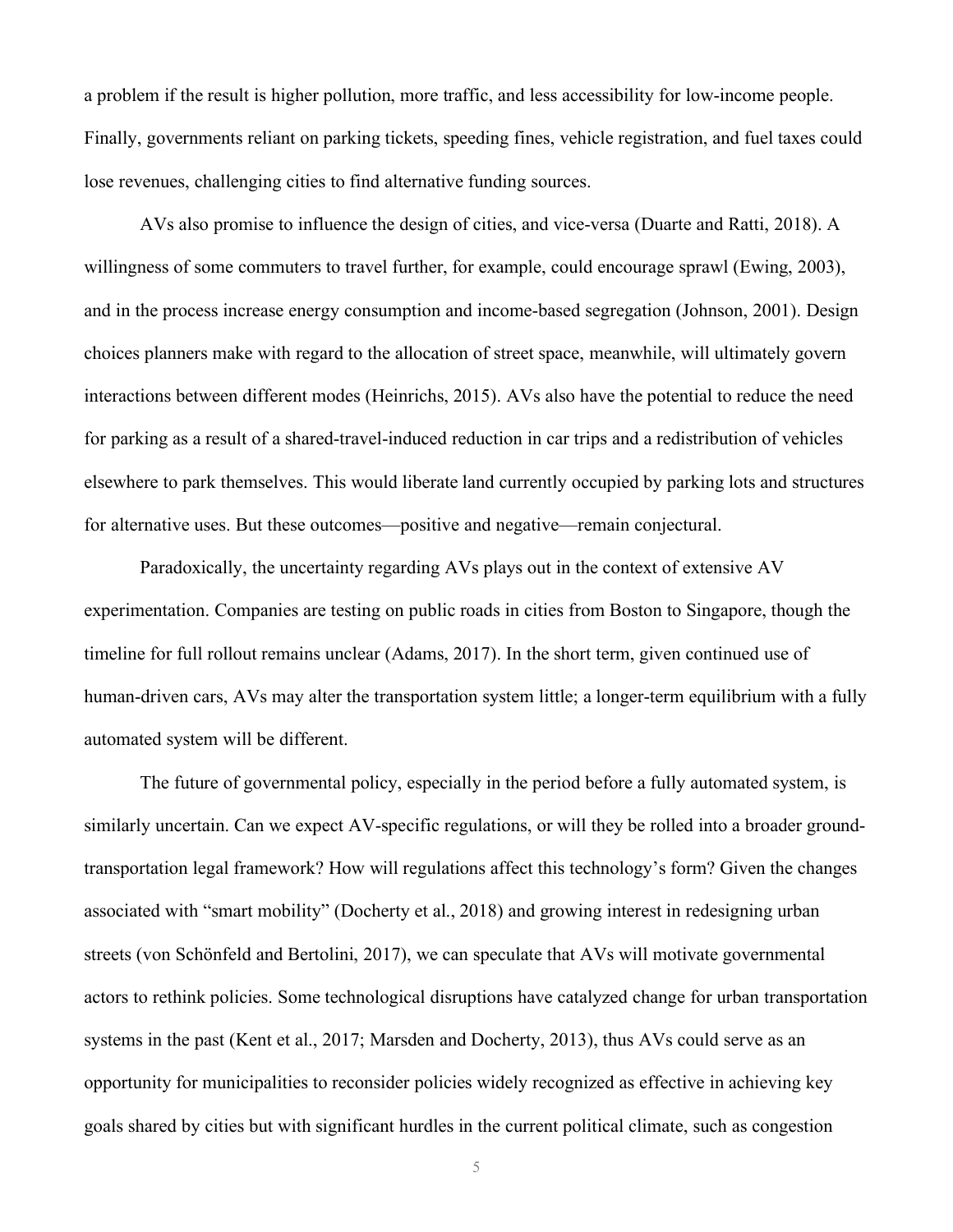pricing. As Kingdon (1986) notes, long-anticipated policies often wait for the appropriate opportunity to be deployed.

Higher-level governments in the U.S. have begun introducing AV-related policies, indicating that automation is sparking a conversation about transport regulations. As of 2018, 35 states have passed legislation or had governors issue executive orders related to AVs. In 2016 and 2017, the federal government provided AV guidance, and Congress is considering legislation that would allow experimentation nationwide (National Conference of State Legislatures, 2018). These guidelines address issues such as vehicle safety and registration.

In order to fully understand the reach of public-policy responses to AVs, we focus on the role of local governments. In the U.S., municipalities are limited by their status as "creatures of the state," which restricts their ability to intervene. But cities are primary actors with regards to how streets and the urban environment function, often exerting entry controls on taxis using medallions while establishing fare and coverage policies (Schaller, 2007); similarly, cities like Chicago and New York tax ride-hailing services.4 Cities often manage transit (through subsidiary authorities); the allocation of public space (Lang et al., 2016); parking and speed limits (Glancy, 2015); land use (Williams, 2013); data (Batty et al., 2012); street-police powers, and, to some degree, tax bases (Barron, 2003).

#### *Hypotheses*

Despite the limited scholarship on municipal AV preparations, related research indicates what we might expect. In reviewing U.S. metropolitan planning organizations, Guerra (2016) finds that few have planned for AVs. While officials are aware of the existence of the technology, the nebulous nature of the final product dissuades them from putting their ideas on paper, let alone acting. As such, we hypothesize that cities in the U.S. are similarly unprepared for AVs:

Hypothesis 1: *As a whole, cities have conducted little planning for AVs.*

The policy innovations literature offers insight into how governments address certain issues and what causes individual policies to advance (Berry and Berry, 1990). Mohr (1969) suggests that new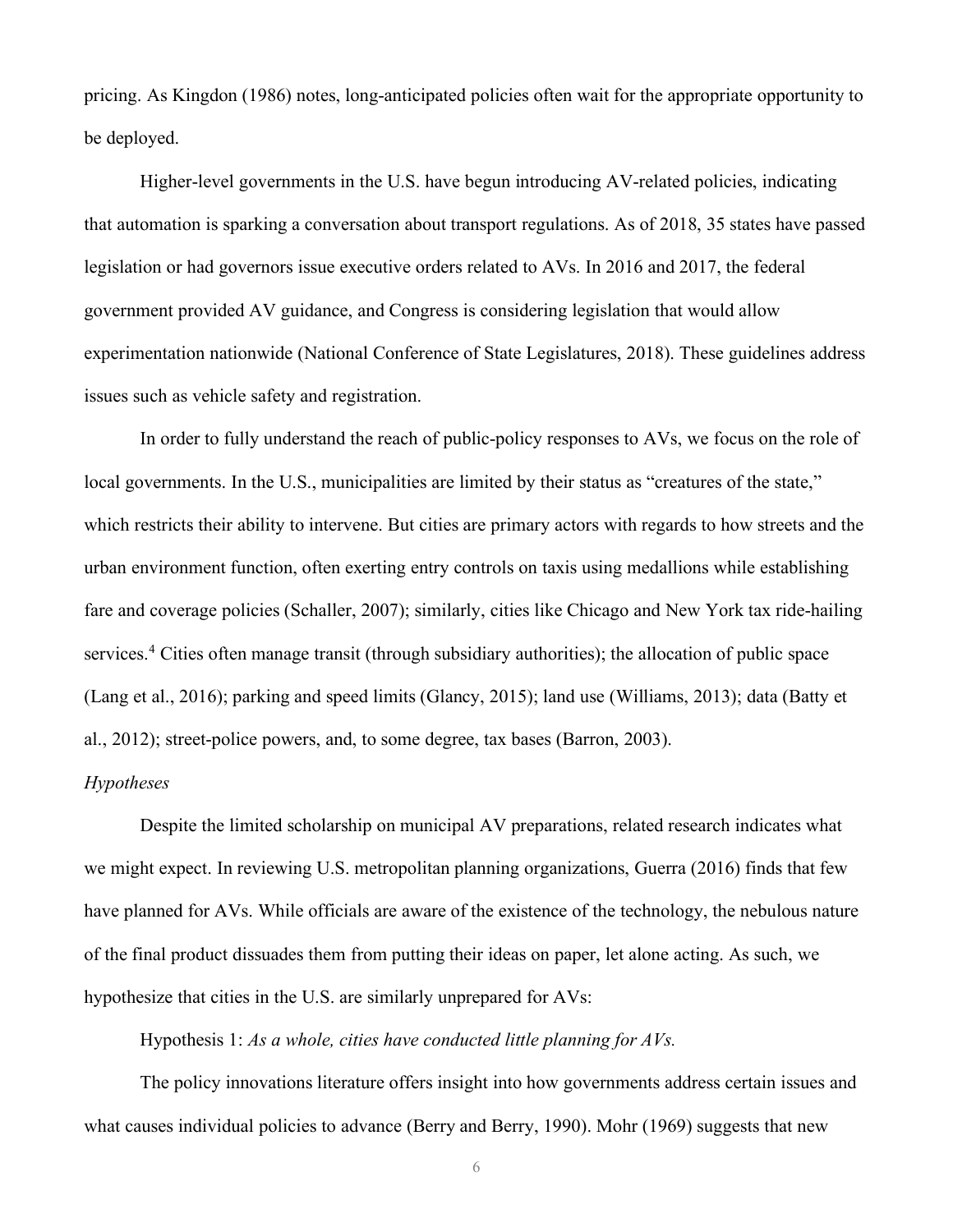policy is developed when officials have the motivation to innovate, when obstacles are limited, and when there are adequate resources. Scholars show that governments with greater resources are more likely to plan and regulate, as are cities whose residents have more liberal political ideologies, linked to support for a stronger governmental role (Hajnal and Trounstine, 2010; Shi et al. 2015). Organizational size is positively associated with policy adoption (Bingham, 1978). Finally, cities with larger populations are more likely to innovate (Krause, 2011). We cluster these potential explanations for why city governments act as they do, using multiple regression models we describe below to test the relative influence of each. We therefore hypothesize:

# Hypothesis 2: *Cities with more financial resources, liberal political ideologies, staff, and population have engaged in a higher level of preparation for autonomous vehicles.*

Disruptions in the status quo can induce governments to promote new policies (Kent et al., 2017; Kingdon, 1986). Yet these disruptions, such as new-technology deployment, are not adequate *alone* to spur change. We expect variations among cities based on their respective concerns about the consequences of AVs. Officials must recognize the link between policies and goals to advance new regulations (Johansson et al., 2003), thus a sense of avoiding perceived negative outcomes—particularly in the context of a supportive public and political environment—can be a motivator for bureaucrats. We hypothesize that:

Hypothesis 3: *Officials with greater concern for the negative impacts of AVs and with a sense of a supportive public and political environment are more motivated to engage in AV regulations.*

#### **Measuring municipal planning for autonomous vehicles**

#### *Planning documents*

To determine how municipalities are planning for AVs, we collected long-term comprehensive (land use and transportation) or transportation plans, as of January 2019. Because of the technical capacity required to create such plans, smaller cities are less likely to have them, or they are likely to be less developed, and thus we concentrated this review on the 25 largest U.S. cities. Comprehensive plans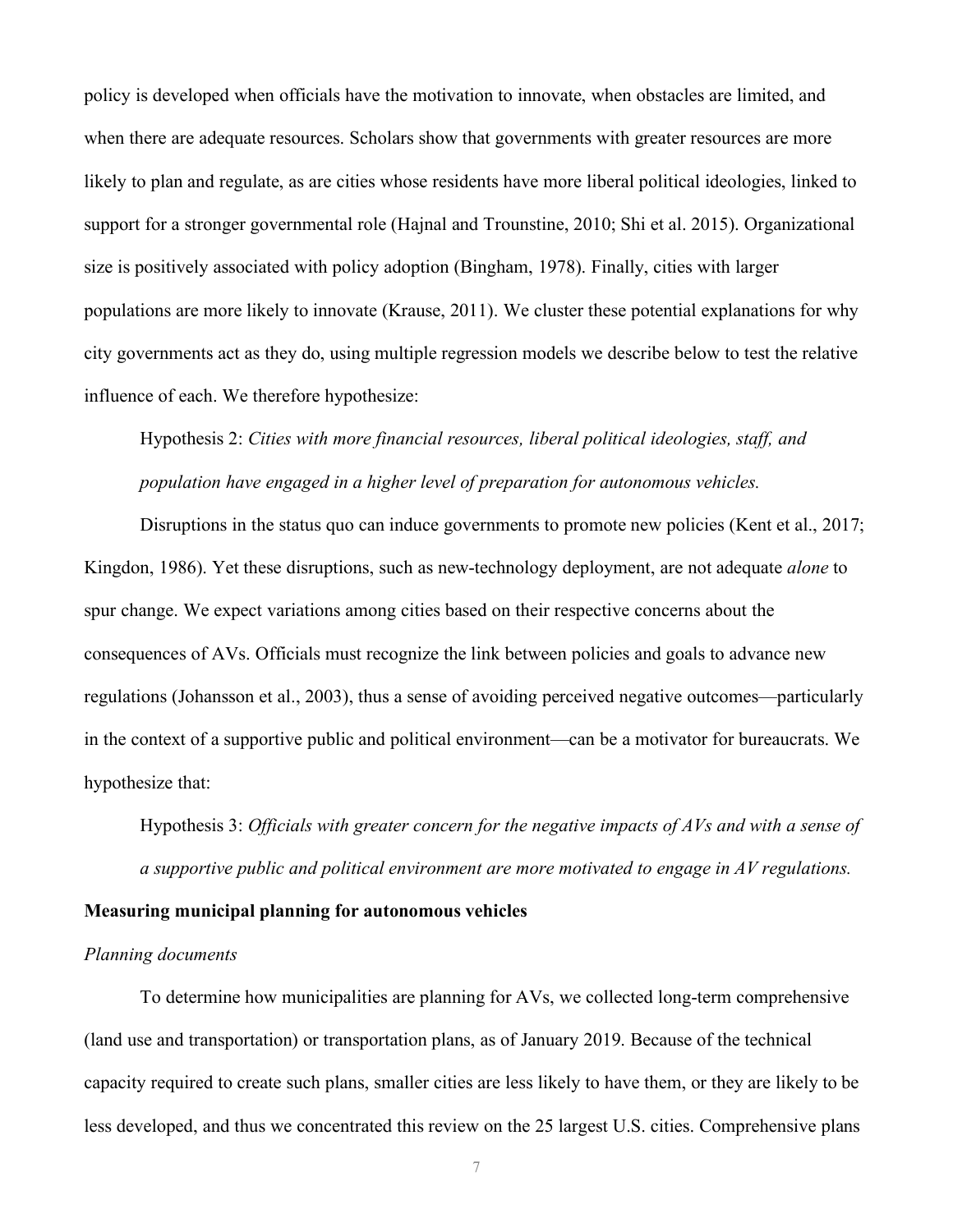generally offer policy guidance, but do not prescribe legally enforceable rules for governmental agencies or private entities (this applies to AV and non-AV contexts). We identified whether the documents address AVs, and whether these cities have produced other "new mobility" plans.<sup>5</sup>

#### *Web-based survey*

The overview offered by these plans is not representative of conditions in U.S. cities generally, applying only to the largest cities. As such, we also conducted an online survey of planning and transportation officials that was much more comprehensive in scope. <sup>6</sup> It consisted of questions on preparations for the arrival of AVs, time officials have devoted to developing AV-related policies, and perceived AV impacts. We allowed open-entry submission for certain questions such as "what is unique about the way that your city is approaching AVs?;" select quotations from officials are included throughout this paper to contextualize quantitative findings. The survey (questions are found in the appendix) was field tested among select officials during the 2018 Transportation Research Board Annual Meeting; students and faculty in our department provided further feedback.

We created a database of all 307 non-county, general-purpose local governments (primarily cities, all categorized as "places" by the U.S. Census) with at least 100,000 residents in 2016. While transportation policy is made by a large range of governments in the U.S.—federal, state, metropolitan, county, and city officials are all often involved, to different degrees depending on the place—our focus on cities allows us to investigate this level of government in depth. We selected the top officials working in planning or community development and transportation or public works in each city, then performed searches to identify appropriate email addresses, and contacted them. We instructed interviewees that responses were anonymous and that they could delegate the survey to another official to complete on their behalf. Responses were recorded from April to June 2018.

We intentionally focus on top officials: directors of planning or transportation. While we acknowledge that policy promotion is a shared activity, with policy entrepreneurs—the people who push change—often working in think tanks, private business, and government (Mintrom, 1997; Mintrom and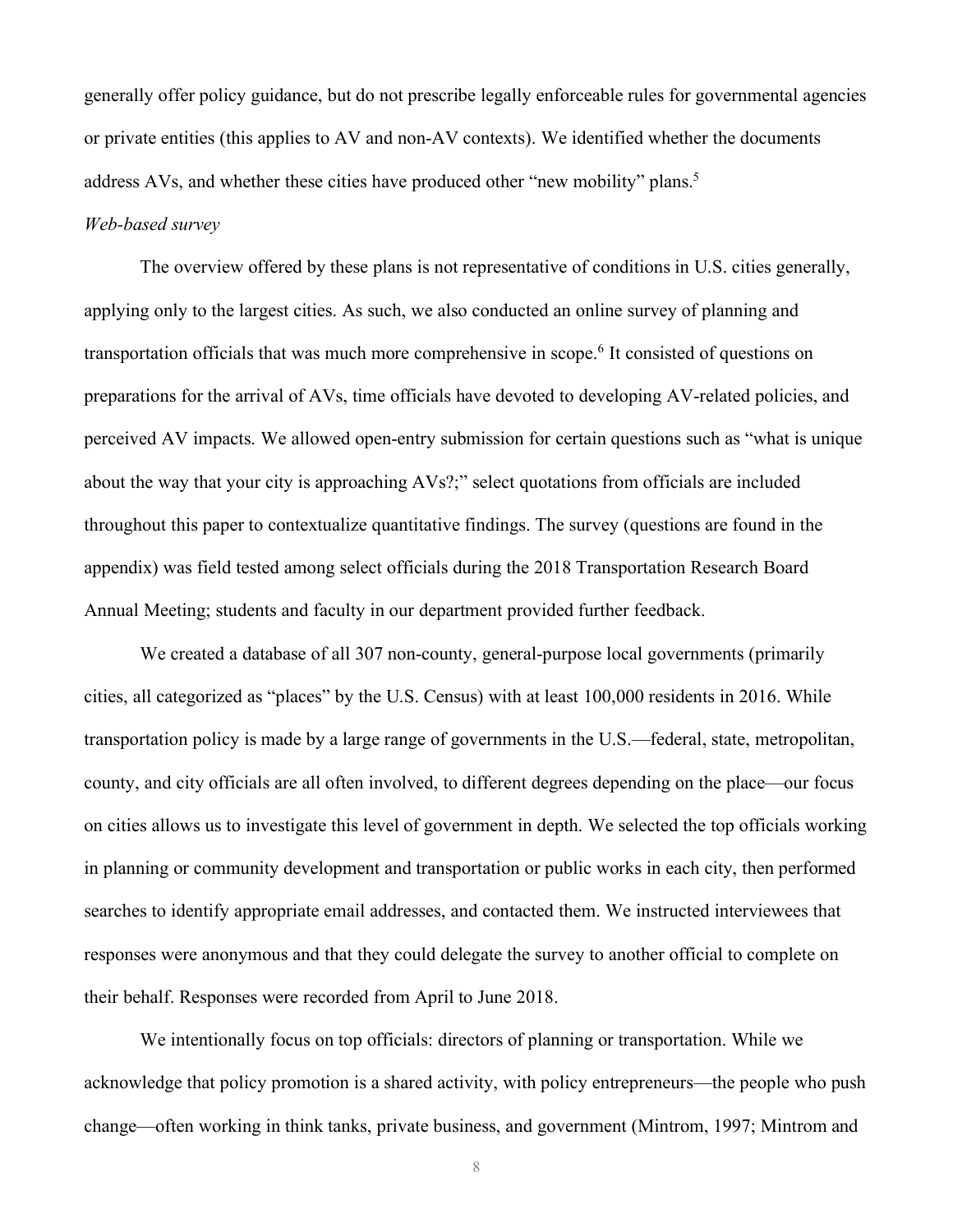Norman, 2009), the officials we target are leaders in policy identification and promulgation. If cities make changes related to AVs, these officials will play an important role, particularly during the agendasetting and formulation stages of the policy cycle (Marsden and Reardon, 2017), when formative decisions are made.

Officials from all 307 cities were contacted and at least one representative from 120 cities (39%) responded in full, summarized in Table 1. About half the respondents represent planning departments and the other half represent transportation departments (several hailed from mayor's offices, etc.). Our survey had an overall response rate of about 23%. Of respondents, 66.1% identified as civil-service staff and 25.3% were appointed. In results, we include multiple responses from some cities, and account for differences between planners versus other types of officials. In addition, we included results from 27 partially completed surveys from an additional 26 cities. We believe that this is the first such survey conducted related to AVs, offering extensive insights into how officials are approaching the subject area.

### [Table 1 about here]

We assembled a set of variables representing city characteristics including demographics (level and change), employment, density, budgets, and wealth, as described in Table 2; these are primarily sourced from the U.S. Census. We also include data on municipal-level ideology developed by Tausnovitch and Warshaw (2015) to represent residents' liberal-to-conservative views based on polling. Finally, we collected mayoral partisanship information from web-based sources; in cities with nonpartisan races, we noted how mayors self-identified. To ensure that the sample is representative of conditions in the population of cities, we conducted t-tests of means to compare qualities of cities with respondents who completed surveys and the full group. Sample cities are not significantly different from the population across all covariates.

#### [Table 2 about here]

We developed a series of ordered probit regressions to assess responses using the variables assembled in Table 2, as well as dummy variables for whether the respondent was a member of the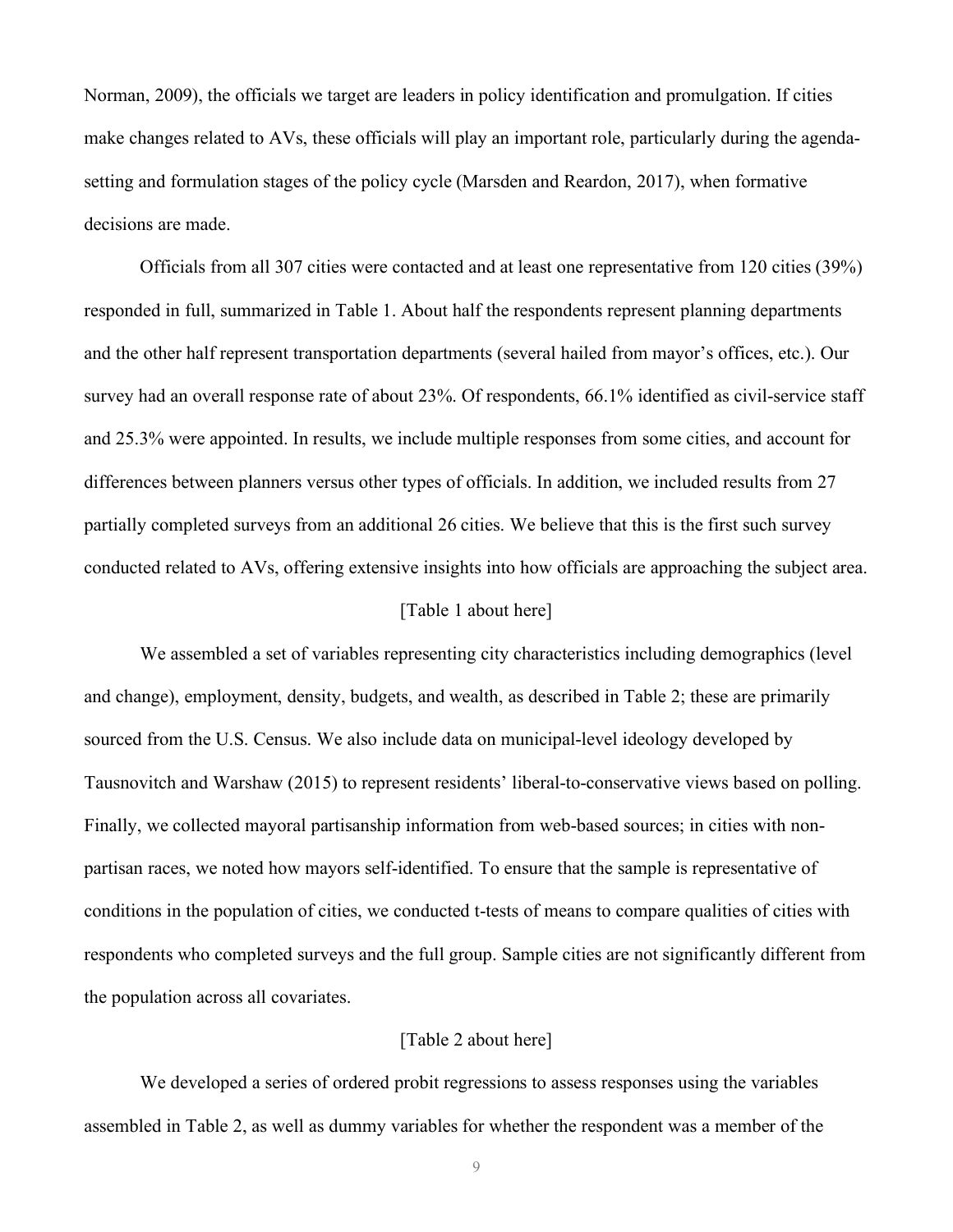planning department. We used ordered probit models because of the Likert scale used to record responses. The Likert Scale provides respondents five choices, from strongly disagree to strongly agree, or from decrease a lot to increase a lot, depending on the question. Each model shows standardized coefficients to allow for comparisons between the relative influence of the variables, which are on different scales, as well as average marginal probability effects to determine the net effect of each variable, and uses robust standard errors (see technical appendix). We chose to undertake these methods because we believe they are key tools in evaluating how cities are planning and are likely to plan in the future. Specifically, they provide us the power to differentiate the influence of various city characteristics—a task for which descriptive statistics alone are inadequate.

To test for response-rate variation from planners versus transportation officials, we conducted ttests, comparing cities from which planners responded and those from which transportation officials responded (we tested this twice, both with all cities—thus with an overlap between the two groups—and also with just cities where only planners *or* transportation officials responded). We found no significant differences across city characteristics for respondents from different departments for any variables; as such we believe it is appropriate to include them within the same sample, but it is worth noting that the cities from which transportation officials hailed were marginally ( $p < 0.1$ ) whiter in population and had fewer renters.

# **Municipal planning is limited, but city officials have clear views about how autonomous vehicles will alter their cities**

In this section, we review planning documents and survey results. We examine cities' AV preparations, consider how officials believe AVs will alter urban transportation, and evaluate which municipal characteristics are associated with an interest in developing new policy.

*In general, municipal planning for AVs has been minimal, with few specific strategies and policies enumerated for AVs*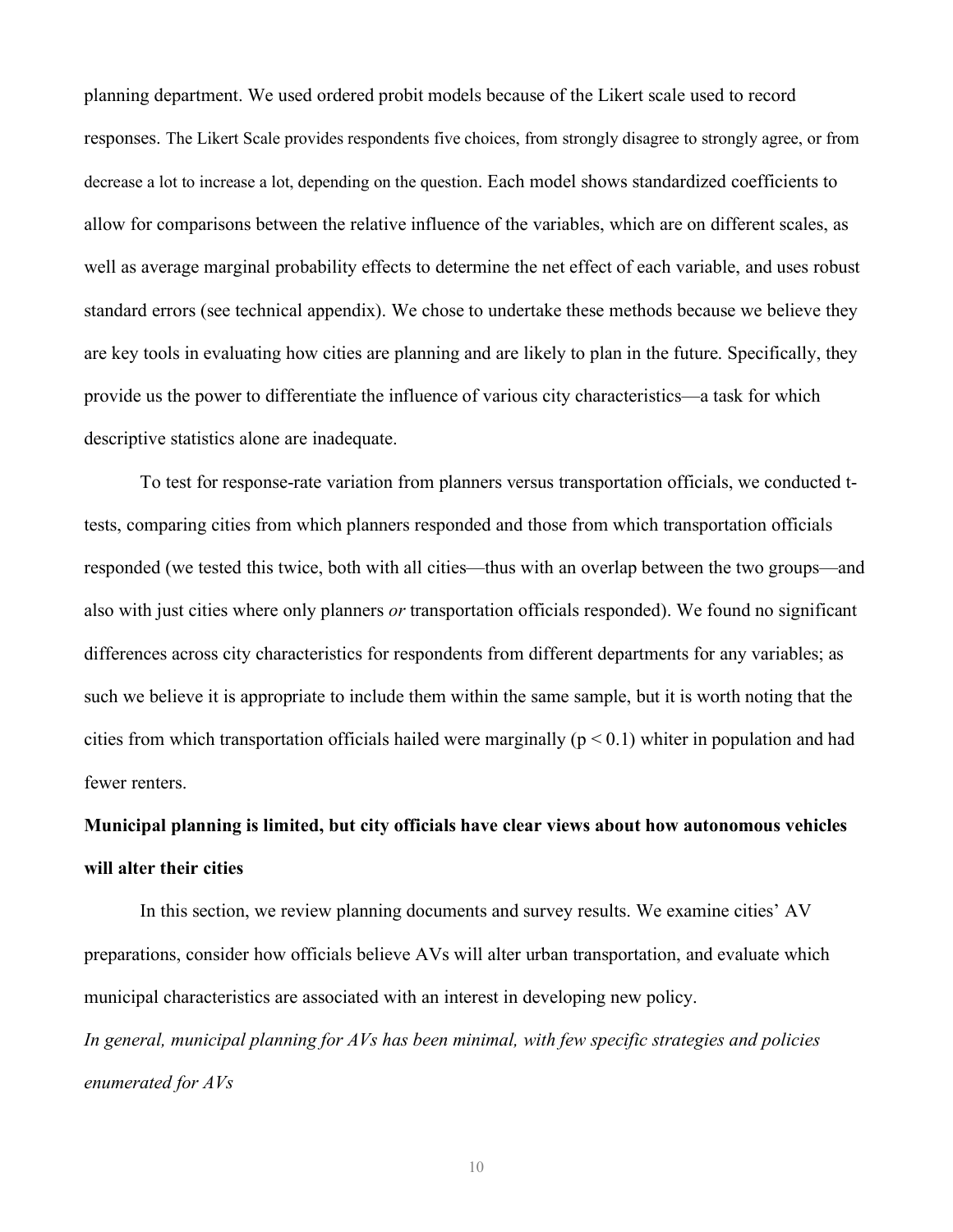An examination of citywide plans approved by the 25 largest U.S. municipalities demonstrates limited planning thus far, supporting Hypothesis 1. The majority of cities (64%) have not mentioned AV-related policies in their comprehensive or transportation plans, illustrated in Table 3. Even so, of the 13 plans passed since 2016, seven reference AVs and several other cities are currently undertaking efforts to address them. As cities update plans, which typically are released only every decade or so, AVs will likely be integrated. One official we surveyed noted, for example, that her city's upcoming plan "include[s] language about what to do as right-of-way becomes available thanks to AVs."

The plans that mention AVs mostly do not pinpoint appropriate planning actions. Most use language that prioritizes "innovation" and "flexibility" rather than concrete regulatory strategies. *Go Boston 2030*, for example, recommends AV policy "initial[ly] focus on the testing of new technology," leading to "generating best practices," but little specificity (Boston, 2017, p. 192). San Antonio's *SA Tomorrow Plan* recommends incorporating AVs into municipal goals, identifies potential benefits of the vehicles, and recommends that "city staff should follow driverless vehicle developments." It suggests that the city "has the opportunity to proactively establish regulations, policies, and plans," but does not identify the policies to be pursued (San Antonio, 2016, p. 6-32, 6-33).

Six of the cities profiled have separate plans specific to AVs or "new mobility," such as ridehailing. Los Angeles' *Urban Mobility in a Digital Age* recommends increased data sharing, developing a business plan for a municipal AV fleet, and suggests a network of AV lanes, but it does not point to what regulations would be enforced for private operators and how city streets would be reconfigured (Los Angeles, 2016). Seattle's *New Mobility Playbook* is more specific, reviewing pros and cons of new technologies, then identifying several dozen strategies that would allow the city to shape AV rollout (Seattle Department of Transportation, 2017). Several other cities developed plans in response to the U.S. Department of Transportation's Smart Cities Challenge (other than the winner Columbus, these are not noted on the table, as we found no evidence that they have been further pursued).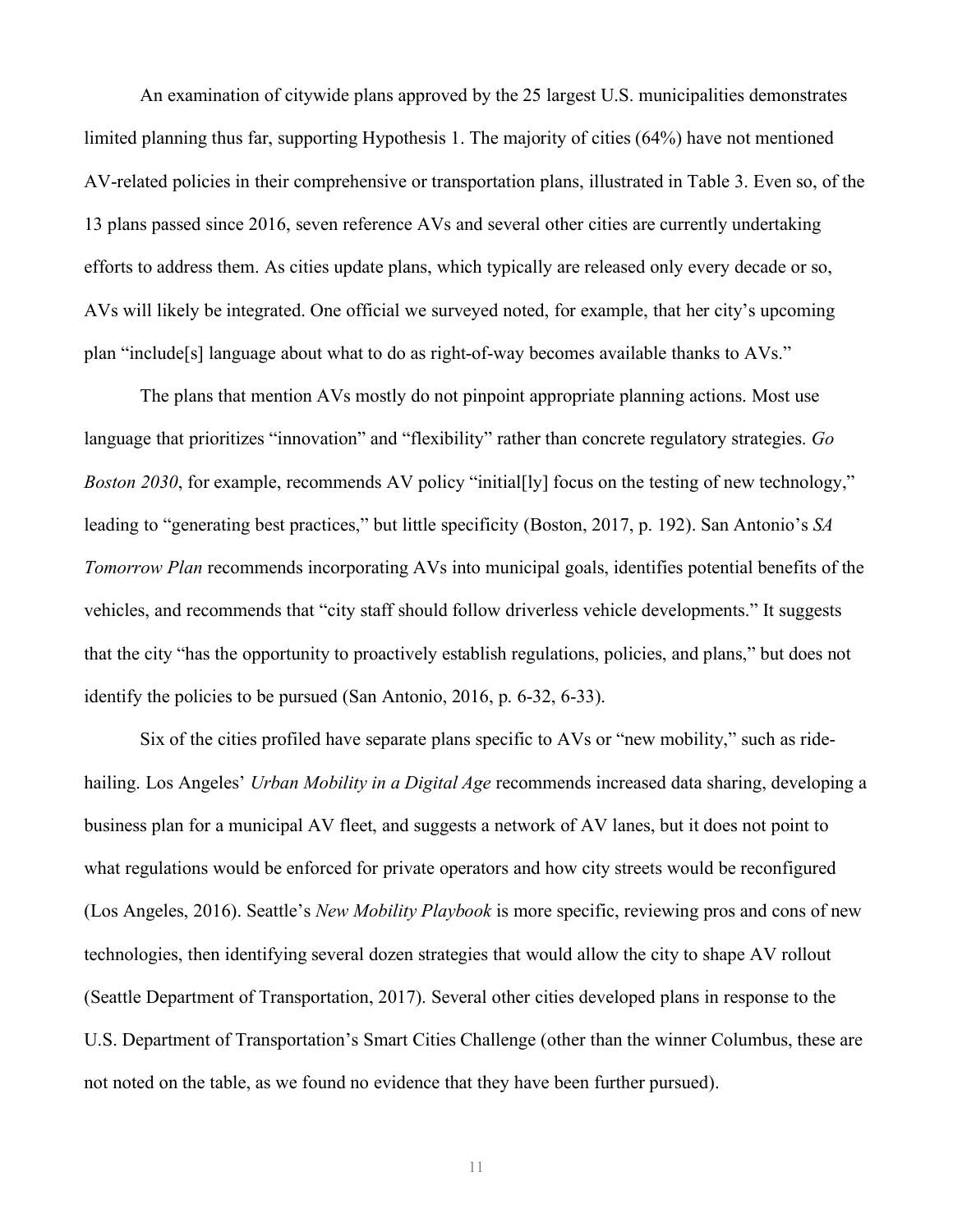On the right side of Table 3, we document the goals that cities identify for AV implementation in either their comprehensive or new-mobility plans. These goals are typically stated in general terms, not specifics, yet they suggest what planners consider important related to AVs. Of plans with such goals, increasing street safety, supporting the transit system, and improving the environmental effects of transportation are referenced most frequently. Less important to the average city in our sample, in decreasing order, is using AVs to mitigate congestion, expand equity, provide last-mile connections, redesign streets, and improve quality of life.

#### [Table 3 about here]

The plans described above are only for the largest cities. Responses to the far more broadly representative web survey, however, support a similar conclusion: Minimal planning for AVs has been undertaken thus far at the municipal level. As shown in Figure 1, a clear majority of officials disagreed that their respective cities were prepared for AVs, had a clear sense of who was responsible for them, or had developed plans or policies related to them. Of respondents, 80.9% noted that there had been little or no staff time yet committed to AVs, and 89.8% indicated that elected officials, similarly, had committed little to no time preparing for AVs. Only 5.7% of respondents agreed that staff had spent considerable time examining the issue. Wrote one respondent, "unfortunately, our city is not doing anything proactive regarding AVs."

Despite the fact that 52% of respondents agreed that their cities prioritized technological innovation, the same share agreed that they were waiting for federal or state-level legislation before moving forward. Indeed, several officials wrote statements to the effect of "I don't believe local governments will have much leverage in regulating AVs," because, according to another, "we anticipate state laws that will explicitly prohibit our ability to regulate these services." In other words, a cohort of the leaders we surveyed believe that their efforts will be preempted by higher levels of government—so why pursue policy now?

#### [Figure 1 about here]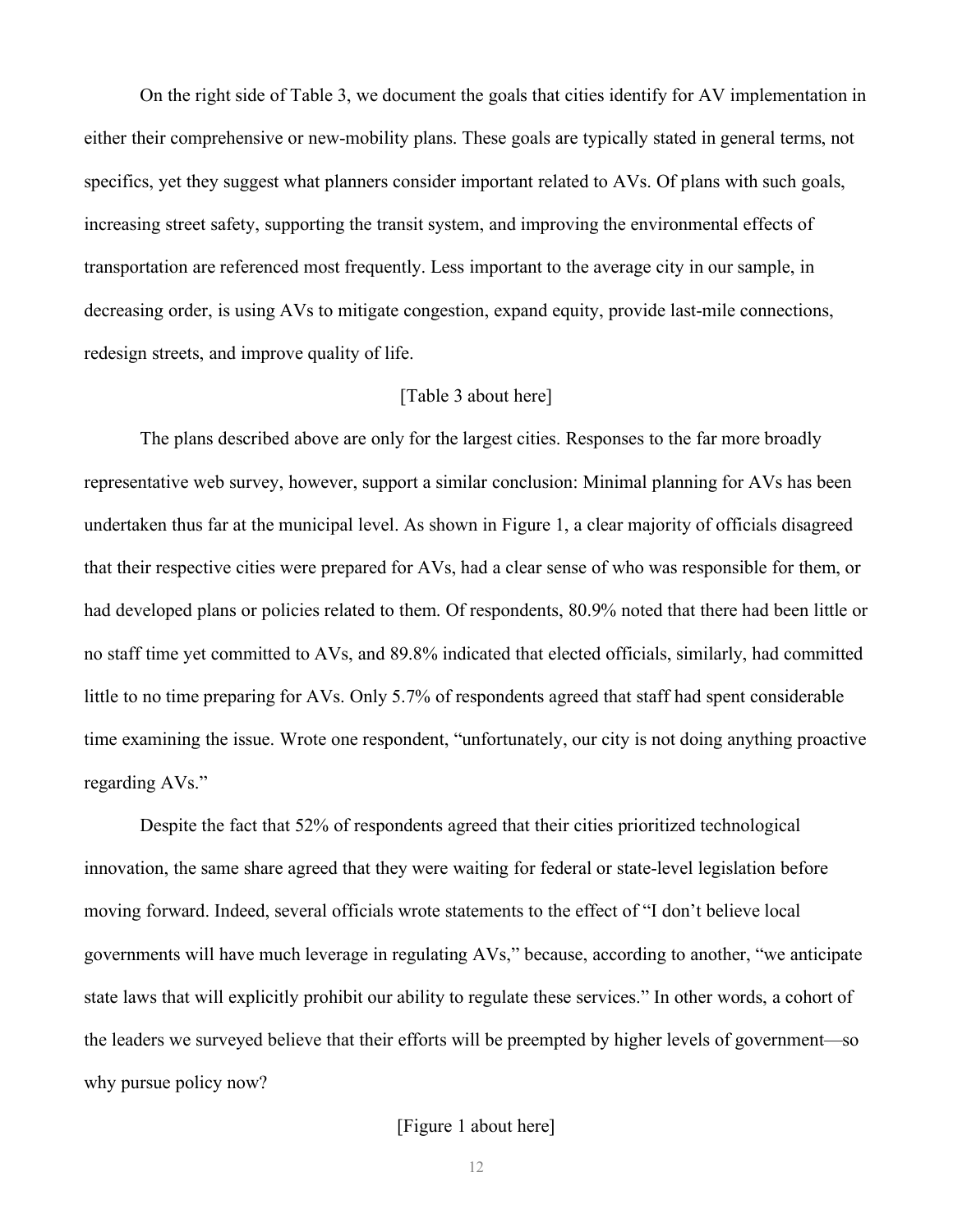In the survey, we asked officials how responsibility for AV policy had been delegated in the municipal government. Here, preparations are stronger: just 9.9% said their cities had yet to assign policy to a particular department. On the other hand, 9.9% had assigned it to planning departments, 32.2% had assigned it to transportation departments, and 7.2% had assigned it to other departments. Yet this leaves 40.8% of cities with assignments to multiple departments. This provides some evidence backing officials' views that responsibility over matters related to AVs has not yet been clearly delegated, since direct lines of accountability may be missing in contexts where oversight is performed by several departments.

Overall, these results confirm Hypothesis 1 that local governments have conducted little planning for AVs. This lack of preparation is concerning in that officials are convinced that AVs will be available for non-experimental passenger use soon. Most respondents (76.6%) believe that such services will be available within 10 years and 35.4% believe that they will be ready within 5 years. Only 2.5% of officials believe that it will take more than 15 years for such services to be offered in their respective cities. There is thus strong consensus across the country about upcoming changes in urban transportation, at least from the perspective of AV *availability*.

As we show below, many officials believe that AV-related regulations are needed, but a large cohort of them is concerned about intervening before understanding the vehicles' parameters. About a third of respondents noted their uncertainty in open-ended comments. One official said "I think it is awfully early to tell;" another wrote "we have a bit of a wait-and-see attitude." Others pointed out that impacts depend on where the vehicles are deployed. "I find those that are deeply immersed in this field to be far too optimistic about how fast this technology will change the way the public uses transportation," one noted, "especially outside of extremely dense urban areas." Another emphasized that "the vast majority of vehicles on the road will remain traditional once AVs become available."

#### *City preparations vary depending on local characteristics*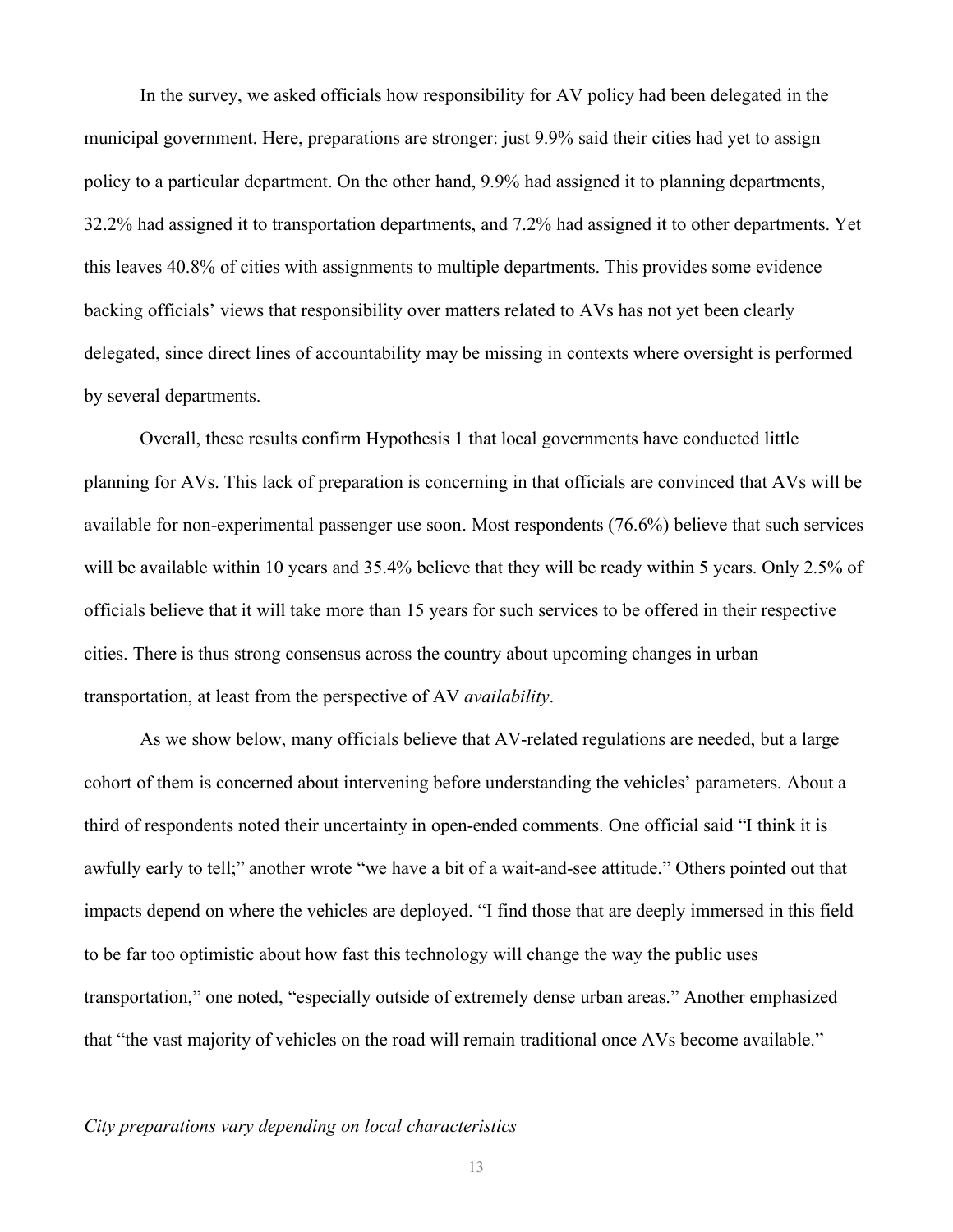To test for variation among cities and examine Hypothesis 2, we examined whether more local resources, more liberal political ideologies, a larger staff (based on the self-reported number of employees in the department of the respondent<sup>7</sup>), and higher population growth affected municipal preparation (Tables A-1, A-2)

We identify partial evidence in support of Hypothesis 2 (Tables A-1, A-2). We find no link between local political ideology or departmental employment and higher levels of preparation. Yet we find a significant and strong link between per-capita expenditures and officials' sense that their cities are well prepared for AVs (model 2, adjusted for controls). Indeed, several officials (presumably from lessresourced cities) noted that "funding capacity is an issue." "We're a poor city," another respondent wrote. "Introduction of AVs would appear to need substantial funding, which we don't have." These issues are more concerning to planners, who are far less likely to believe that AV policy is a priority or responsibility for AVs is clear (models 4 and 6).

As expected, population size plays a significant and strong role once we adjust for other municipal-level characteristics; officials from larger cities are more likely to see AV policy as a priority (model 4)—though they do not see their cities as well prepared. Larger and denser cities are much less likely to be waiting for legislation from higher-level governments (model 8).

Unexpectedly, we find that recent municipal population growth has the strongest influence (the largest coefficients in these standardized-coefficient results) on officials' views of their cities as prepared, having AV policy as a priority, and having clear responsibility over AVs assigned (models 2, 4, and 6). It is possible that increasing population acts as a sort of local resource that we did not anticipate; in a context of a resident base (and therefore tax revenue) growing more quickly than service needs, cities may be able to devote more time and money to preparing for new technology.

*Officials are optimistic about AVs, but those with greater concern for negative impacts are more motivated to engage in related regulations*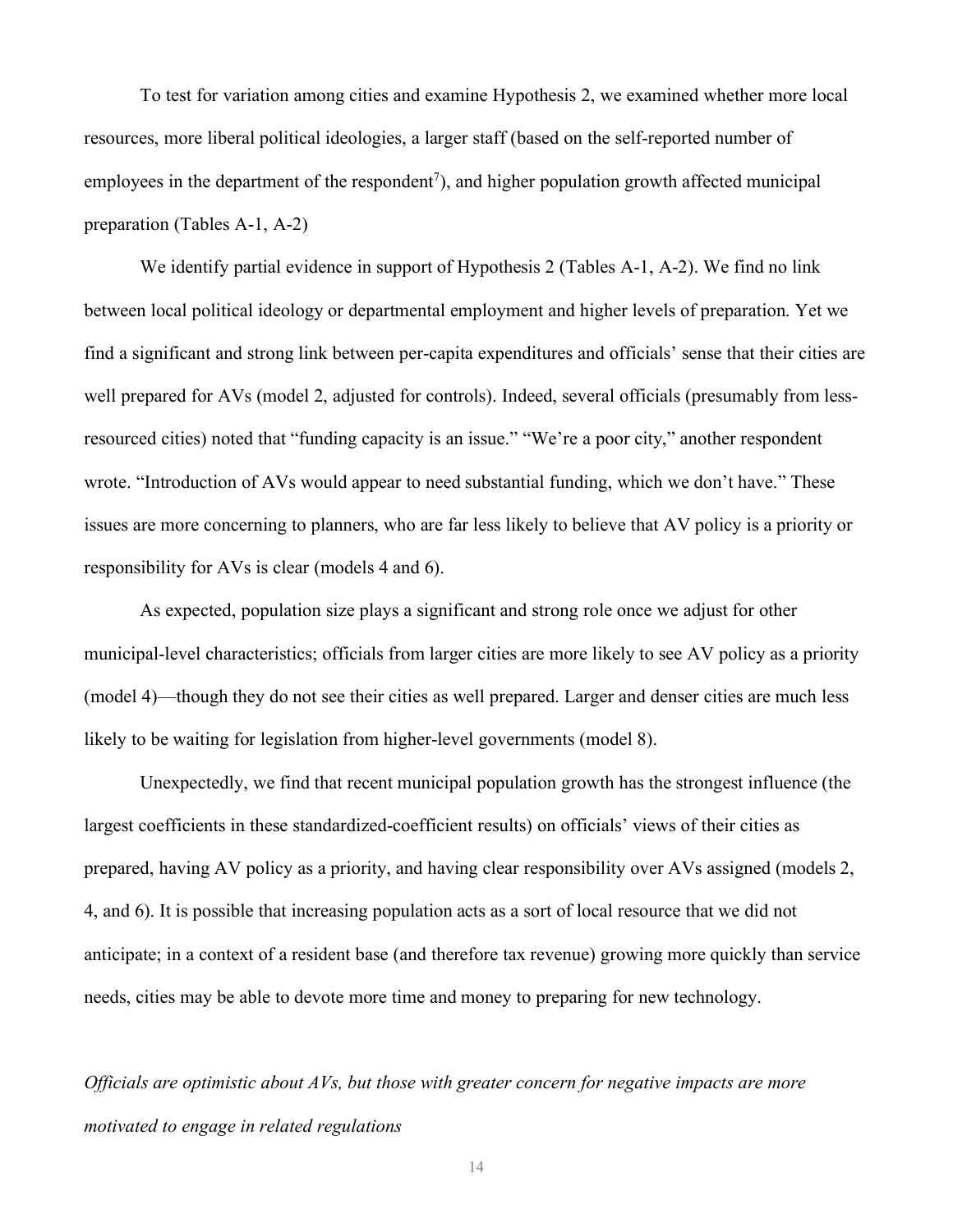In spite of limited planning thus far and uncertainty about AV effects, officials articulated strong views about their consequences. To examine these feelings and the degree to which they motivate officials to make policy, and to test Hypothesis 3, we explore whether those with more concerns about AVs are more likely to want to regulate them. A majority of surveyed officials hold a sanguine view about autonomous vehicles, one even writing in a comment, "AVs: the sooner the better." Tables 4 and 5 document responses to questions where officials were asked, respectively, to agree or disagree on questions of AV impacts on city life and local politics, and to evaluate the net impact (decrease to increase) of AVs on specific aspects of the urban environment and transportation system. These show that most agreed (58.7%) that AVs would improve the city in general and improve quality of life specifically (62.6%). Respondents largely agreed that AVs would reduce congestion (38.6%; a significant share expected no change or were not sure), transportation costs (50.3%), energy use  $(44.2\%)$ , and pollution  $(51.3\%)$ , while increasing safety  $(58\%)$ .

Nevertheless, officials expressed concerns about certain potential AV impacts. While few respondents disagreed that AVs would increase quality of life (just 8.6%), 31.8% agreed that AVs could pose a serious risk to their respective cities, as shown in Table 4.

#### [Table 4 about here]

### [Table 5 about here]

Table 5 indicates some reasons, spanning mobility and land-use issues, why they might feel as such. Many respondents agreed that AVs would likely increase VMT (42.1%), reduce transit ridership (40.8%), reduce local-government revenues (23.6%), reduce employment in transportation (36.6%), and increase sprawl (33.6%). Some officials also agreed that AVs would increase the number of cars on the road (32.3%), increase congestion (26.6%), reduce social equity (26.3%), and increase segregation levels (21.8%). These concerns suggest that though officials are generally optimistic about the benefits to be derived from AVs, many simultaneously harbor significant fears about them.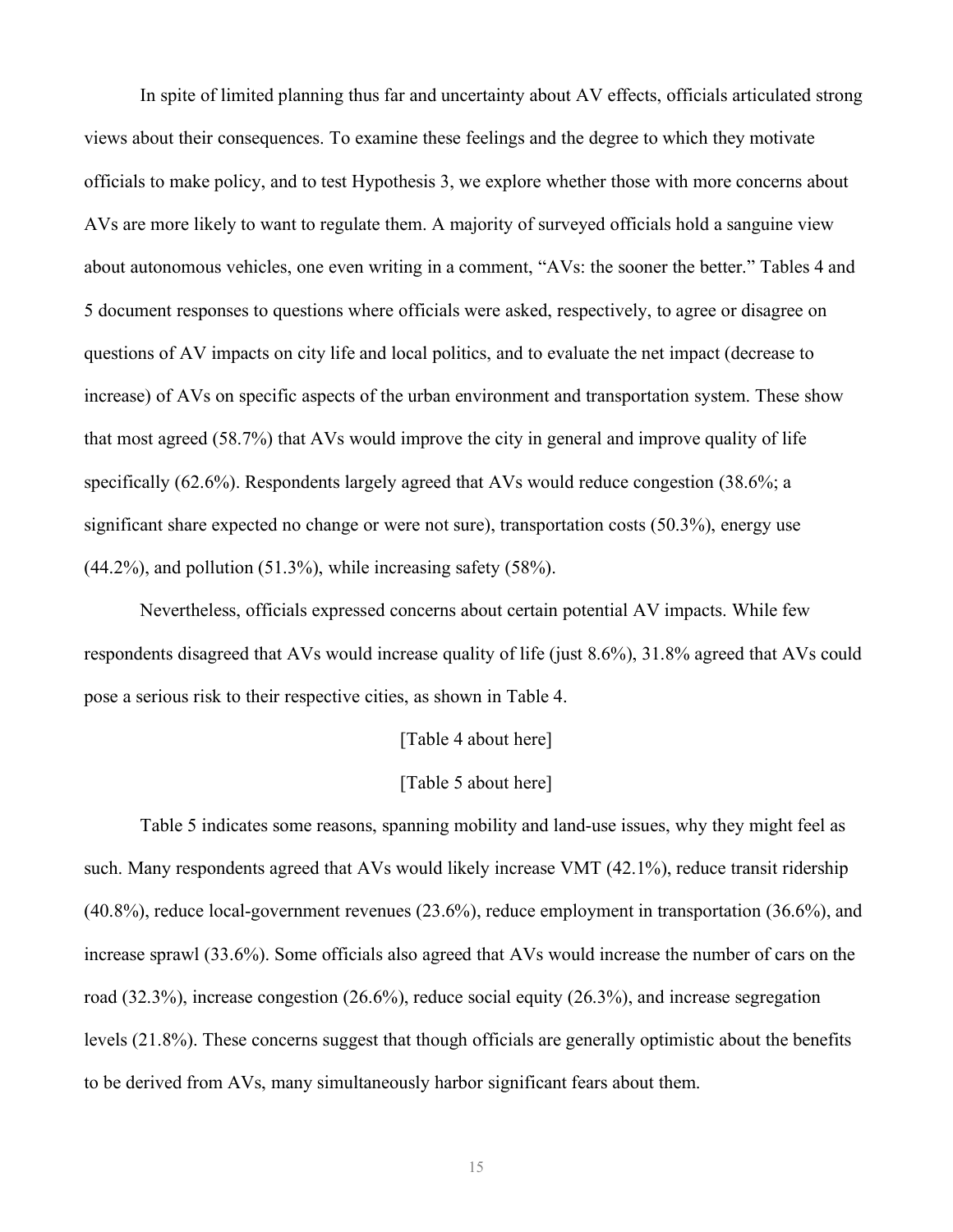A majority of respondents (62.3%) also agreed that the rollout of AVs would face public opposition, as noted in Table 4, suggesting they believe that residents may be skeptical of their value. A smaller but still large share of officials expected that AVs would face bureaucratic (30.8%) and political (30.9%) opposition. Concerns about AVs from officials themselves, then, are matched by their sense that the public and other members of the government are worried about the technology.

The above findings paint a portrait of municipal officials with divergent views. Many agree that the vehicles will produce normatively positive outcomes, such as reduced congestion, increased safety, and reduced pollution. Yet many respondents also believe that AVs could increase the number of cars on the road, reduce municipal revenues, and increase sprawl. Officials appear to be optimistic about AVs even as they are fearful of some of their consequences. One factor worth considering is that, when we asked what issue they prioritized most in terms of transportation, they ranked safety highest and the environment, equity, and efficiency lowest. Given that order, officials may be satisfied enough about the safety benefits they expect from AVs and thus be less worried about potential increases in energy use, sprawl, segregation, and VMT.

The divergence in views among officials is also a reflection of varying local characteristics. Table 6 shows differences in responses across a variety of AV-related outcomes between the top and bottom quartiles, as well as the middle two quartiles, of cities in terms of population size, median household income, ideology, population growth, per-capita expenditures, and population density. Several results stand out: Officials from cities with higher populations, with higher per-capita expenditures, and with residents holding more liberal ideologies are more likely to expect AVs to increase VMT and reduce transportation employment, while the opposite is true of cities with high population growth. Officials from more conservative cities are less likely to be concerned about AVs reducing transit ridership, increasing sprawl, or reducing social equity. Bureaucrats from cities with low population growth are far more likely to be concerned about AVs reducing city revenues than peers from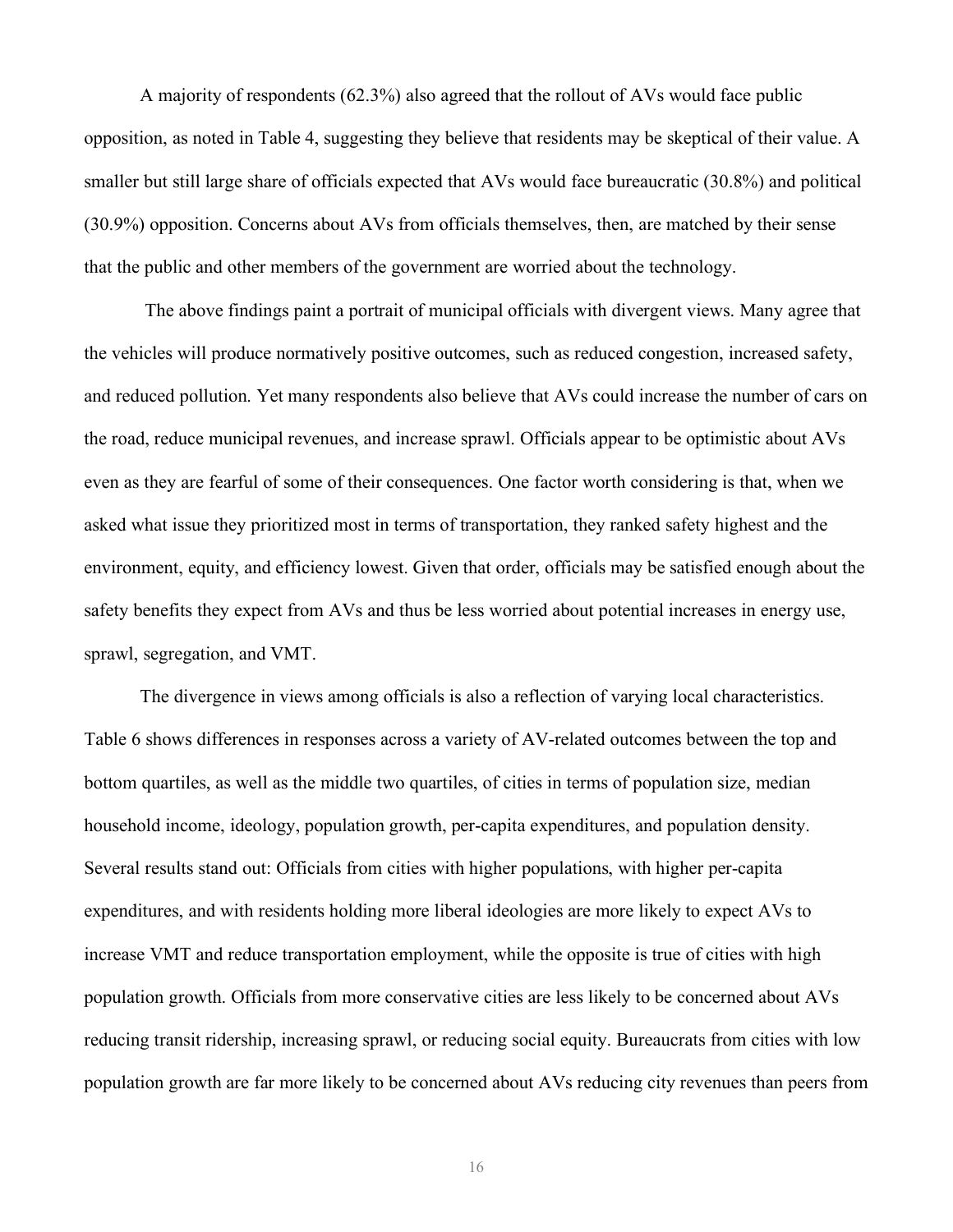fast-growing places. Finally, those from the densest cities are more likely to be concerned about reduced social equity.

Just as interesting are responses where there was little variation among officials based on local characteristics. Population size and population growth had little influence on officials' views about the vehicles' potential to induce sprawl or reduce transit ridership. And the wealth of local residents was unrelated to concerns about AVs increasing VMT.

We also compared views on whether AVs should be municipally regulated, the rightmost column in Table 6. Here, we show that officials from the largest, most liberal, densest, and highest-expenditure cities are much more willing to regulate than those in their counterparts. On the other hand, the cities with the highest population growth are less likely to support regulations. This may seem at odds with the fact that officials from such cities consider themselves more prepared, as discussed above. Nonetheless, there is coherence in a philosophy of governance that asserts that direct public interference is not needed in the face of private investment driving change. In such cases, AV policy can be prioritized even as regulation is eschewed; this is the approach being pursued by many fast-growing cities today. The opposite is the case for slow-growth municipalities.

#### [Table 6 about here]

In order to examine Hypothesis 3 in more detail, we examined whether respondents concerned about negative repercussions from AVs, and with fewer concerns about resistance to AV rollout, are more likely to believe that their cities have made AV policy a priority, and are more motivated to engage in future regulations. We identify a significant and strong connection between a respondent's expectations of political opposition to AV deployment and views that AV policy is *not* a municipal priority (models 1, 2, and 5; it is the highest-magnitude variable in these models, which show standardized coefficients). At the same time, there is no such connection with the respondents' answers about whether or not AVs should be municipally regulated (models 6, 7, and 10). This partially confirms our expectation in Hypothesis 3 that political opposition plays a role in determining whether new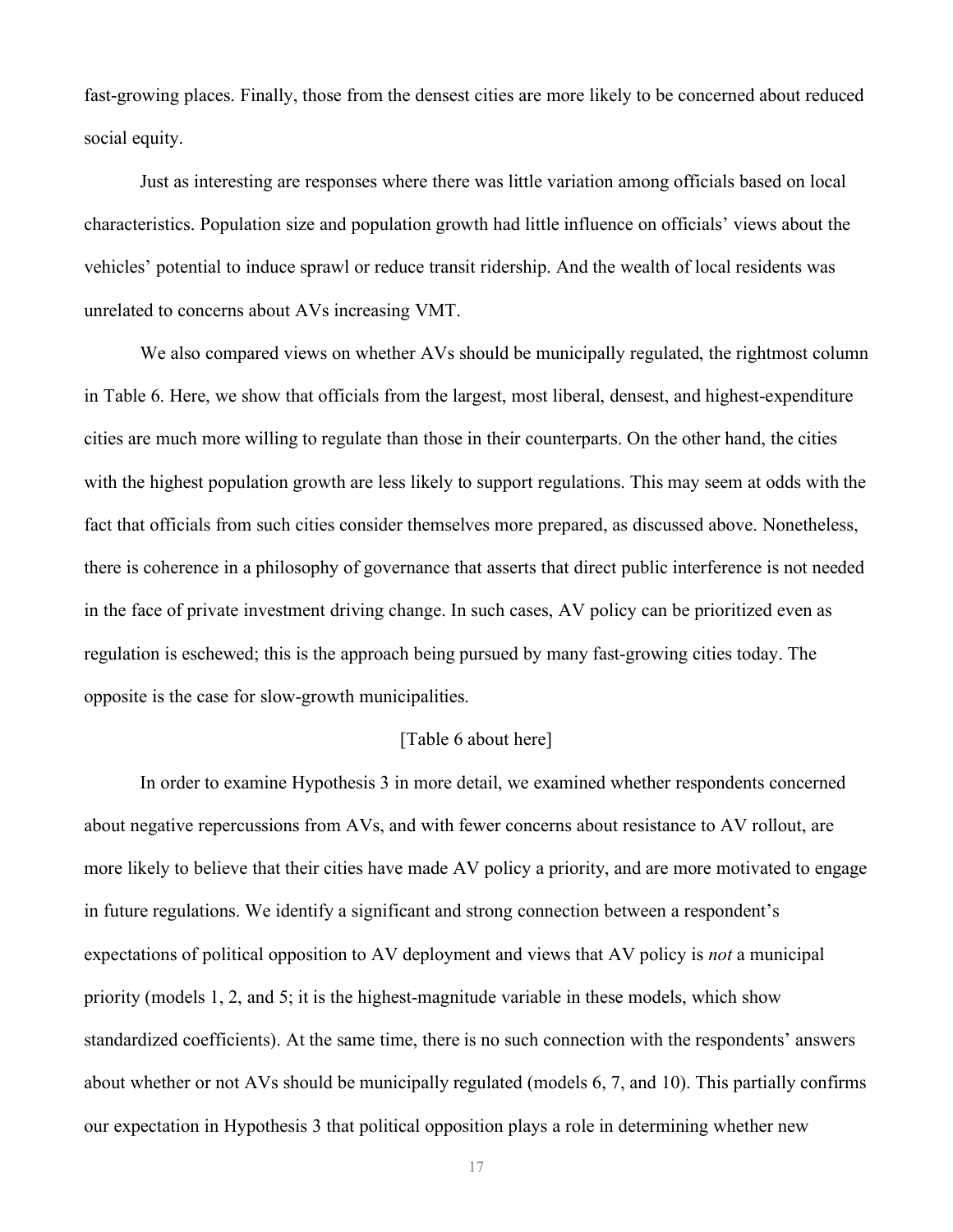policies are developed, though this does not extend to the issue of whether or not AVs should be locally regulated. It may be that city governments with limited political opposition to AVs envision their relationship with the vehicles as one based on consensual planning (or letting the market decide), not regulation, but we were unable to parse out the difference based on answers. These results also suggest that expectations of public and bureaucratic opposition to AVs are not seen, on whole, as important enough to influence whether regulation occurs.

We find that the perception that AVs pose a risk is associated with respondents' sense that AVs should be municipally regulated across multiple models, even incorporating controls (models 8, 9, and 10). That said, this perception is not linked with making AV policy a priority. We find only one correlation with potential sources of risk assessed using the variables with respect to traffic, equity, and environment—a fear that AVs will increase traffic is positively associated with officials seeing AVs as a priority (and this effect disappears in the full model 5). Concerns about negative impacts of AVs may motivate officials, but we could not find any effects of specific *types* of fears on municipal priorities or need for regulation. 8

#### *Differences in approaches by planners and transportation officials*

Because of our sample's composition—it was made up primarily of representatives of transportation and planning departments—we sought to examine whether the two types of officials responded differently. If their approaches and opinions varied dramatically, the choice of which department to lead planning for AVs could be consequential. For example, if transportation officials were empowered, perhaps the mobility-related effects of AVs would be prioritized as a matter of concern over the land-use ones.

In models presented above planners were far less likely to believe that AV policy is a municipal priority. To test this question more directly, we conducted t-tests along all of the questions we asked, comparing officials from the two groups.9 This comparison showed no significant contrast among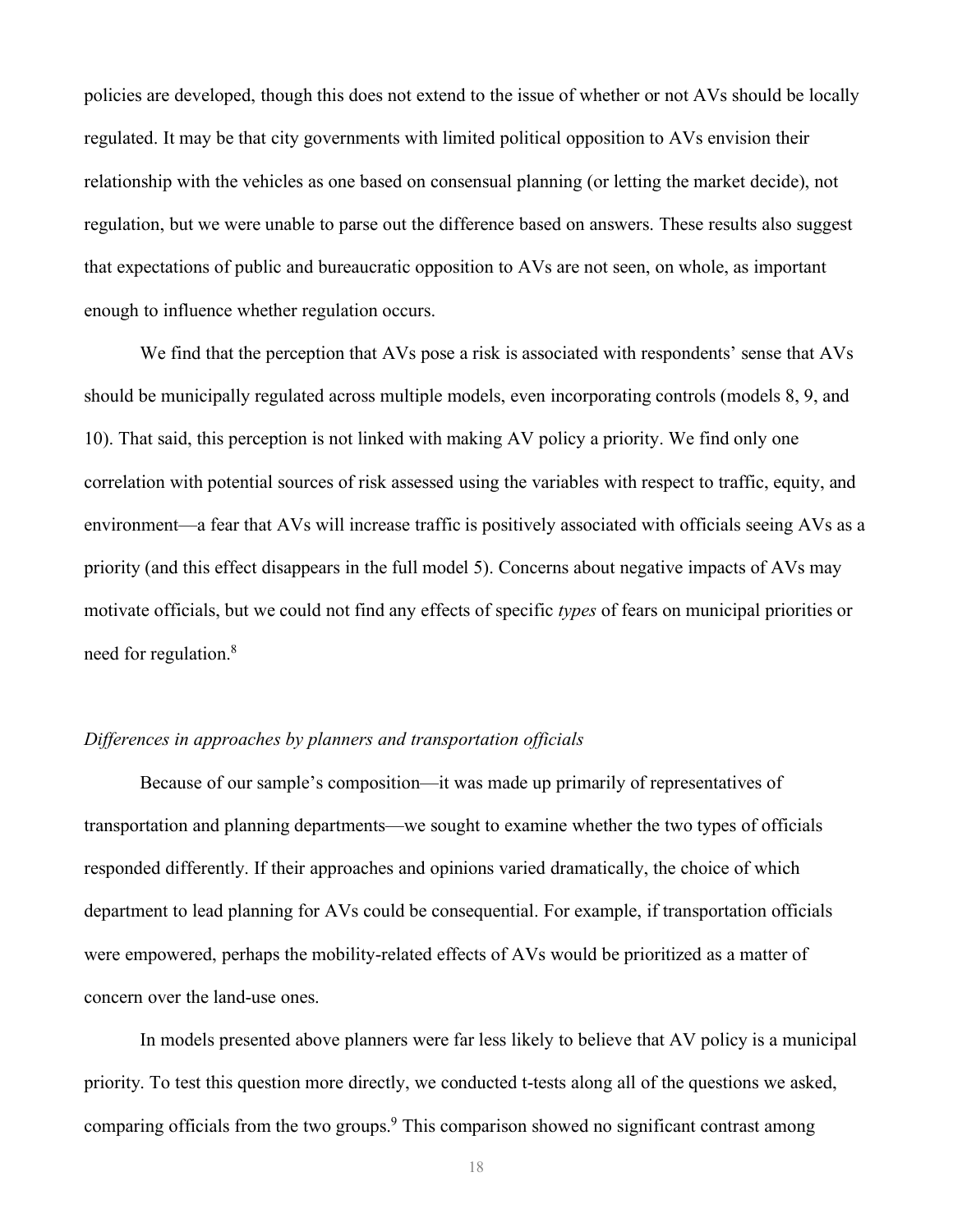expectations between officials from the two groups of departments about AVs on issues such as segregation and sprawl (land-use related), or VMT and congestion (mobility related). We found significant variation ( $p < 0.05$ ) between planners and transportation officials in answers to just 3 of the 30 questions posed to them. These results show that planners were about half as likely as transportation officials to believe that AVs will improve the city; they were less likely to believe that AVs would reduce pollution; and they were less likely to believe that responsibility over AV policy had been clearly defined.

### **A fleeting opportunity for municipalities to link existing planning goals with autonomous vehicles**

This paper brings new insight into how U.S. local governments are preparing for the rollout of AVs. By examining local plans and conducting a nationwide survey, we show that cities have only dipped their toes into the water when it comes to regulating this technology. Most officials feel unprepared to respond, and municipal governments have not clearly designated responsibility over the matter. At the same time, most of the officials who responded to our survey believe that AVs will be available for the public within the decade.

There is great uncertainty regarding what features AVs will include and how they will interface with other changes in urban transportation, such as electrification and shared use. Perhaps it is unreasonable for cities to be planning for a technology whose boundaries have not yet been fully defined. Even so, while our results suggest that top-level municipal officials are optimistic about many of the features AVs will bring, a significant share is also concerned about their effects. It is worth noting, in particular, the relatively large number of officials who worry about AVs increasing VMT and sprawl, while reducing transit ridership and employment. If those fears come to fruition, many cities will be moving in directions in direct opposition to their stated policy goals. Despite the nebulousness surrounding AVs, this finding indicates a need for creating policies specifically targeted at preventing these potentially deleterious effects. Moreover, while caution is merited in creating policies for a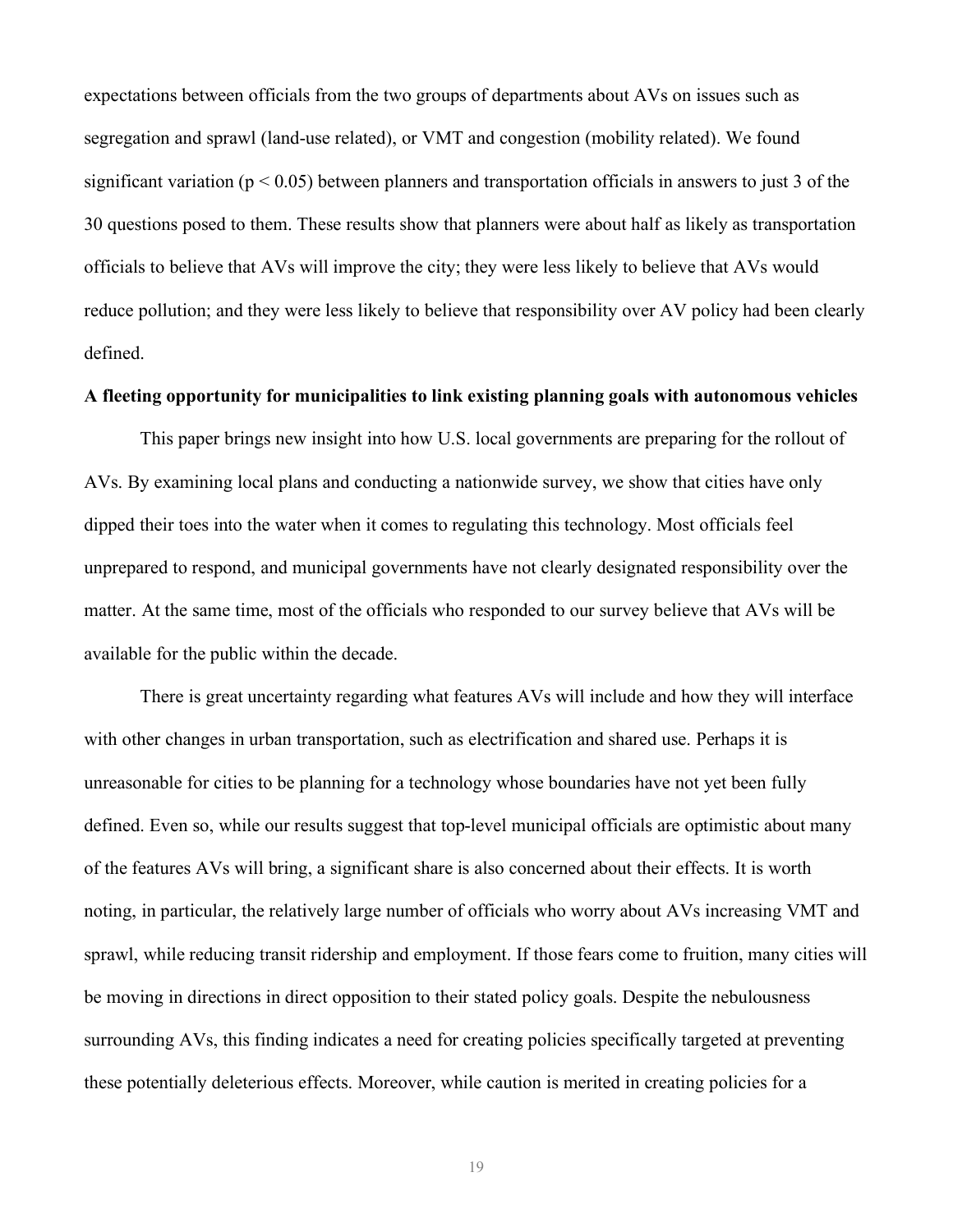technology in its early stage of development, a large share of officials told us they *wanted* to engage in regulating—but they felt they lacked the resources to do so.

We find clear differences in responses between officials' views about how AVs will change their cities. Cities with higher per-capita government expenditures, more residents, and more liberal local political ideologies are much more likely to be concerned that AVs will increase VMT, reduce employment in transportation, and reduce social equity. Meanwhile, cities with higher population growth are less likely to be concerned about AVs. This variation suggests that American cities will respond to AVs with contrasting approaches.

Cities have an opportunity to engage by guiding AV rollout to ensure that their forms and use patterns match municipal officials' goals as expressed in their local plans. Cities retain major policy powers, particularly with regards to street and land-use management, that could allow them to influence how the vehicles work within jurisdictional boundaries. The shock represented by a major advancement in transportation technology might spur new thinking about previously unimplemented policy changes (Kingdon, 1986). But the timing of such public interventions matters; if not engaged at the right moment, policy change may have limited effect on transportation use (Acharya and Morichi, 2007). Several cities expressed concern about the role of higher levels of government. The specter of preemption may limit or delay local AV policymaking; a clearer division of responsibilities among different levels of government combined with state authorization for using municipal powers to help shape the arrival of AVs might help to alleviate such hesitation.

Mohr (1969) argues that the development of new policies depends on officials having the motivation to innovate, limited obstacles standing in the way, and adequate resources being available; our study largely confirms this theory. We find that cities with higher population and in which officials expect less political opposition to the rollout of AVs are more likely to prioritize developing related policies. We also find that officials with major concerns about the vehicles are much more likely to think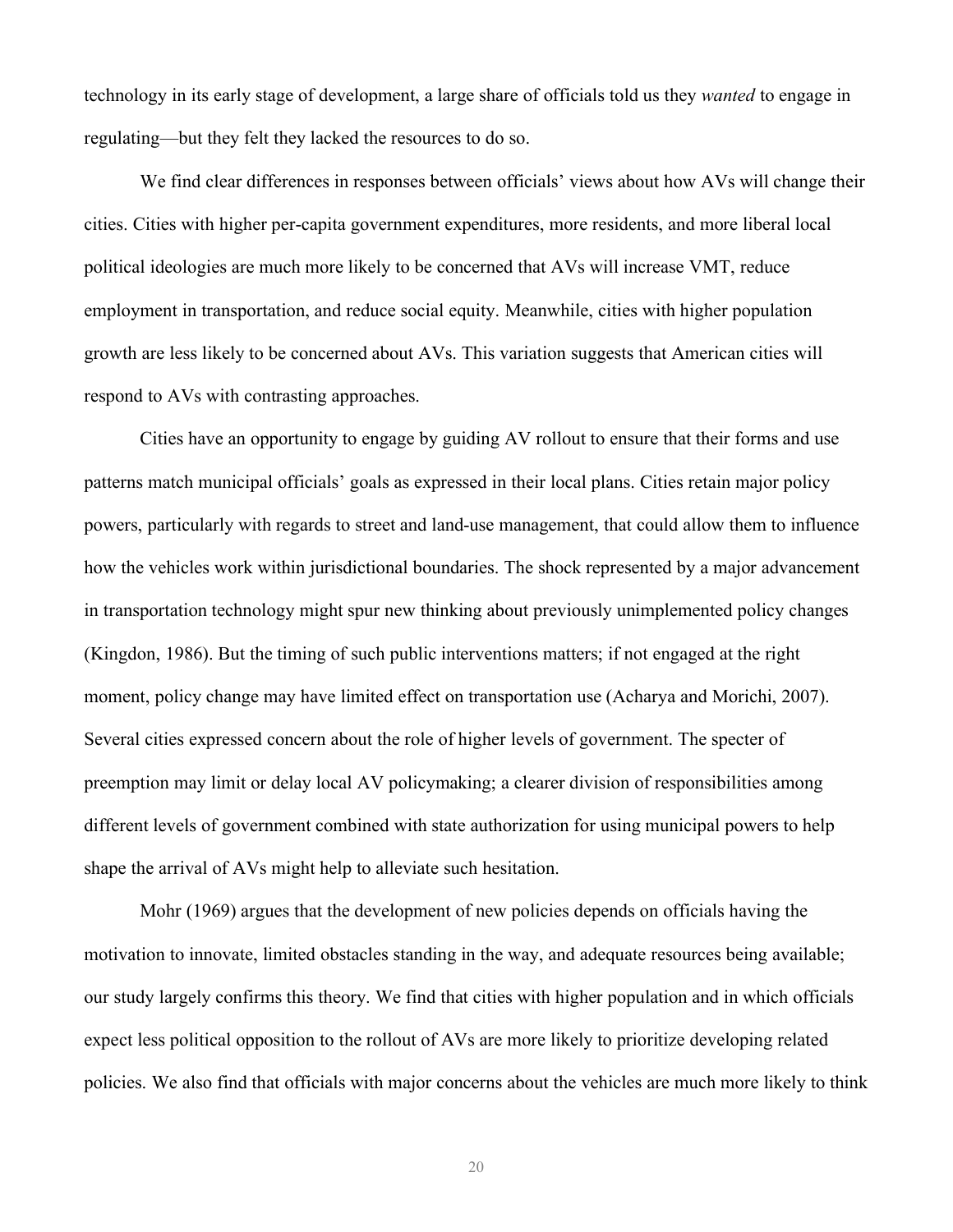that they should be regulated by the municipality. Officials hold these views even before the characteristics of AVs have been fully defined.

To advance planning, cities need to devote appropriate funding to do so, while being offered the freedom to develop policies by higher-level governments. Planners can identify what problems they foresee with AVs and use the advent of the technology to argue for strategies that will address them, specifically concentrating on the many policies that will likely also relate to human-driven automobiles. Connecting current problems with plans for AVs may resolve the dilemma many cities face in the context of inadequate resources and knowledge, since it would allow planners to think about the future while focusing on today. In addition, given shared concerns among many officials, they may be able to work together across cities to develop best practices.

Since cities evincing differing characteristics also expressed differing levels of willingness to engage in policymaking and regulations, a one-size-fits-all approach is likely inappropriate. Rather, future research is necessary to propose concrete policies and actions for different groups of cities based on their characteristics, their level of resources, and their political predispositions. Scholars such as Sperling et al. (2018, p. 108) have identified promising policies designed to promote the effective rollout of AVs, including incentives for shared fleets and zero-emissions vehicles through mechanisms like tolled roadways, emissions regulations, new types of curbside management, and making it difficult to drive single-occupancy cars into dense neighborhoods. The authors share enthusiasm for these ideas, especially since they would improve quality of life and transportation effectiveness in cities today, with or without automation, while doubling as key regulations for shaping an AV future. Indeed, these policies would also address many of the goals articulated by existing plans laid out in Table 3, including increasing street safety, supporting transit, and improving sustainability. From this perspective, planning for AVs can be seen as an extension of planning for transportation in general.

Additional research is necessary to identify how officials think about policies related to AVs, such as whether the recommendations put forward by Sperling (2018) and others are even being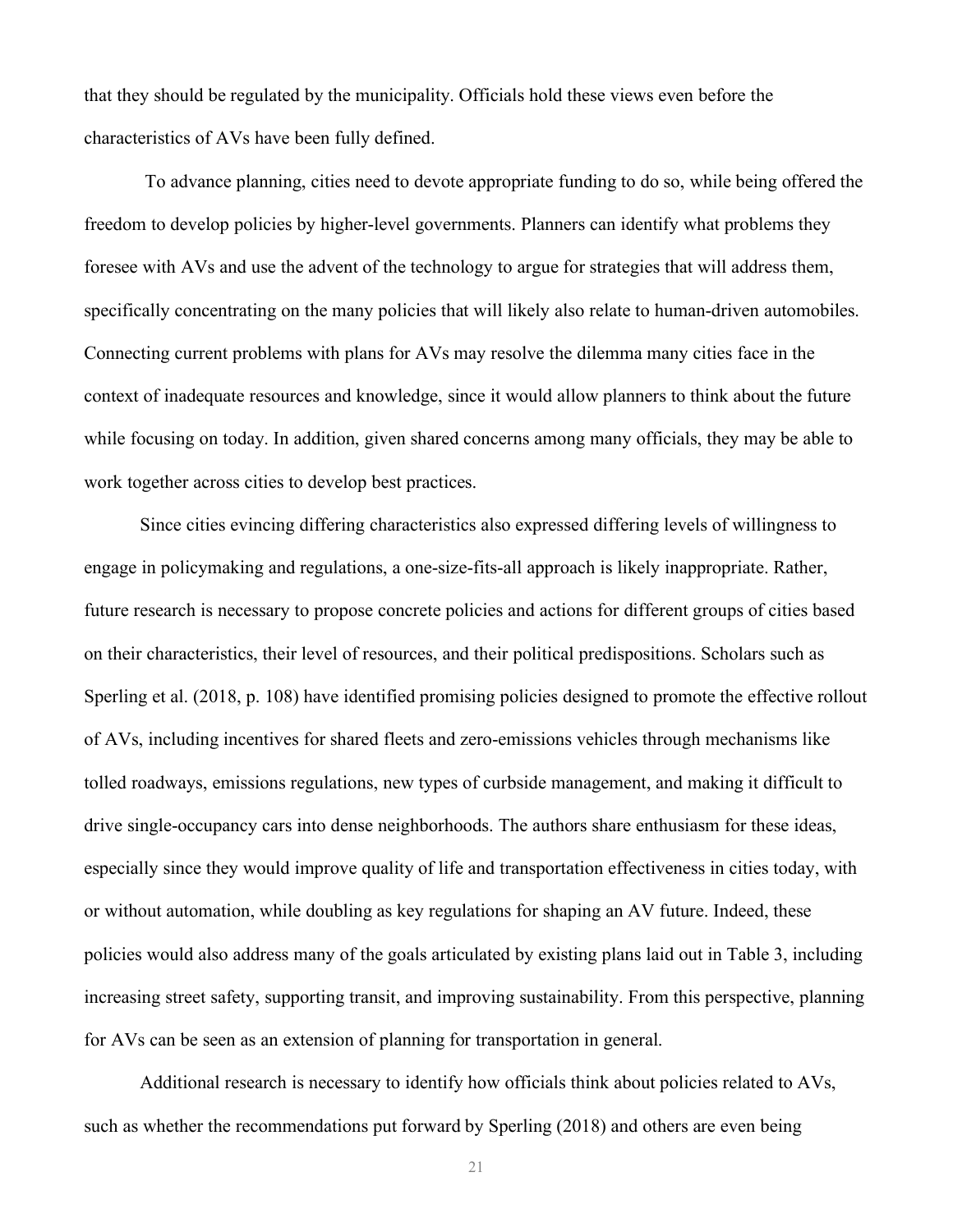considered. Does the uncertainty related to the vehicles, on the other hand, stand in the way of making regulatory progress—even in fast-growing mega-cities in the developing world? Moreover, we need to better understand what role the officials we surveyed play in the broader transportation policymaking ecosystem. Will their assessments today affect the thinking of elected officials, who ultimately make final decisions—and does the assignment of AV policy to transportation versus planning departments matter in terms of outcomes?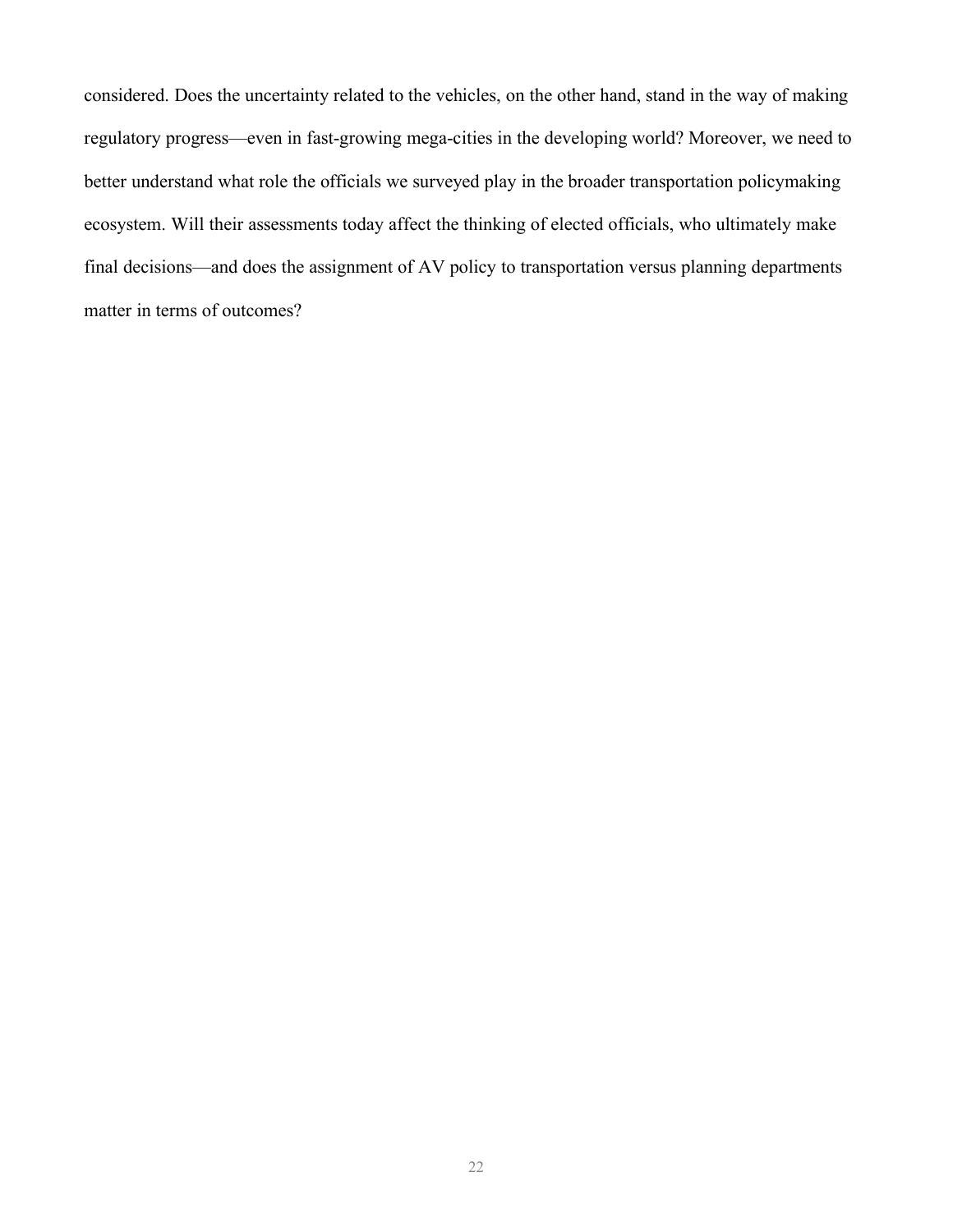#### **Notes**

 $\overline{a}$ 

 $1$  For the purposes of this paper, we do not distinguish between policies and regulations, since we focus on the *impetus* for municipal action on AV technology.

<sup>2</sup> "Highly" automated vehicles are levels 3 to 5 on the Society of Automotive Engineers' classification; this involves system control of steering, acceleration, and monitoring of the driving environment. Levels 4 to 5 also involve no fallback to human drivers in the case of dynamic driving tasks, and level 5 extends automation to all driving modes (Li et al, 2018).

<sup>3</sup> See, for example, the 3 Revolutions: Shared, Automated, Electric project of the University of California at Davis Institute of Transportation Studies. http://3rev.ucdavis.edu

<sup>4</sup> In some states, such as Pennsylvania, taxi service is regulated at the state level by a special commission as opposed to by cities themselves (Schaller, 2007).

<sup>5</sup> We also conducted a search of ordinances or mayoral executive orders related to AVs beyond requirements for testing. Though Portland developed a draft policy in 2017, in no city did we identify legal documents directly associating city planning issues with AVs.

 $6$  In the survey documented here, we did not define what we meant by "AV," leaving this question open ended. Based on text responses, most interpreted it as meaning a passenger-car-sized vehicle operating on city streets, as it has been described commonly in the U.S. press; we did not receive any indication that there was confusion on this matter. Nevertheless, to clarify, there are other forms of automated transportation, such as trains and buses.

<sup>7</sup> We also tested number of departmental employees per capita, adjusted for local population levels. This produced similar results.

<sup>8</sup> In Appendix Table A-3, we find little significant correlation between more liberal political ideology and increasing support for municipal regulations (in fact, in model 7, we find the opposite, though these effects disappear with additional controls in models 9 and 10), despite the correspondence in Table 6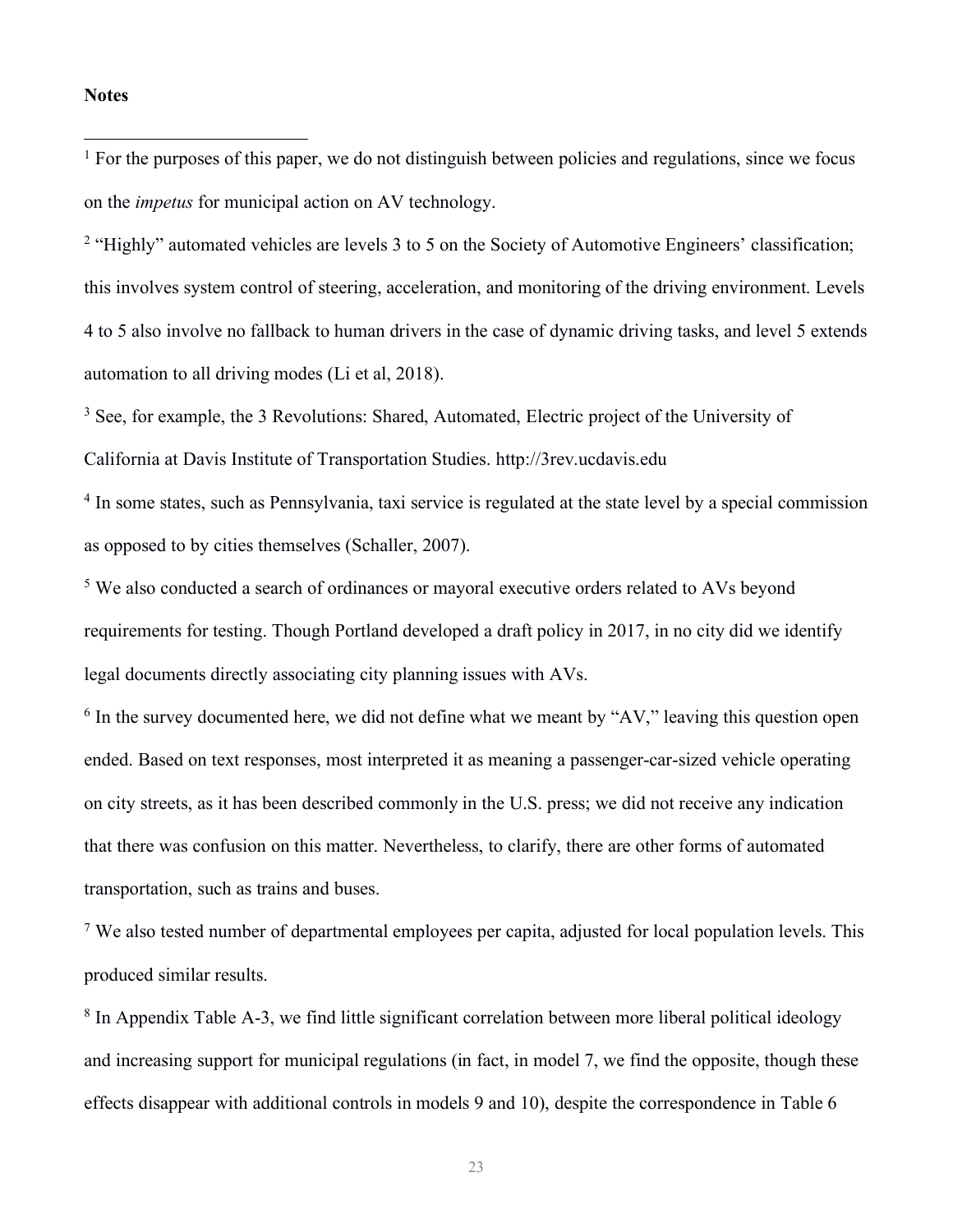between the two. It is true that when we run a single-variable probit regression, we find a significant (p  $< 0.05$ ) and strong relationship; however, this relationship disappears once we control for local population size.

 $9$  To do this, we transformed Likert responses into a -2 to +2 scale.

 $\overline{a}$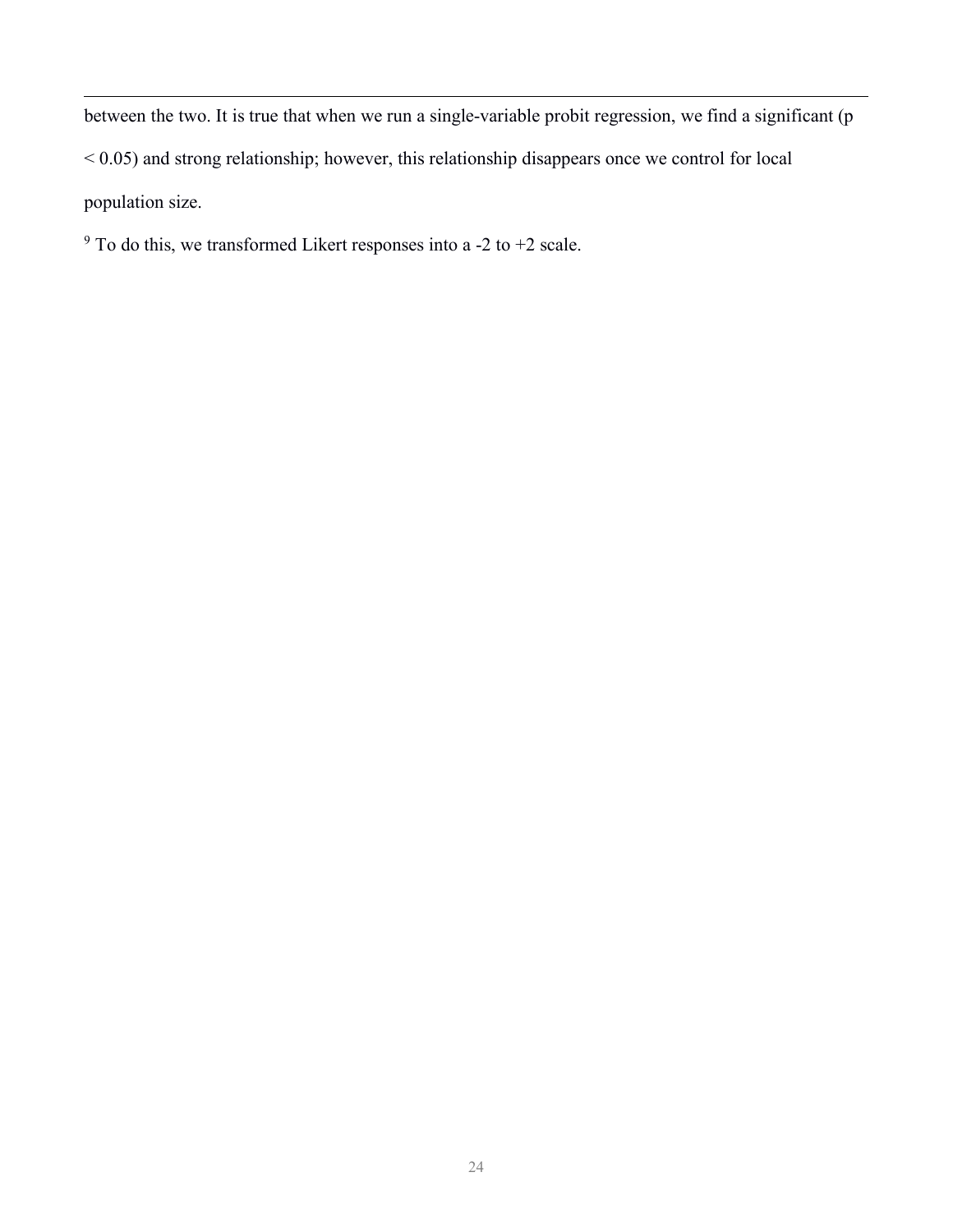## **References**

Adams, D. (2017, January 19). Proposed state law would require emissions-free autonomous vehicles, and tax them by the mile. *Boston Globe*.

Acharya, S.R., & Morichi, S. (2007). Motorization and role of mass rapid transit in East Asian megacities. *IATSS Research, 31*(2), 6-16. DOI: 10.1016/S0386-1112(14)60217-X

Bahamonde-Birke, F.J., Kickhöfer, B., Heinrichs, D., & Kuhnimhof, T. (2018). A Systemic View on Autonomous Vehicles. *disP – The Planning Review*, *54*(3), 12-25. DOI: 10.1080/02513625.2018.1525197

Barron, D.J. (2003). Reclaiming Home Rule. *Harvard Law Review, 116*(8), 2255-2386. DOI: 10.2307/1342767

Batty, M., Axhausen, K.W., Giannotti, F., Pozdnoukhov, A., Bazzani, A., Wachowicz, M., Ouzounis, G., & Portugali Y. (2012). Smart cities of the future. *European Physical Journal: Special Topics, 214*(1), 481–518. DOI: 10.1140/epjst/e2012-01703-3

Berry, F.S., & Berry, W.D. (1990). State Lottery Adoptions as Policy Innovations: An Event History Analysis. *American Political Science Review, 84*(2), 395-415. **DOI**: 10.2307/1963526

Bingham, R.D. (1978). Innovation, Bureaucracy, and Public Policy: A Study of Innovative Adoption by Local Government. *The Western Political Quarterly, 31*(2), 178-205. **DOI**: 10.2307/447811

Boston, City of (2017). Go Boston 2030: Imagining Our Transportation Future. Boston, MA.

Cervero, R. (2017). Mobility Niches: Jitneys to Robo-Taxis. *Journal of the American Planning Association*, *83*(4), 404-412. DOI: 10.1080/01944363.2017.1353433

Chase, R. (2014, April 3). Will a World of Driverless Cars Be Heaven or Hell? *CityLab*.

Docherty, I., Marsden, G., & Anable, J. (2018). The governance of smart mobility. *Transportation Research Part A*, *115*, 114-125. DOI: 10.1016/j.tra.2017.09.012

Duarte, F., & Ratti, R. (2018). The Impact of Autonomous Vehicles on Cities: A Review. *Journal of Urban Technology*, *25*(4), 3-18. DOI: 10.1080/10630732.2018.1493883

Duranton, G., & Turner, M.A. (2011). The Fundamental Law of Road Congestion. *American Economic Review, 101*(October), 2616–2652. DOI: 10.1257/aer.101.6.2616

Ewing, R., Pendall, R., & Chen, D. (2003). Measuring Sprawl and Its Transportation Impacts. *Transportation Research Record, 1831*, 175–183. DOI: 10.3141/1831-20

Fagnant, D.J., & Kockelman, K. (2015). Preparing a nation for autonomous vehicles: opportunities, barriers and policy recommendations. *Transportation Research Part A, 77*, 167–181. DOI: 10.1016/j.tra.2015.04.003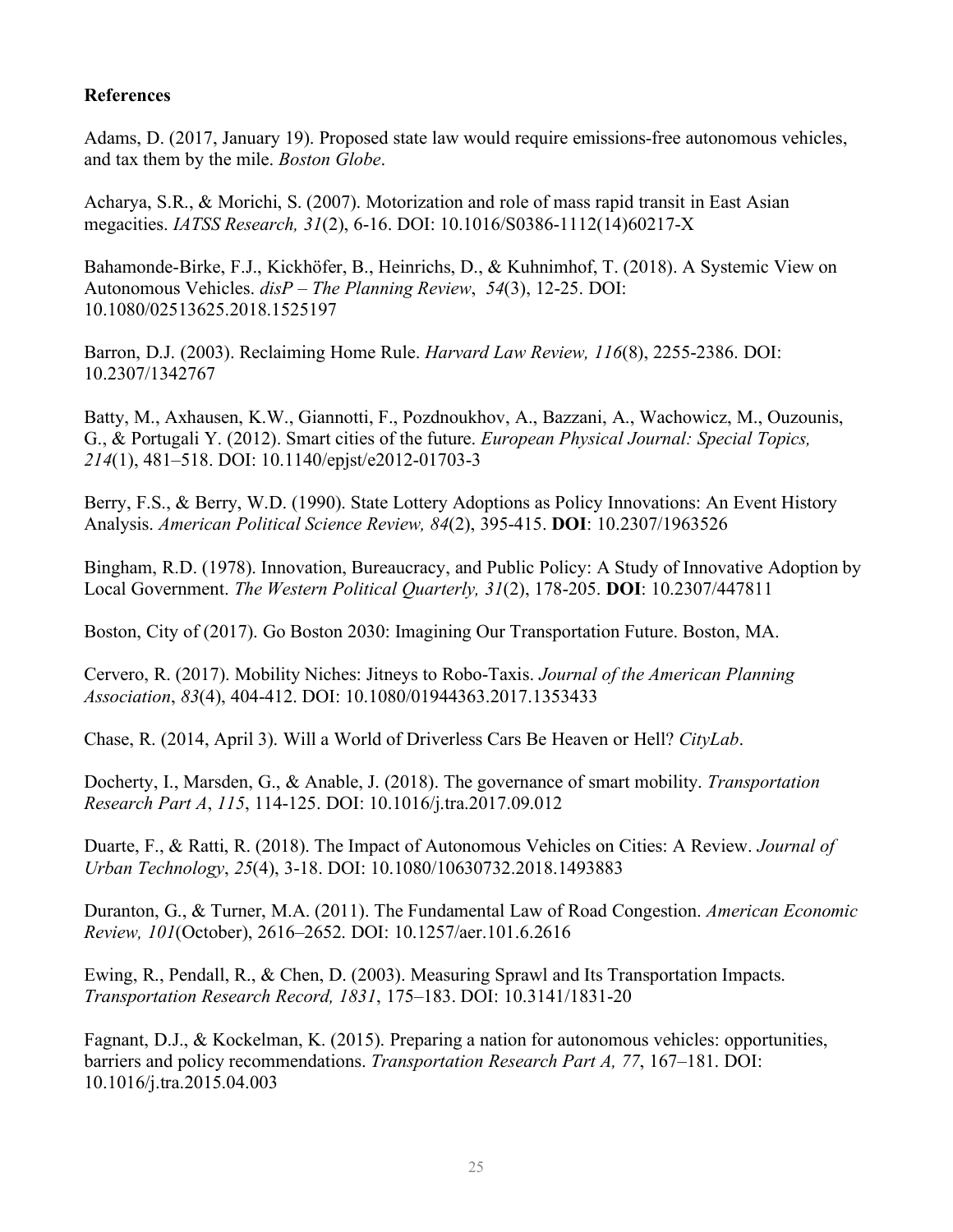Frazzoli, E. (2015). Autonomy and the Future of Urban Mobility. In *MIT Transit Leaders Roundtable*. Cambridge, MA.

Glancy, D.J. (2015). Autonomous and Automated and Connected Cars--Oh My! First Generation Autonomous Cars in the Legal Ecosystem. *Minnesota Journal of Law, Science and Technology, 16*(2), 619–691.

Hajnal, Z.L., & Trounstine, J. (2010). Who or What Governs? The Effects of Economics, Politics, Institutions, and Needs on Local Spending. *American Politics Research, 38*(6), 1130-1163. **DOI**: 10.1177/1532673x10362870

Heinrichs, D. (2015). Autonomes Fahren und Stadtstruktur. In: Maurer, M., Gerdes, J., Lenz, B., & Winner H. (eds) *Autonomes Fahren*. Berlin, Germany: Springer Vieweg.

Institute of Transportation Studies at UC Davis (2017). 3 Revolutions: Sharing, Electrification, and Automation. Davis, CA. Retrieved from https://3rev.ucdavis.edu/policybriefs/

Johansson, L., Gustafsson, M., Falkemark, G., Gärling, T., & Johansson-Stenman, O. (2003). Goal conflicts in political decisionmaking: a survey of municipality politicians' views of road pricing. *Environment and Planning A, 35*, 615-624. **DOI**: 10.1068/c19s

Johnson, M.P. (2001). Environmental impacts of urban sprawl: A survey of the literature and proposed research agenda. *Environment and Planning A, 33*(4), 717–735. DOI: 10.1068/a3327

Kent, J., Dowling, R., & Maalsen, S. (2017). Catalysts for transport transitions: Bridging the gap between disruptions and change. *Journal of Transport Geography, 60*, 200-207. DOI: 10.1016/j.jtrangeo.2017.03.013

Kingdon, J.W. (1986). *Agendas, Alternatives, and Public Policies*. London, UK: Harper Collins College Publishers.

Krause, R.M. (2011). Policy Innovation, Intergovernmental Relations, and the Adoption of Climate Protection Initiatives by U.S. Cities. *Journal of Urban Affairs, 33*(1), 45-60. **DOI**: 10.1111/j.1467- 9906.2010.00510.x

Lang, N., Rüßmann, M., Mei-Pochtler, A., Dauner, T., Komiya, S., Mosquet, X., & Doubara, X. (2016). *Self-Driving Vehicles, Robo-Taxis, and the Urban Mobility Revolution*. Boston, MA: Boston Consulting Group.

Levinson, D. (2015). Climbing Mount Next: The Effects of Autonomous Vehicles on Society. *Minnesota Journal of Law, Science & Technology, 16*(2), 787–809. DOI: 11299/172960

Li, S., Sui, P., Xiao, J., & Chahine, R. (2018). Policy formulation for highly automated vehicles: Emerging importance, research frontiers and insights. *Transportation Research Part A*. In press. DOI: 10.1016/j.tra.2018.05.010

Los Angeles, City of (2016). Urban Mobility in a Digital Age: A Transportation Technology Strategy for Los Angeles. Los Angeles, CA.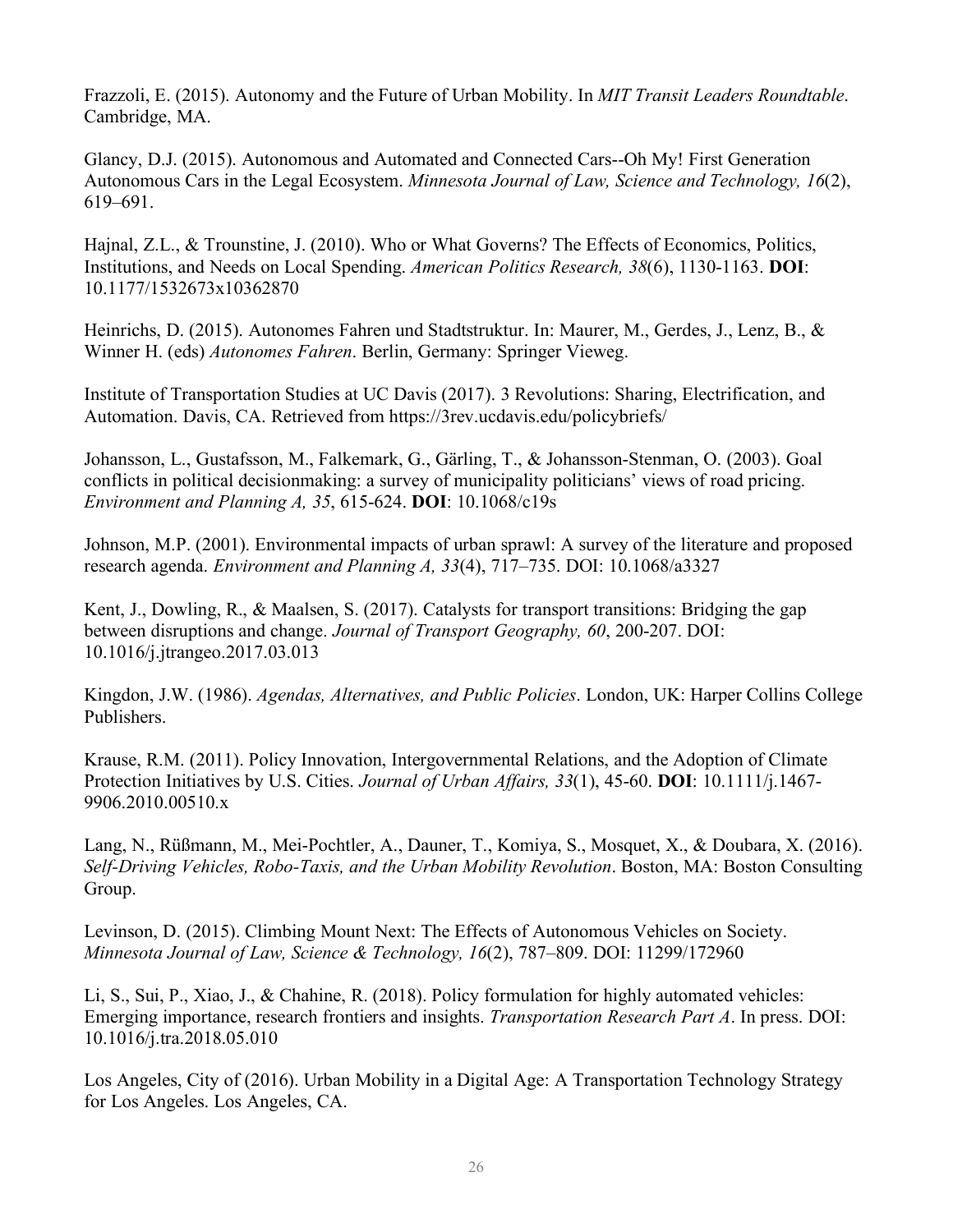Marsden, G., & Docherty, I. (2013). Insights on disruptions as opportunities for transport policy change. *Transportation Research Part A, 51*, 46-55. DOI: 10.1016/j.tra.2013.03.004

Marsden, G., & Reardon, L. (2017). Questions of governance: Rethinking the study of transportation policy. *Transportation Research Part A, 101*, 238-251. DOI: 10.1016/j.tra.2017.05.008

Martinez, L. (2015). *Urban Mobility System Upgrade*. Paris, France: International Transport Forum. Paris, France.

Metz, D. (2018). Developing Policy for Autonomous Vehicles: Impact on Congestion. *Urban Science*, *2*(2), 33. DOI: 10.3390/urbansci2020033

Mintrom, M. (1997). Policy Entrepreneurs and the Diffusion of Innovation. *American Journal of Political Science, 41*(3), 738-770. DOI: 10.2307/2111674

Mintrom, M., & Norman, P. (2009). Policy Entrepreneurship and Policy Change. *The Policy Studies Journal, 37*(4), 649-667. DOI: 10.1111/j.1541-0072.2009.00329.x

Mohr, L.B. (1969). Determinants of Innovation in Organizations. *The American Political Science Review, 63*(1), 111-126. DOI: 10.1017/s0003055400261510

National Conference of State Legislatures. (2018). AUTONOMOUS | SELF-DRIVING VEHICLES LEGISLATION. Washington, DC. Retrieved from http://www.ncsl.org/research/transportation/autonomous-vehicles-legislation.aspx

National League of Cities. (2017). *Autonomous Vehicles: A Policy Preparation Guide*. Washington, DC.

San Antonio, City of (2016). SA Tomorrow. San Antonio, TX.

Schaller, B. (2007). Entry controls in taxi regulation: Implications of US and Canadian experience for taxi regulation and deregulation. *Transport Policy, 14*(6), 490–506. DOI: 10.1016/j.tranpol.2007.04.010.

Seattle Department of Transportation (2017). New Mobility Playbook, Version 1.0. Seattle, WA.

Shi, L., Chu, E., & Debats, J. (2015). Explaining Progress in Climate Adaptation Planning Across 156 U.S. Municipalities. *Journal of the American Planning Association, 81*(3), 191-202. DOI: 10.1080/01944363.2015.1074526.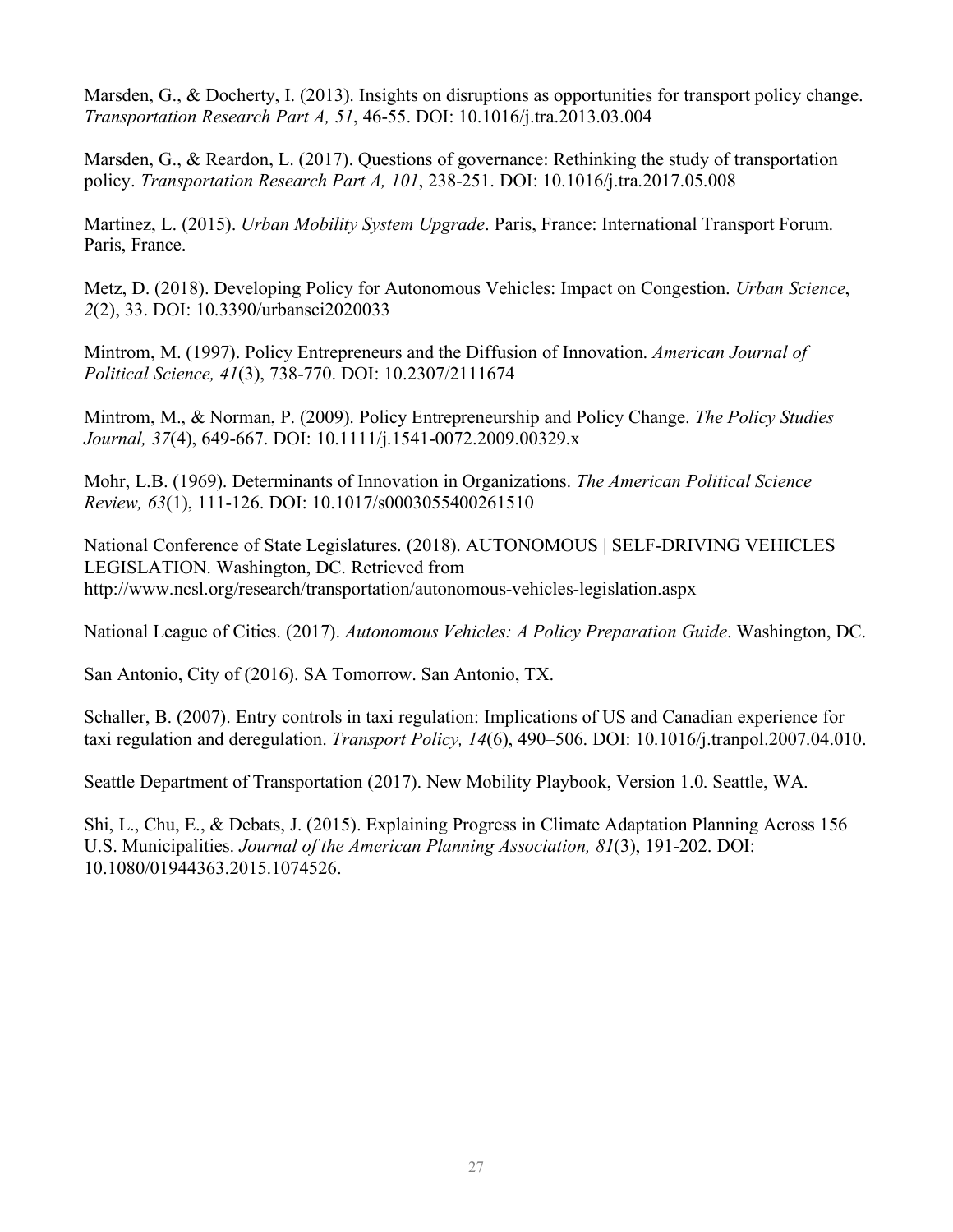Sperling, D. (2018). *Three Revolutions: Steering Automated, Shared, and Electric Vehicles to a Better Future*. Washington: Island Press. doi:10.5822/978-1-61091-906-7.

Sperling, D., van der Meer, E., & Pike, E. (2018). Vehicle Automation: Our Best Shot at a Transportation Do-Over? In Sperling, D. (ed.). *Three Revolutions: Steering Automated, Shared, and Electric Vehicles to a Better Future*. Washington: Island Press. 77-108. DOI: 10.1080/01944363.2015.1074526.

Tausanovitch, C., & Warshaw, C. (2014). Representation in Municipal Government. *American Political Science Review, 108*(3), 605-641. DOI: 10.1017/s0003055414000318. [Data for municipal ideology updated to 2015.]

Urry, J. (2004). The 'System' of Automobility. *Theory, Culture & Society, 21*(4–5), 25–39. DOI: 10.1177/0263276404046059.

von Schönfeld, K.M., & Bertolini, L. (2017). Urban streets: Epitomes of planning challenges and opportunities at the interface of public space and mobility. *Cities, 68*, 48-55. DOI: 10.1016/j.cities.2017.04.012.

Williams, K. (2013). *Transportation Planning Considerations for Automated Vehicles*. Tampa, FL: Center for Urban Transportation Research.

Wolmar, C. (2018). *Driverless Cars: On a Road to Nowhere*. London: London Publishing Partnership.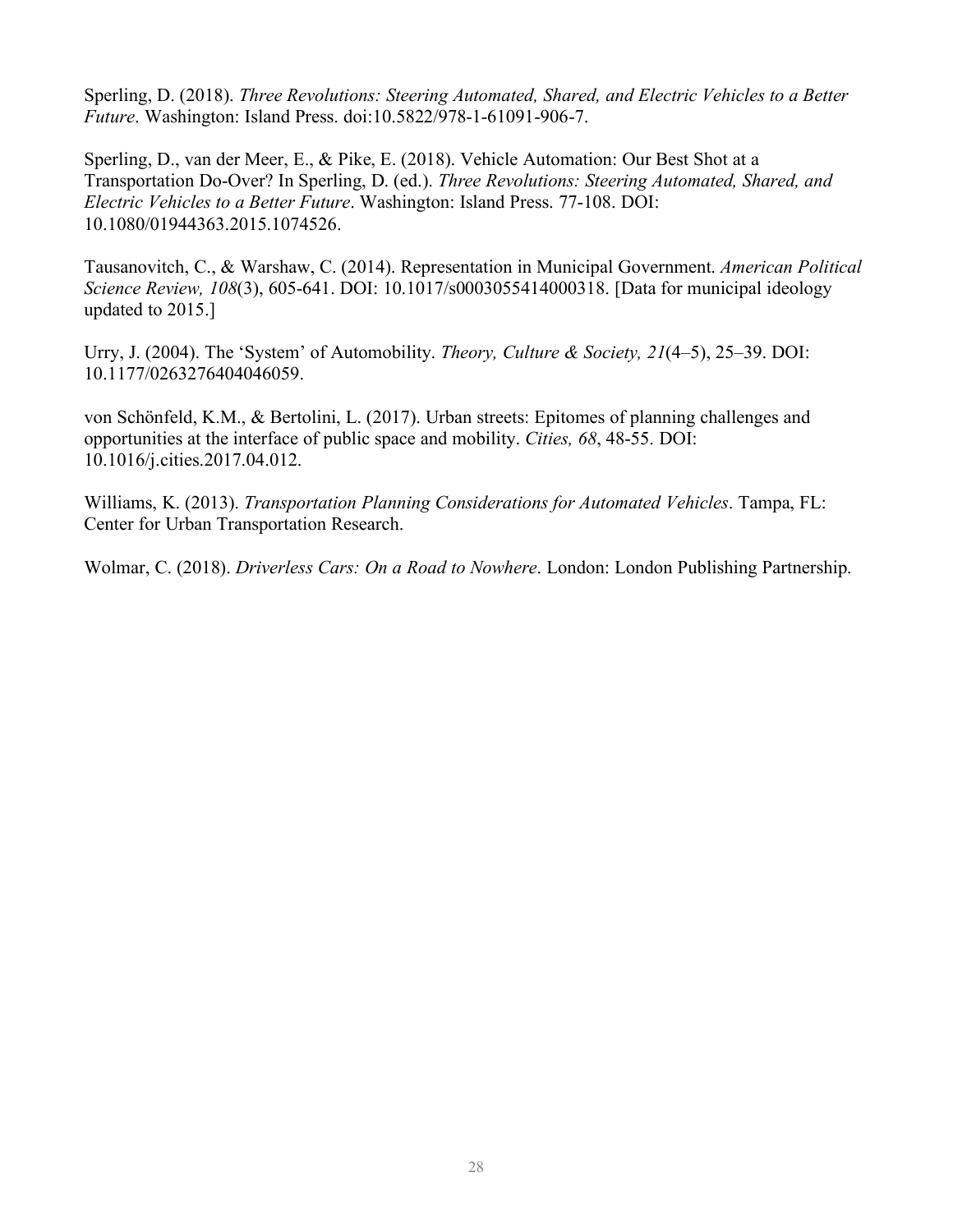## **Table 1: Characteristics of surveyed officials**

|                                       | Contacted<br>an official | <b>Responded to all</b><br>questions | Responded at<br>least partly |
|---------------------------------------|--------------------------|--------------------------------------|------------------------------|
|                                       |                          |                                      |                              |
| All cities in sample                  | 307                      | $120(39.1\%)$                        | 146 $(47.6\%)$               |
| <b>Transportation/public works</b>    | 304                      | 69(22.7%)                            | 78 (25.7%)                   |
| <b>Planning/community development</b> | 306                      | $71(23.2\%)$                         | $89(29.1\%)$                 |
| <b>Other</b>                          | $\theta$                 |                                      |                              |
| <b>Total respondents</b>              |                          | 148                                  |                              |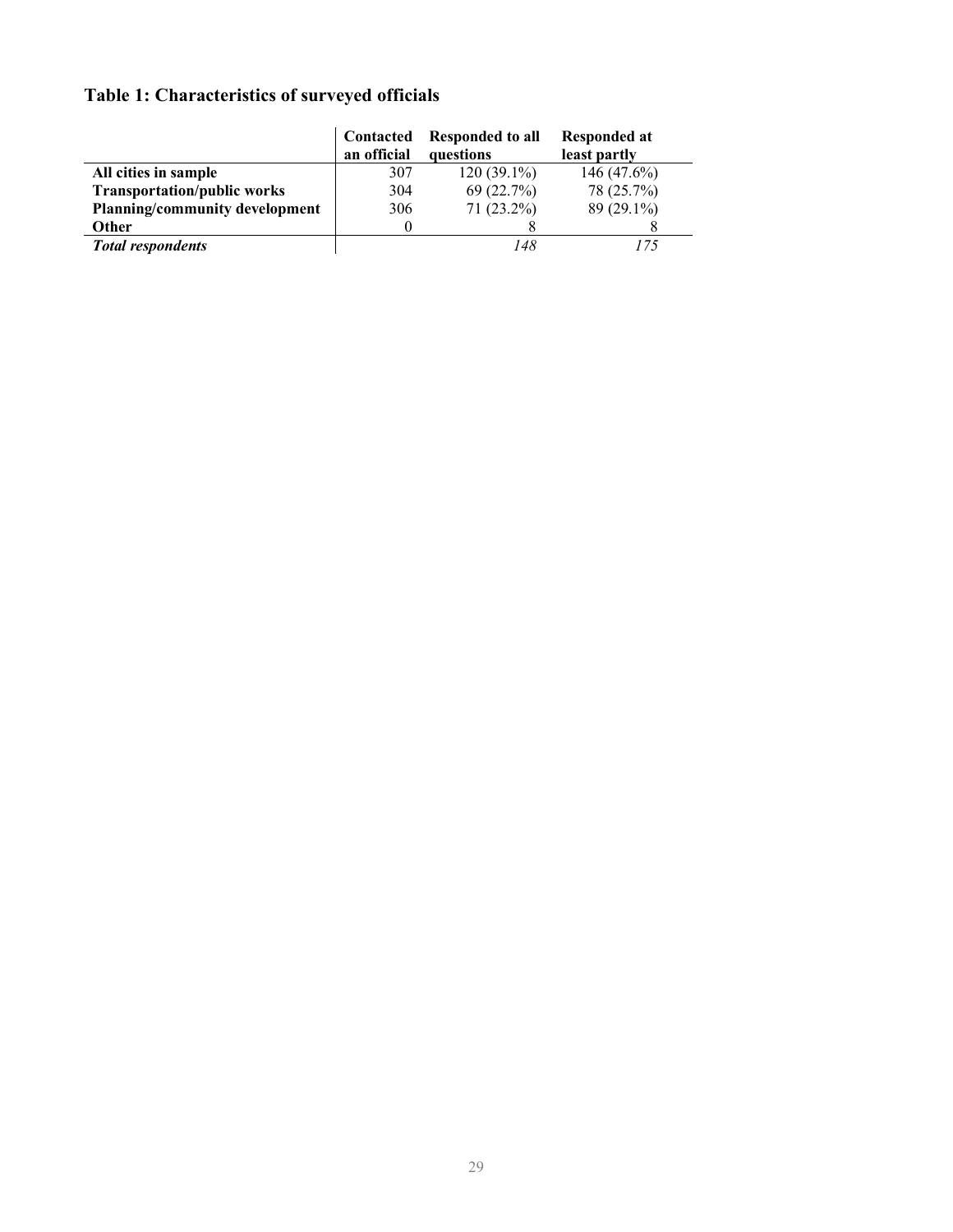|                                                                         |                                                |                            | Mean (standard deviation) |                                |
|-------------------------------------------------------------------------|------------------------------------------------|----------------------------|---------------------------|--------------------------------|
|                                                                         |                                                | <b>Fully completed</b>     | All cities                | P-value of t-<br>test of means |
| <b>Description</b><br>Number of jobs in city                            | <b>Source</b><br><b>ACS 2010</b>               | surveys<br>199120 (442182) | 161138 (309665)           | 0.39                           |
| Number of residents in city                                             | <b>ACS 2016</b>                                |                            | 303109 (596518)           | 0.38                           |
|                                                                         |                                                | 380416 (883888)            |                           |                                |
| Jobs per capita                                                         | jobs/pop                                       | 0.52(0.2)                  | 0.51(0.2)                 | 0.65                           |
| Residents per square mile                                               | <b>ACS 2016</b>                                | 4581 (3854)                | 4213 (3340)               | 0.36                           |
| Change in residents from<br>2000                                        | ACS 2016,<br>Census 2000                       | 0.29(0.55)                 | 0.42(2.37)                | 0.39                           |
| $-1$ (liberal) to $+1$<br>(conservative) ideology<br>score for city     | Tausanovitch<br>and Warshaw,                   | $-0.17(0.29)$              | $-0.12(0.29)$             | 0.13                           |
| Ideology score for state                                                | 2015                                           | $-0.01(0.16)$              | $-0.01(0.17)$             | 0.95                           |
| Total local expenditures per<br>capita (000s)                           | Census State &<br>Local 2015, city<br>websites | 2.59(1.81)                 | 2.46(1.88)                | 0.51                           |
| Share of population that is<br>non-Hispanic white                       |                                                | 0.48(0.19)                 | 0.47(0.2)                 | 0.92                           |
| Share of population that is<br>non-Hispanic black                       |                                                | 0.17(0.16)                 | 0.16(0.16)                | 0.75                           |
| Share of commuters who<br>travel by walk, bike, or<br>transit to work   |                                                | 0.10(0.10)                 | 0.09(0.10)                | 0.29                           |
| Share of commuters with<br>work trips of over 45<br>minutes             |                                                | 0.15(0.09)                 | 0.14(0.08)                | 0.38                           |
| Share of people 25 years and<br>up with at least a bachelor's<br>degree | <b>ACS 2016</b>                                | 0.34(0.13)                 | 0.32(0.13)                | 0.22                           |
| Median household income                                                 |                                                | 56303 (19058)              | 55560 (17076)             | 0.71                           |
| Share of households who<br>rent                                         |                                                | 0.48(0.11)                 | 0.47(0.11)                | 0.29                           |
| Share of households with no<br>vehicle                                  |                                                | 0.1(0.08)                  | 0.1(0.07)                 | 0.42                           |
| Share of renters paying at<br>least 30% of income to rent               |                                                | 0.53(0.07)                 | 0.53(0.07)                | 0.83                           |
| Median housing value                                                    |                                                | 264280 (171626)            | 247598 (159654)           | 0.36                           |
| Share of residents in poverty                                           |                                                | 0.14(0.07)                 | 0.14(0.06)                | 0.91                           |
| Gini index of inequality                                                |                                                | 0.46(0.05)                 | 0.46(0.04)                | 0.57                           |
| Dummy for whether the<br>mayor is a Democrat                            | Web sources                                    | 0.58(0.5)                  | 0.53(0.5)                 | 0.31                           |
|                                                                         | n                                              | 120                        | 307                       |                                |

## **Table 2: Comparison of covariates for responding cities versus full group of cities**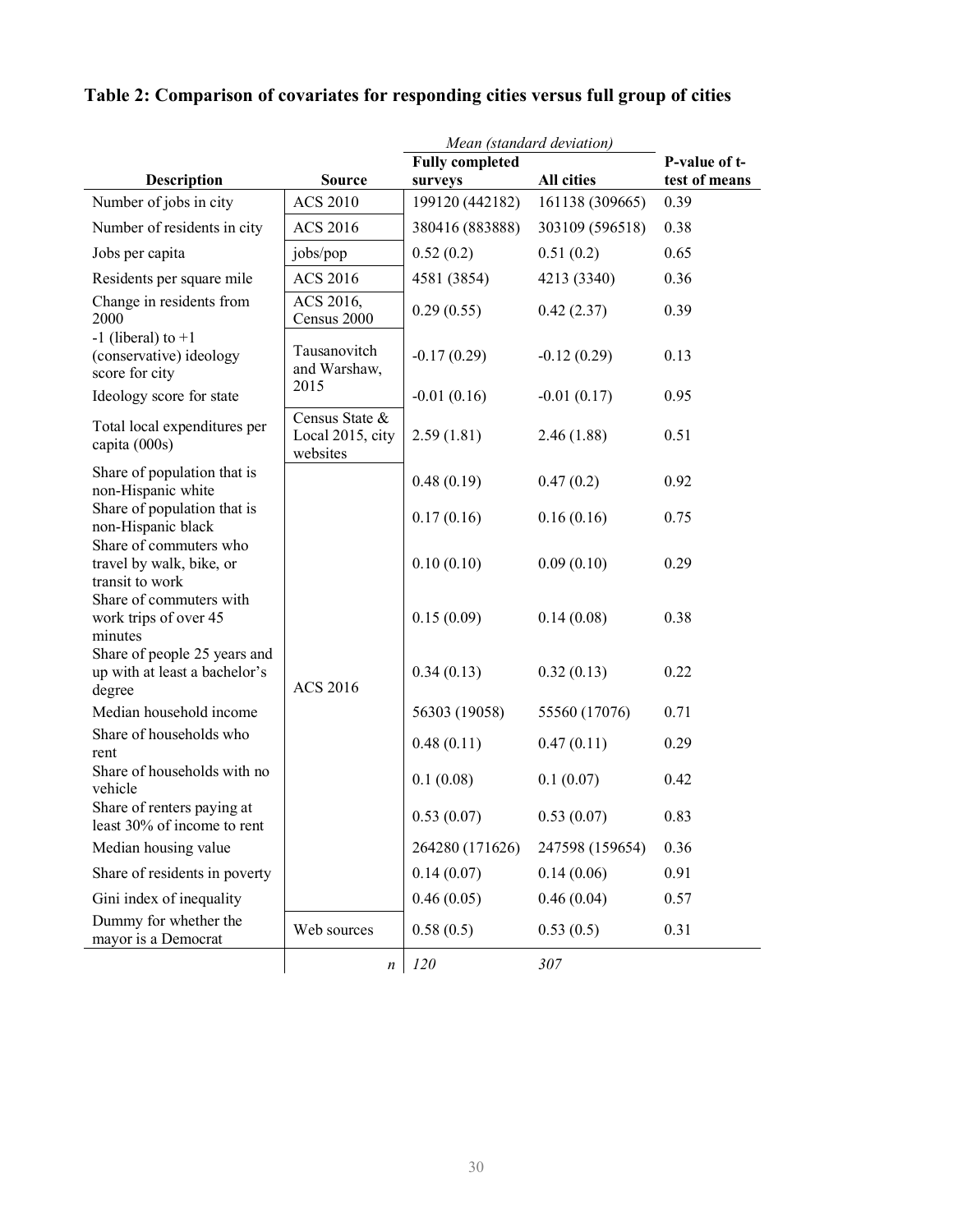## **Table 3: Municipal planning documents, 25 largest U.S. cities**

|                                              | Comprehensive<br>land use or  | transportation plan                              | "New<br>mobility"<br>plan |                                  |                           |                  | Goals for AV implementation in one or both plans |                           |                      |                               |                     |
|----------------------------------------------|-------------------------------|--------------------------------------------------|---------------------------|----------------------------------|---------------------------|------------------|--------------------------------------------------|---------------------------|----------------------|-------------------------------|---------------------|
| City (by<br>population<br>size)              | Year                          | Does it<br>promote<br>$AV-$<br>related<br>goals? | Year                      | Increa<br>se<br>street<br>safety | <b>Support</b><br>transit | Expand<br>equity | Mitigate<br>congestion                           | Improve<br>sustainability | Link<br>last<br>mile | Improve<br>quality<br>of life | Redesign<br>streets |
| New York                                     | 2015                          | No                                               | 2016                      | $\mathbf X$                      |                           |                  | X                                                | $\mathbf X$               | $\mathbf X$          | $\overline{X}$                |                     |
| Los Angeles<br>Chicago<br>Houston<br>Phoenix | 2016<br>2012*<br>2015<br>2015 | No<br>No<br>No<br>No                             | 2016                      | X                                | X                         | X                | $\boldsymbol{\mathrm{X}}$                        | X                         | X                    | $\mathbf X$                   |                     |
| Philadelphia                                 | 2018                          | Yes                                              |                           |                                  | X                         |                  |                                                  |                           |                      |                               | $\mathbf X$         |
| San Antonio                                  | 2016                          | Yes                                              |                           | X                                | X                         |                  |                                                  | X                         | X                    |                               | X                   |
| San Diego                                    | 2008                          | No                                               |                           |                                  |                           |                  |                                                  |                           |                      |                               |                     |
| Dallas                                       | 2006*                         | No                                               |                           |                                  |                           |                  |                                                  |                           |                      |                               |                     |
| San Jose                                     | 2011                          | No                                               |                           |                                  |                           |                  |                                                  |                           |                      |                               |                     |
| Austin                                       | 2012                          | No                                               | 2017                      | X                                | $\mathbf X$               | $\mathbf X$      | $\mathbf X$                                      | $\mathbf X$               | $\mathbf X$          | $\mathbf X$                   |                     |
| Jacksonville                                 | $2010*$                       | N <sub>0</sub>                                   |                           |                                  |                           |                  |                                                  |                           |                      |                               |                     |
| San Francisco                                | 2017                          | Yes                                              | 2018                      | X                                | X                         | X                | X                                                | $\mathbf X$               | $\mathbf X$          |                               |                     |
| Columbus                                     | 2016                          | N <sub>0</sub>                                   | 2017                      |                                  | X                         |                  |                                                  |                           | X                    |                               |                     |
| Indianapolis                                 | 2018**                        | Yes                                              |                           |                                  | $\mathbf X$               | $\mathbf X$      | $\mathbf X$                                      |                           |                      |                               | X                   |
| Fort Worth                                   | 2017                          | N <sub>o</sub>                                   |                           |                                  |                           |                  |                                                  |                           |                      |                               |                     |
| Charlotte                                    | 2017                          | N <sub>0</sub>                                   |                           |                                  |                           |                  |                                                  |                           |                      |                               |                     |
| Seattle                                      | 2016                          | N <sub>0</sub>                                   | 2017                      | X                                | X                         | X                | X                                                | X                         |                      | X                             | $\mathbf X$         |
| Denver                                       | 2017                          | N <sub>0</sub>                                   |                           |                                  |                           |                  |                                                  |                           |                      |                               |                     |
| El Paso                                      | 2012                          | No                                               |                           |                                  |                           |                  |                                                  |                           |                      |                               |                     |
| Washington                                   | 2014                          | Yes                                              |                           | $\mathbf X$                      |                           |                  | $\overline{X}$                                   | $\overline{X}$            |                      |                               |                     |
| Boston                                       | 2017                          | Yes                                              |                           | $\mathbf X$                      |                           | $\mathbf X$      | $\mathbf X$                                      | X                         |                      |                               | $\mathbf X$         |
| Detroit                                      | 2018                          | Yes                                              |                           | $\boldsymbol{\mathrm{X}}$        | X                         |                  |                                                  |                           |                      |                               |                     |
| Nashville                                    | 2015                          | Yes                                              |                           | X                                |                           |                  |                                                  |                           |                      |                               |                     |
| Memphis                                      | 2018**                        | Yes                                              |                           |                                  | $\mathbf X$               |                  |                                                  | X                         |                      |                               |                     |
|                                              |                               | 36%                                              | 24%                       | 40%                              | 40%                       | 24%              | 32%                                              | 36%                       | 24%                  | 16%                           | 20%                 |

Notes: As of January 2019: \* This city is currently developing a new general transportation plan; \*\* Document in draft form.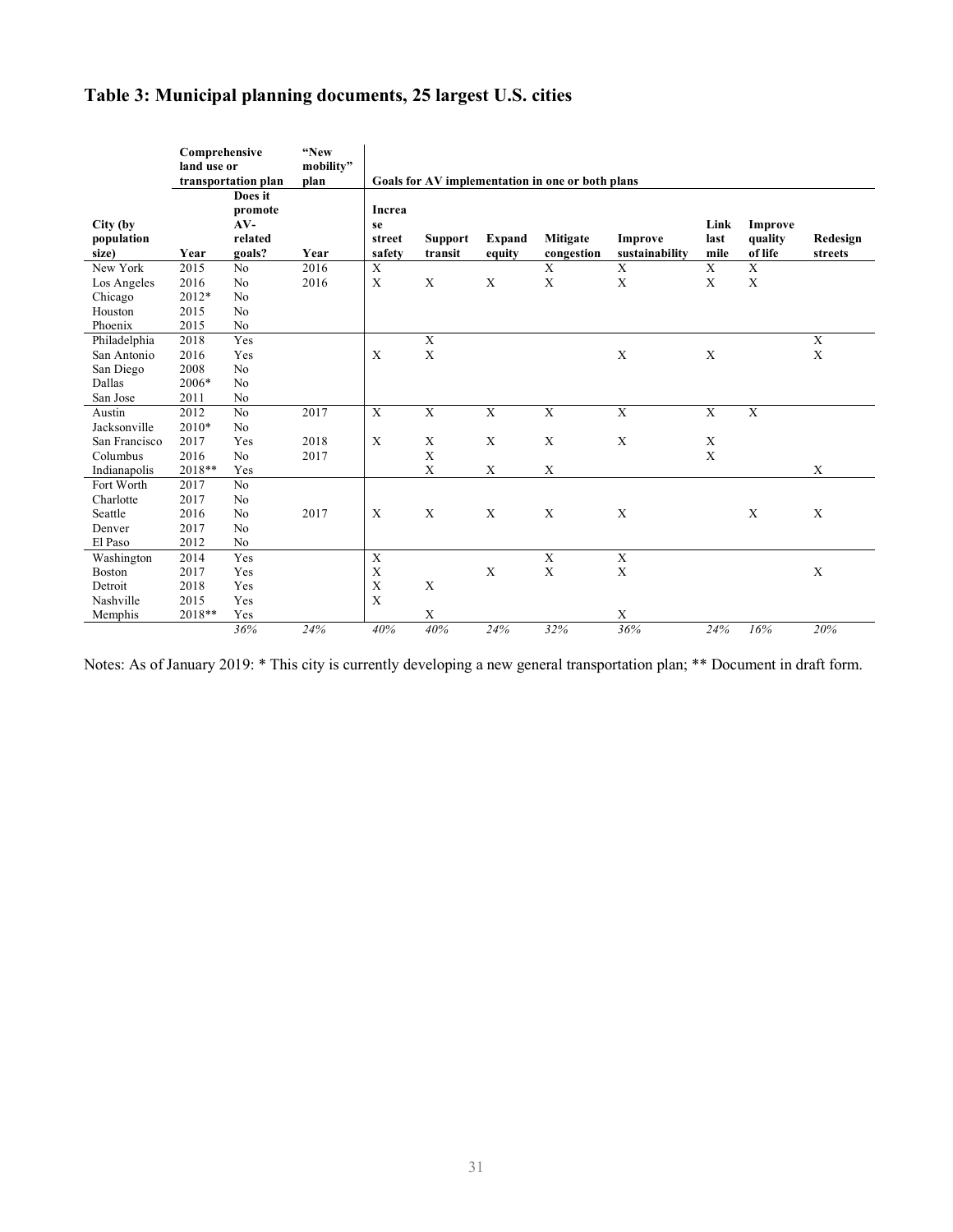|                       | AVs                                        | <b>Strongly</b><br>disagree | Somewhat<br>disagree | <b>Neutral</b> | <b>Somewhat</b><br>agree | <b>Strongly</b><br>agree |
|-----------------------|--------------------------------------------|-----------------------------|----------------------|----------------|--------------------------|--------------------------|
|                       | Will improve quality of life               | 2.9%                        | $5.7\%$              | 28.7%          | 44.8%                    | 17.8%                    |
| Agree most            | Will face local public opposition          | 1.1%                        | $17.7\%$             | 18.9%          | 51.4%                    | $10.9\%$                 |
| Will improve the city | 1.7%                                       | $9.2\%$                     | $30.5\%$             | $42.0\%$       | $16.7\%$                 |                          |
|                       | Should be regulated by municipality        | 18.9%                       | 23.4%                | $15.4\%$       | 27.4%                    | 14.9%                    |
|                       | Could pose a serious risk                  | 15.6%                       | 32.9%                | 19.7%          | 26.6%                    | $5.2\%$                  |
| Agree least           | Will face local political opposition       | 6.3%                        | 28.6%                | 34.3%          | 22.3%                    | $8.6\%$                  |
|                       | Will face local bureaucratic<br>opposition | 6.9%                        | 29.1%                | 33.1%          | 23.4%                    | $7.4\%$                  |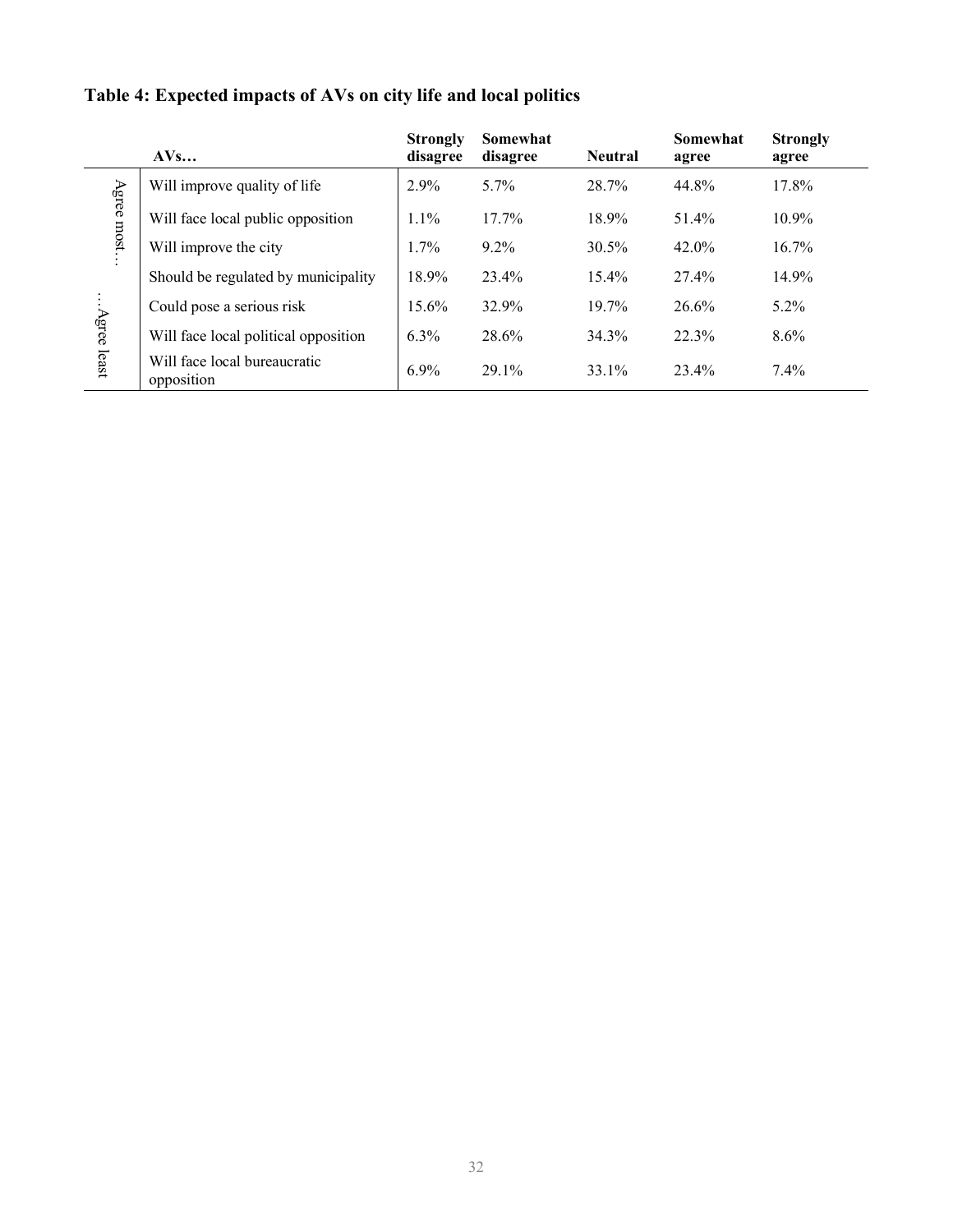|                   | How do you think AVs<br>are likely to change | <b>Decrease</b><br>a lot | Decrease a<br>bit | No change | Increase a<br>bit | Increase a<br>lot | <b>Not</b><br>sure |
|-------------------|----------------------------------------------|--------------------------|-------------------|-----------|-------------------|-------------------|--------------------|
|                   | Safety                                       | 3.2%                     | 12.1%             | 17.8%     | 28.7%             | 29.3%             | 8.9%               |
| Largest increase. | <b>VMT</b>                                   | 1.3%                     | 21.7%             | 28.0%     | 28.7%             | 13.4%             | $7.0\%$            |
|                   | Equity (mobility)                            | 2.6%                     | 21.8%             | 28.2%     | 32.7%             | 7.1%              | 7.7%               |
|                   | Sprawl                                       | 0.6%                     | 12.9%             | 45.8%     | 22.6%             | 11.0%             | 7.1%               |
|                   | Cars on the road                             | 3.2%                     | 32.3%             | 25.9%     | 22.8%             | 9.5%              | 6.3%               |
|                   | Energy use                                   | 3.2%                     | 41.0%             | 16.7%     | 28.2%             | $3.2\%$           | 7.7%               |
|                   | Employment (overall)                         | 0.6%                     | 6.4%              | 52.9%     | 26.8%             | $1.3\%$           | 12.1%              |
|                   | Walking and biking                           | $0.0\%$                  | 14.6%             | 53.5%     | 26.8%             | 0.6%              | $4.5\%$            |
|                   | Congestion                                   | 4.4%                     | 34.2%             | 27.2%     | 19.0%             | 7.6%              | 7.6%               |
|                   | Equity (overall)                             | 1.9%                     | 18.6%             | 44.9%     | 23.7%             | 2.6%              | 8.3%               |
|                   | Employment<br>(transportation)               | 7.1%                     | 29.5%             | 30.1%     | 24.4%             | 0.6%              | 8.3%               |
|                   | Segregation                                  | 0.6%                     | 12.8%             | 53.2%     | 17.3%             | 4.5%              | 11.5%              |
|                   | Transportation costs                         | 8.9%                     | 41.4%             | $17.2\%$  | 15.9%             | 4.5%              | 12.1%              |
|                   | Transit ridership                            | $5.1\%$                  | 35.7%             | 27.4%     | 18.5%             | 1.9%              | 11.5%              |
| Smallest increase | Pollution                                    | 5.8%                     | 45.5%             | 26.9%     | 14.7%             | $1.9\%$           | $5.1\%$            |
|                   | Municipal revenues                           | 4.5%                     | 19.1%             | 43.9%     | 14.0%             | 1.3%              | 17.2%              |

## **Table 5: Expected impacts of AVs on aspects of the urban environment and transportation system**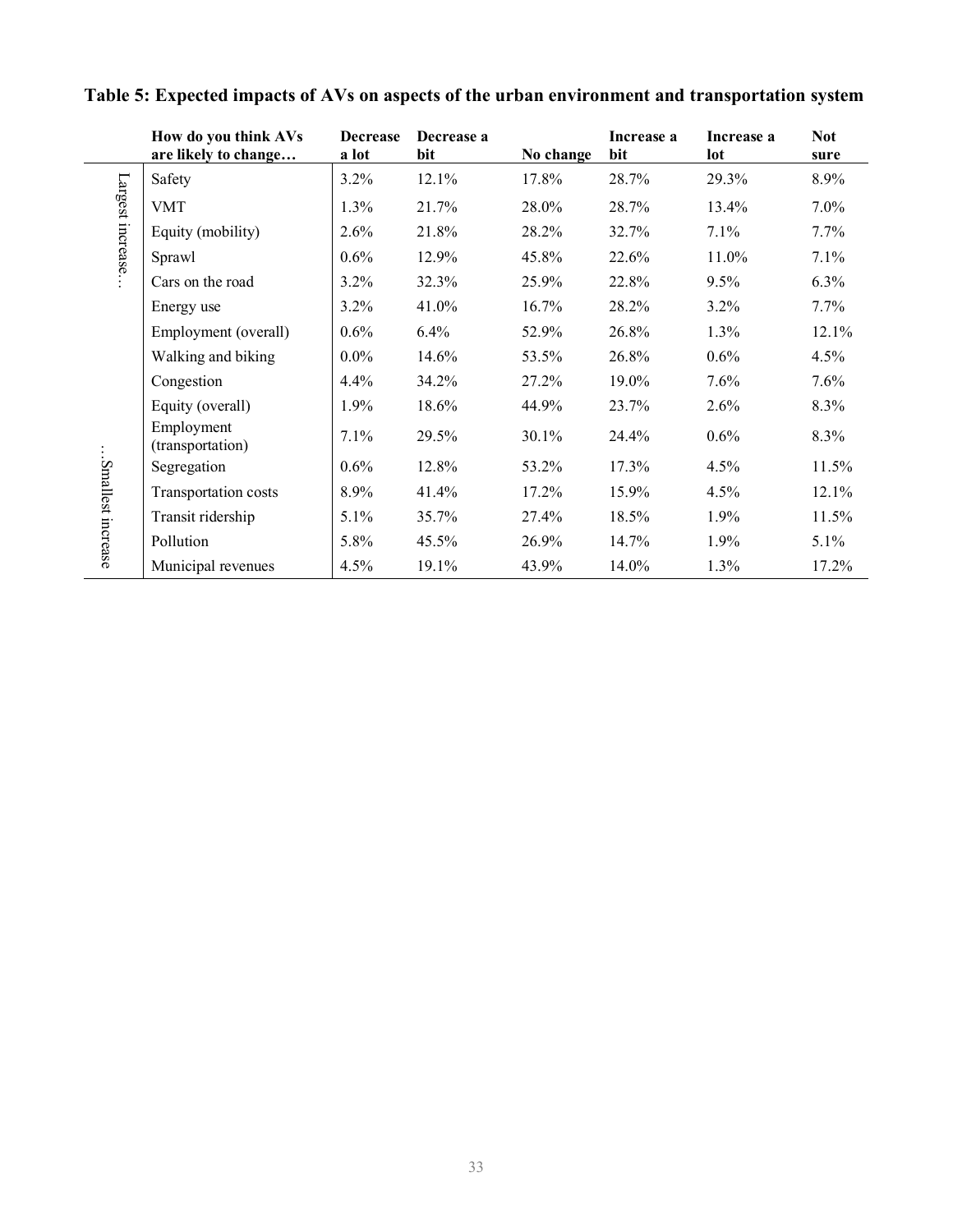## **Table 6: Cross-tabulations, expected impacts of AVs**

|                                        | Share of municipal officials who agree that AVs |             |             |             |          |             |           |  |  |
|----------------------------------------|-------------------------------------------------|-------------|-------------|-------------|----------|-------------|-----------|--|--|
|                                        | Will                                            | Will reduce | Will        | Will reduce | Will     | Will reduce | Should be |  |  |
|                                        | increase                                        | transit     | reduce city | transport   | increase | social      | regulated |  |  |
|                                        | <b>VMT</b>                                      | ridership   | revenues    | employment  | sprawl   | equity      | by muni.  |  |  |
| Population size                        |                                                 |             |             |             |          |             |           |  |  |
| Top quartile                           | 50.0%                                           | 37.5%       | 25.0%       | 52.5%       | 35.0%    | 32.5%       | 61.4%     |  |  |
| Middle quartiles                       | 43.8%                                           | 44.3%       | 22.8%       | 33.3%       | 30.8%    | 14.1%       | 37.9%     |  |  |
| Bottom quartile                        | 29.7%                                           | 36.8%       | 23.7%       | 26.3%       | 37.8%    | 21.1%       | 31.8%     |  |  |
| Median household<br>income             |                                                 |             |             |             |          |             |           |  |  |
| Top quartile                           | 39.0%                                           | 48.8%       | 22.0%       | 35.0%       | 27.5%    | 22.0%       | 40.0%     |  |  |
| Middle quartiles                       | 45.3%                                           | 38.2%       | 21.1%       | 31.6%       | 32.0%    | 21.3%       | 45.3%     |  |  |
| Bottom quartile                        | 39.0%                                           | 37.5%       | 30.0%       | 47.5%       | 42.5%    | 17.5%       | 38.6%     |  |  |
| Ideology                               |                                                 |             |             |             |          |             |           |  |  |
| Top quartile (most<br>liberal)         | 58.5%                                           | 52.4%       | 26.2%       | 45.2%       | 43.9%    | 33.3%       | 61.4%     |  |  |
| Middle quartiles                       | 40.7%                                           | 40.0%       | 26.3%       | 36.3%       | 31.3%    | 18.8%       | 33.7%     |  |  |
| Bottom quartile<br>(most conservative) | 26.5%                                           | 29.4%       | 14.7%       | 27.3%       | 24.2%    | 9.1%        | 41.9%     |  |  |
| Population growth                      |                                                 |             |             |             |          |             |           |  |  |
| Top quartile                           | 40.5%                                           | 35.1%       | 13.5%       | 22.2%       | 27.8%    | 13.5%       | 29.5%     |  |  |
| Middle quartiles                       | 40.8%                                           | 46.8%       | 24.7%       | 33.8%       | 35.5%    | 21.1%       | 47.1%     |  |  |
| Bottom quartile                        | 46.5%                                           | 35.7%       | 31.0%       | 54.8%       | 33.3%    | 26.2%       | 46.5%     |  |  |
| Per-capita<br>expenditures             |                                                 |             |             |             |          |             |           |  |  |
| Top quartile                           | 39.0%                                           | 48.8%       | 26.8%       | 46.3%       | 40.0%    | 26.8%       | 54.8%     |  |  |
| Middle quartiles                       | 52.6%                                           | 37.2%       | 23.1%       | 35.1%       | 33.8%    | 22.1%       | 40.9%     |  |  |
| Bottom quartile                        | 23.7%                                           | 39.5%       | 21.1%       | 28.9%       | 26.3%    | 10.5%       | 33.3%     |  |  |
| Population density                     |                                                 |             |             |             |          |             |           |  |  |
| Top quartile                           | 46.3%                                           | 36.6%       | 17.1%       | 46.3%       | 31.7%    | 34.1%       | 59.1%     |  |  |
| Middle quartiles                       | 44.7%                                           | 46.8%       | 28.6%       | 32.9%       | 34.7%    | 18.4%       | 34.5%     |  |  |
| Bottom quartile                        | 32.5%                                           | 33.3%       | 20.5%       | 33.3%       | 33.3%    | 10.3%       | 40.9%     |  |  |
| <b>Overall</b>                         | 42.1%                                           | 40.8%       | 23.6%       | 36.6%       | 33.6%    | 20.5%       | 42.3%     |  |  |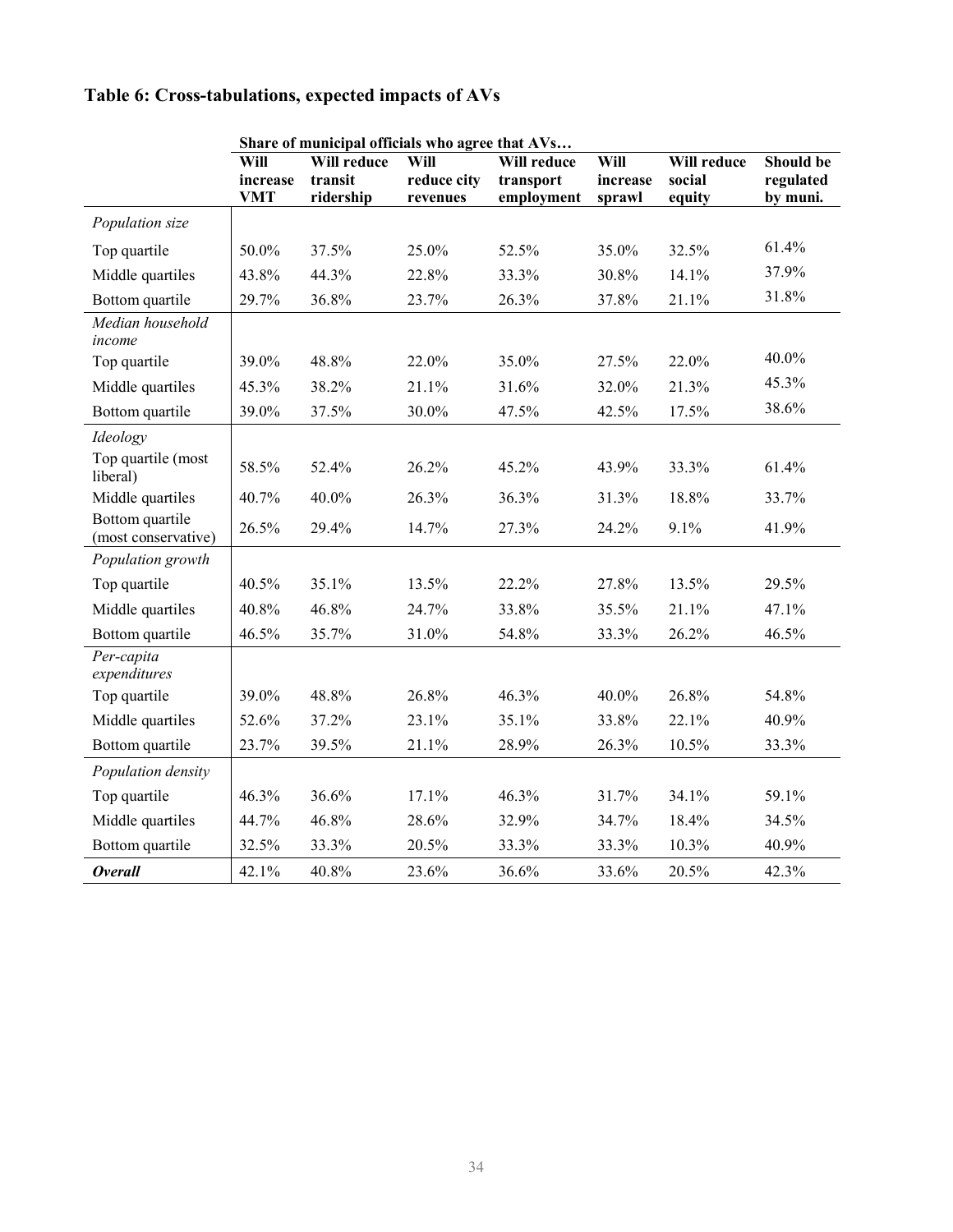### **Figure 1: Respondents' sense of preparations for AVs**

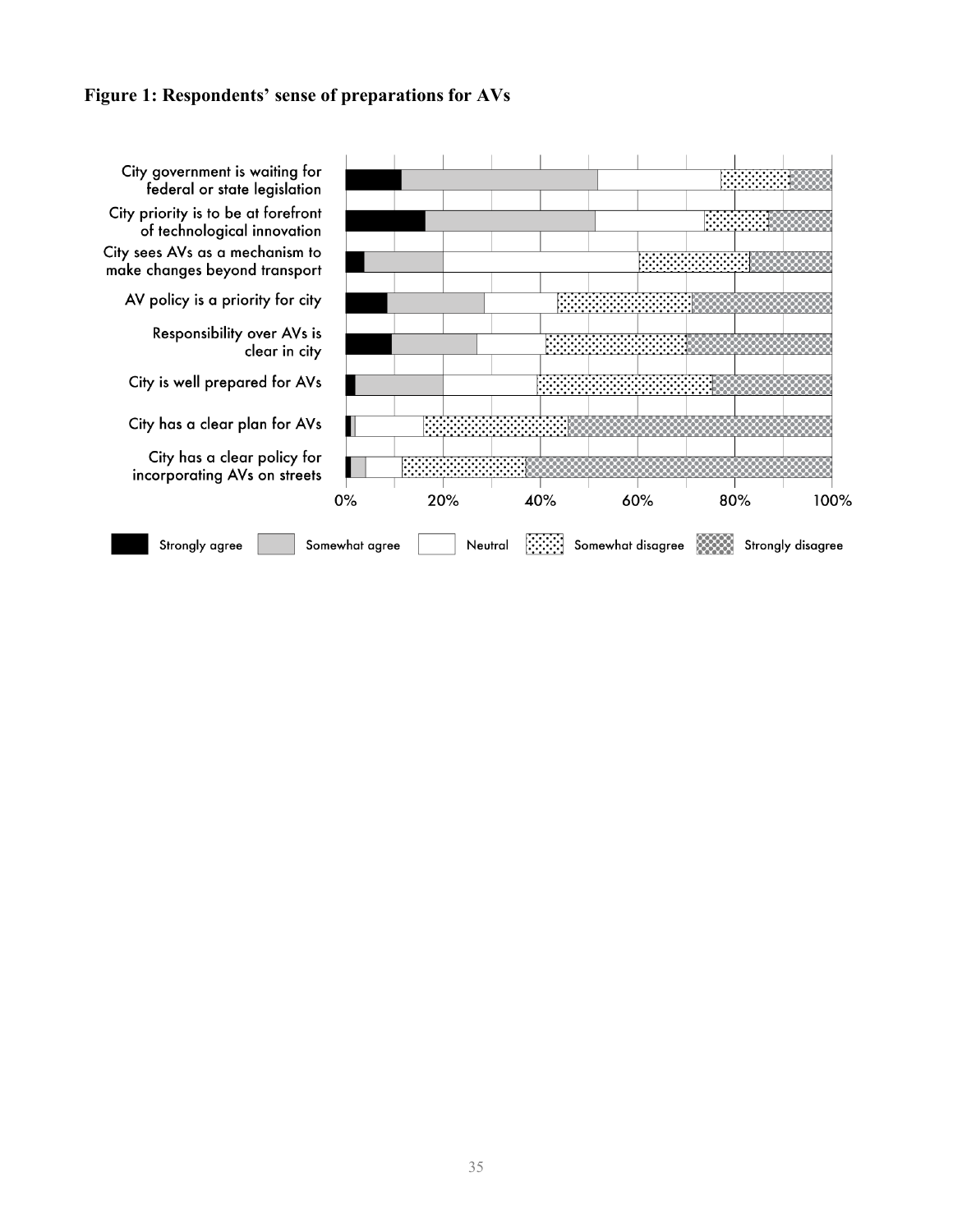## **Technical appendix**

## **Survey Questions**

- 1. In which city and for what agency do you work?
- 2. What is your role in a local government or governmental agency?
- 3. Please indicate the extent to which you agree with the below statements (Likert scale—strongly disagree to strongly agree)
	- a. AVs will fundamentally transform transportation in my city for the better
	- b. I believe AVs should be regulated at the municipal level
	- c. I am worried that AVs could pose a serious risk to my city and its citizens
	- d. I believe that AVs will improve the quality of life in my city
	- e. I anticipate public opposition to the introduction of AVs in my city
	- f. I anticipate bureaucratic opposition to the introduction of AVs in my city
	- g. I anticipate political opposition to the introduction of AVs in my city
- 4. Roughly how many people are employed full-time in your department?
- 5. What departments or agencies are responsible for AV policy and/or regulation in your city?
- 6. When do you expect individuals in your city to be able to hail fully automated vehicles (with no test driver) for passenger service?
- 7. How do you think AVs are likely to change the following in your city? (Likert scale—decrease a lot to increase a lot)
	- a. VMT
	- b. Number of cars on the road
	- c. Traffic congestion
	- d. Personal transportation costs
	- e. Transportation safety
	- f. Transit ridership
	- g. Walking and biking
	- h. Local government revenues
	- i. Employment (transportation)
	- j. Employment (general)
	- k. Class and racial segregation
	- l. Sprawling land uses
	- m. Social equity (mobility)
	- n. Social equity (general)
	- o. Energy use
	- p. Air pollution
- 8. How well prepared is your organization for the arrival of AVs? (Likert scale—strongly disagree to strongly agree)
	- a. I believe my city is well prepared for AVs
	- b. AV policy is a priority for my city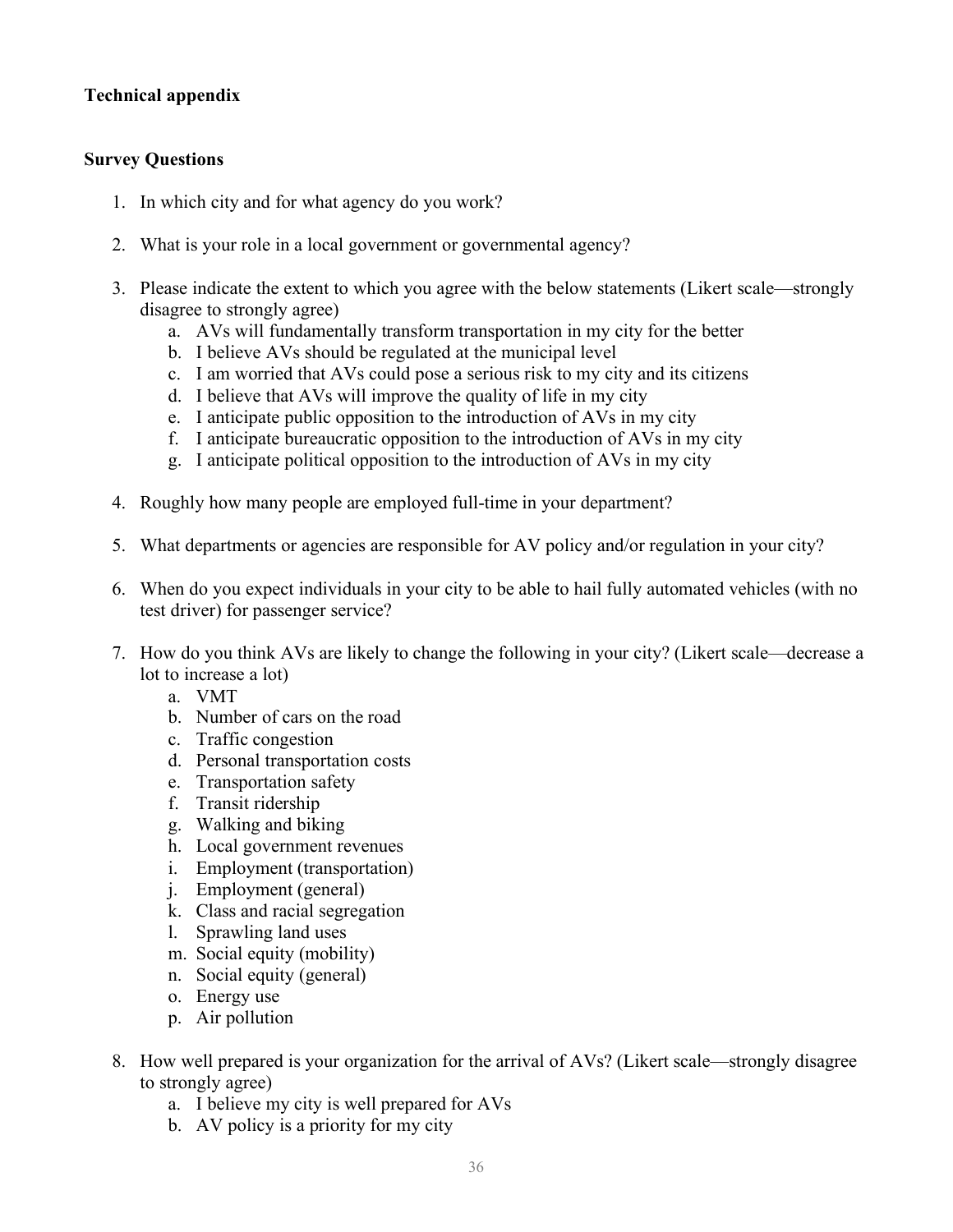- c. It is clear who is responsible for AVs in my city
- d. My city has developed a clear policy for how to incorporate AVs onto its streets
- e. My city is waiting for federal and/or state legislation to pursue our own AV policies
- f. My city treats AVs as a mechanism to make broad policy changes beyond transportation
- g. My city has a clear plan to regulate AVs
- h. It is a priority for my city to be at the forefront of technological innovation
- 9. How much time have officials devoted to crafting AV-related policies:
	- a. How much time have city staff debated to developing policies related to AVs?
	- b. How much time have elected officials devoted to developing policies related to AVs?
- 10. Rank these goals in terms of your position as a municipal leader:
	- a. Mobility
	- b. Economic development
	- c. Environmental sustainability
	- d. Efficiency
	- e. Equity
	- f. Safety
	- g. Technological innovation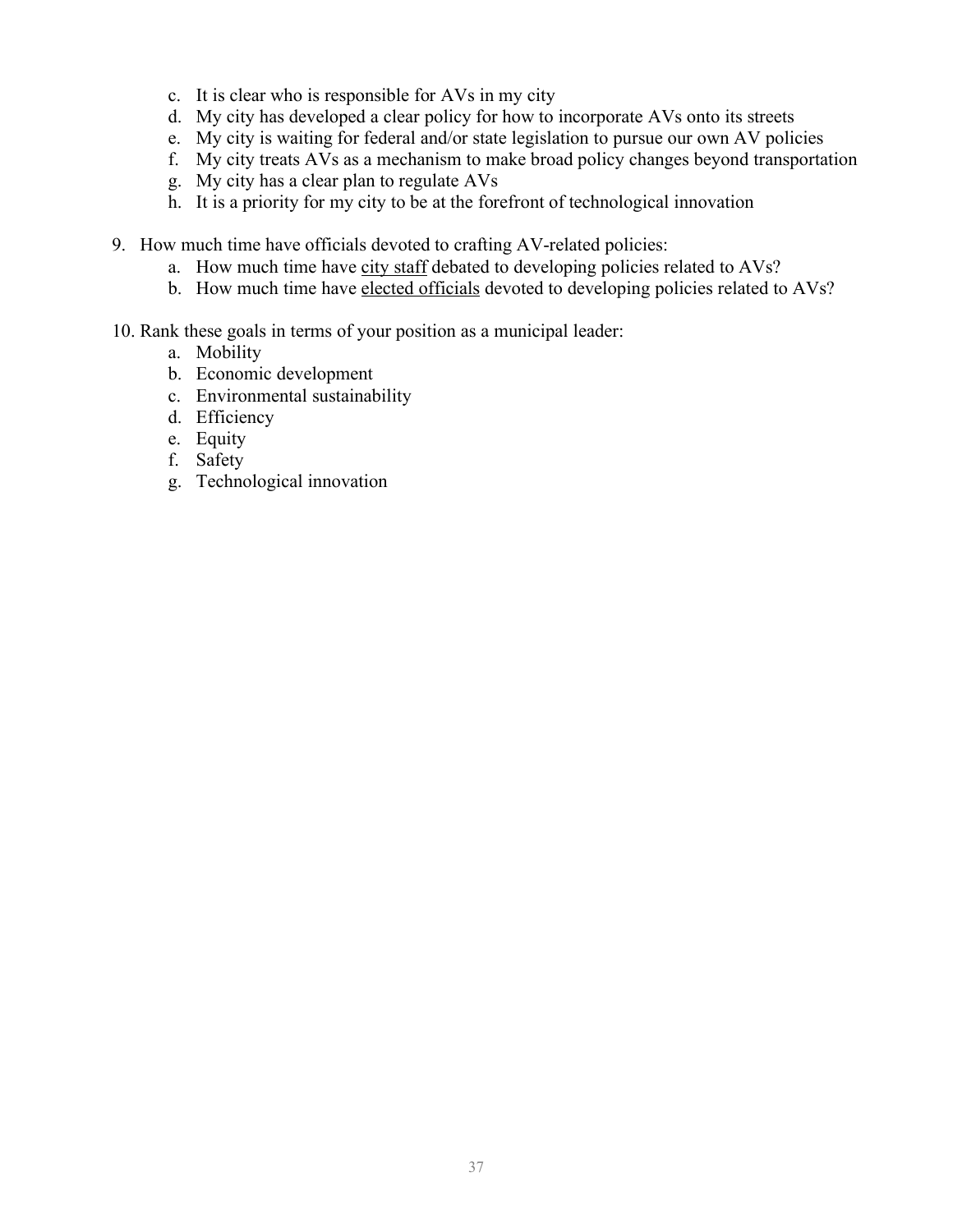#### **Regressions**

We conducted the regressions presented in Appendix Tables A-1, A-2, A-3, and A-4 in multiple ways, only some of which are presented here. We tested all covariates in Table 2, but eliminated from calculations those that were producing high levels of collinearity, such as jobs and population (correlation of 0.99) or density and share of people commuting by transit (correlation of 0.85), or that we did not contribute meaningfully to our understanding of what might induce a city to act one way or another with regards to transportation, such as racial categories. An anonymous reviewer recommended that we use probit models, whose results we show, but we also conducted logistic regressions, which produced similar outcomes. In addition, we evaluated models with dummy variables for the regions where the cities are located, also on the advice of a reviewer, but found similar results with and without those, and thus have chosen simplicity and not included them here.

To examine Hypothesis 3 we substituted a numeric score for each official's views on whether AVs posed a risk and whether they will face public, bureaucratic, or political opposition  $(-2 \text{ to } +2)$ , from strongly disagree to strongly agree). In addition, we created and measured the impact of several variables that assess views on AV risks, such as whether they will increase traffic, reduce equity, or threaten the environment, based on a combination of responses to several related questions mentioned previously. We incorporated the same variables used in the first set of regressions (Tables A-1 and A-2) in several models in Tables A-3 and A-4, in some cases combining questions about opposition and risk in the same regressions (models 5 and 10).

The variable in Tables A-3 and A-4 assessing concerns about traffic summed each individual's responses about changes in VMT, congestion, and number of cars on the road (each on a -2 to +2 scale, from decrease a lot to increase a lot). That assessing equity summed responses about changes to segregation, equity in mobility (inversed), and equity overall (inversed). That assessing the environment summed responses about changes in sprawl, pollution, and energy consumption.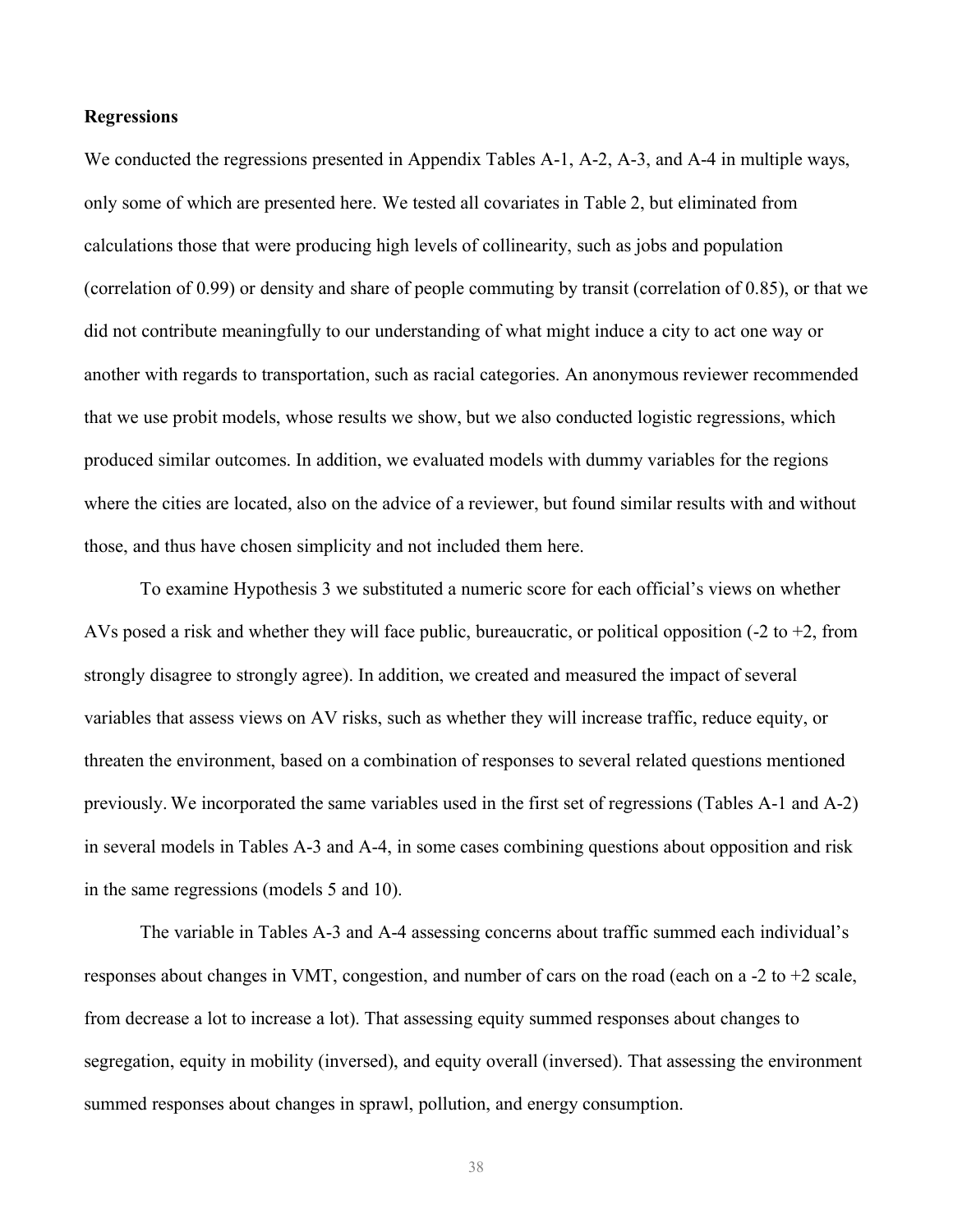|                                                 |                                  | City is well<br>prepared for AVs |                         | AV policy is a<br>priority       |                         | <b>Responsibility is</b><br>clear |                                  | <b>Waiting for federal</b><br>or state legislation |
|-------------------------------------------------|----------------------------------|----------------------------------|-------------------------|----------------------------------|-------------------------|-----------------------------------|----------------------------------|----------------------------------------------------|
| Variable                                        | (1)                              | (2)                              | (3)                     | (4)                              | (5)                     | (6)                               | (7)                              | (8)                                                |
| Per-capita<br>expenditures                      | 0.30<br>(0.19)                   | 0.42<br>$(0.21)$ **              | 0.29<br>(0.25)          | 0.38<br>(0.27)                   | 0.09<br>(0.20)          | 0.15<br>(0.21)                    | 0.03<br>(0.21)                   | 0.10<br>(0.25)                                     |
| Political ideology                              | $-0.09$<br>(0.23)                | $-0.20$<br>(0.32)                | $-0.24$<br>(0.23)       | $-0.18$<br>(0.29)                | $-0.10$<br>(0.22)       | 0.01<br>(0.31)                    | $-0.09$<br>(0.20)                | $-0.45$<br>$(0.25)*$                               |
| Department<br>employees (log)                   | 0.06<br>(0.21)                   | $-0.26$<br>(0.27)                | 0.05<br>(0.20)          | $-0.35$<br>(0.25)                | 0.31<br>(0.20)          | $-0.08$<br>(0.23)                 | 0.19<br>(0.19)                   | 0.15<br>(0.25)                                     |
| Population (log)                                | $-0.04$<br>(0.18)                | 0.09<br>(0.20)                   | 0.44<br>$(0.24)$ *      | 0.64<br>$(0.27)$ **              | 0.20<br>(0.17)          | 0.35<br>$(0.19)*$                 | $-0.65$<br>$(0.19)$ **<br>$\ast$ | $-0.58$<br>$(0.21)$ **<br>$\ast$                   |
| Population change                               |                                  | 0.71<br>$(0.24)$ **              |                         | 0.83<br>$(0.23)$ **<br>$\ast$    |                         | 0.70<br>$(0.27)$ **               |                                  | $-0.20$<br>(0.17)                                  |
| Share of adults with<br>BA degrees or<br>higher |                                  | 0.07<br>(0.24)                   |                         | 0.48<br>$(0.26)$ *               |                         | 0.33<br>(0.26)                    |                                  | $-0.32$<br>(0.26)                                  |
| Median household<br>income (log)                |                                  | $-0.11$<br>(0.27)                |                         | $-0.49$<br>$(0.27)$ *            |                         | $-0.27$<br>(0.28)                 |                                  | 0.22<br>(0.24)                                     |
| Population density<br>(log)                     |                                  | 0.01<br>(0.24)                   |                         | 0.10<br>(0.23)                   |                         | 0.27<br>(0.27)                    |                                  | $-0.70$<br>$(0.26)$ **<br>$\ast$                   |
| Member of planning<br>department<br>(dummy)     |                                  | $-0.37$<br>(0.22)                |                         | $-0.47$<br>$(0.22)$ **           |                         | $-0.52$<br>$(0.21)$ **            |                                  | $-0.12$<br>(0.21)                                  |
| <b>Thresholds</b>                               |                                  |                                  |                         |                                  |                         |                                   |                                  |                                                    |
| Strongly disagree  <br>Somewhat disagree        | $-0.68$<br>$(0.11)$ **<br>$\ast$ | $-0.91$<br>$(0.17)$ **<br>$\ast$ | $-0.60$<br>$(0.11)$ *** | $-0.89$<br>$(0.16)$ **<br>$\ast$ | $-0.52$<br>$(0.11)$ *** | $-0.83$<br>$(0.15)$ ***           | $-1.39$<br>$(0.15)$ **<br>$\ast$ | $-1.50$<br>$(0.19)$ **<br>$\ast$                   |
| Somewhat disagree<br>Neutral                    | 0.31<br>$(0.10)$ **<br>*         | 0.11<br>(0.16)                   | 0.16<br>(0.10)          | $-0.08$<br>(0.15)                | 0.25<br>$(0.10)$ **     | $-0.02$<br>(0.14)                 | $-0.77$<br>$(0.11)$ **<br>$\ast$ | $-0.86$<br>$(0.17)$ **<br>$\ast$                   |
| Neutral   Somewhat<br>agree                     | 0.85<br>$(0.12)$ **<br>$\ast$    | 0.67<br>$(0.17)$ **              | 0.60<br>$(0.11)$ ***    | 0.37<br>$(0.15)$ **              | 0.65                    | 0.41<br>$(0.11)$ *** $(0.15)$ *** | $-0.01$<br>(0.10)                | $-0.07$<br>(0.15)                                  |
| Somewhat agree  <br>Strongly agree              | 2.09<br>$(0.24)$ **<br>$\ast$    | 2.08<br>$(0.27)$ **<br>*         | 1.43<br>$(0.15)$ ***    | 1.30<br>$(0.18)$ **<br>*         | 1.38<br>$(0.16)$ ***    | 1.18<br>$(0.19)$ ***              | 1.26<br>$(0.14)$ **<br>$\ast$    | 1.27<br>$(0.17)$ **<br>$\ast$                      |
| <b>Model</b>                                    |                                  |                                  |                         |                                  |                         |                                   |                                  |                                                    |
| n                                               | 152                              | 152                              | 152                     | 152                              | 152                     | 152                               | 152                              | 152                                                |
| Log-likelihood                                  | $-212.12$                        | $-205.78$                        | $-223.89$               | $-213.61$                        | $-226.75$               | $-218.85$                         | $-216.02$                        | $-210.30$                                          |

## **Table A-1. Ordered probit models: Preparations for AVs**

Notes: Standardized coefficients shown to provide comparison between variables; robust standard errors in parentheses. \*\*\* p < 0.01 ; \*\* p < 0.05 ; \* p < 0.1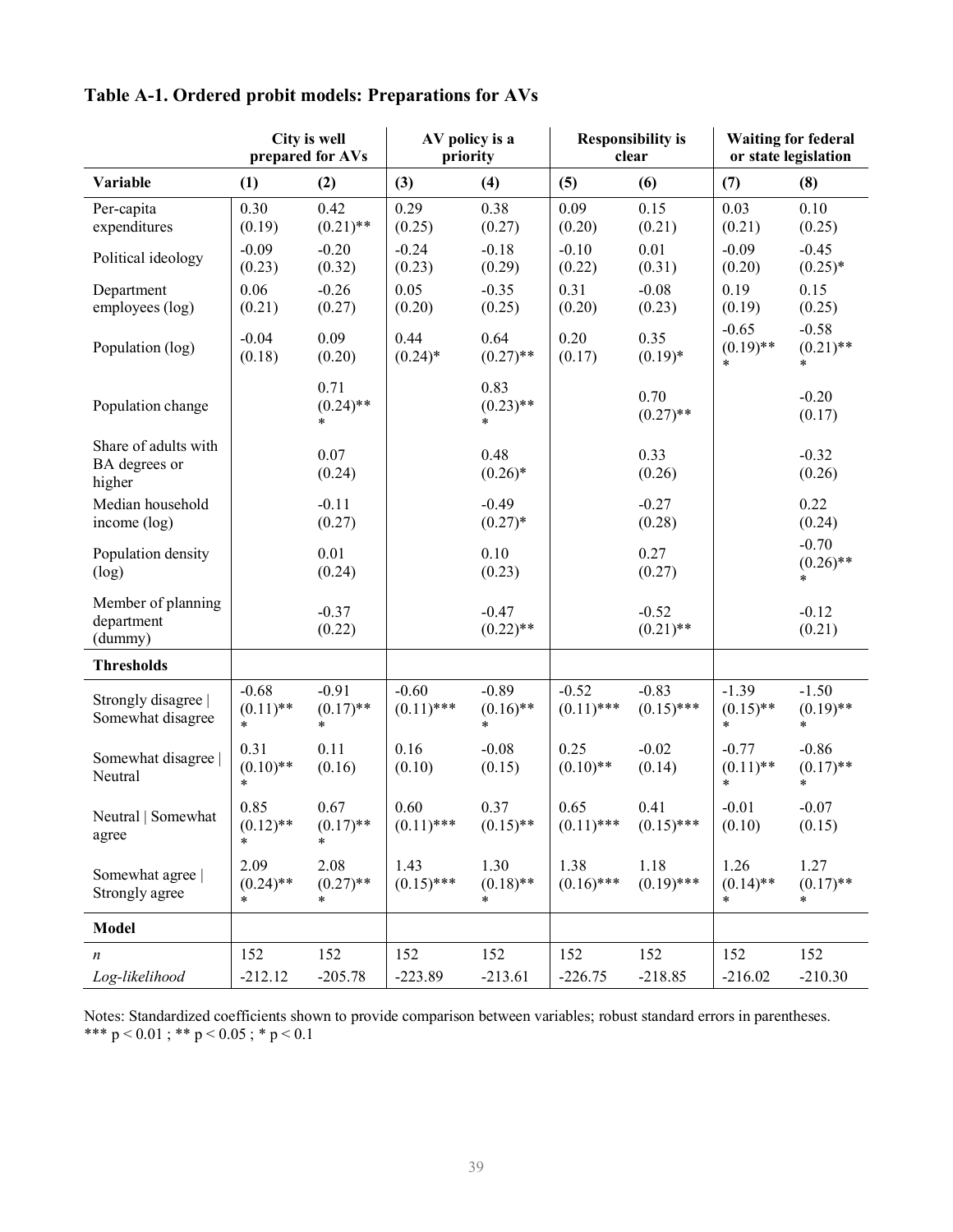|                                                 | City is well<br>prepared for AVs |              |            | AV policy is a<br>priority |          | <b>Responsibility is clear</b> | <b>Waiting for federal</b><br>or state legislation |                 |
|-------------------------------------------------|----------------------------------|--------------|------------|----------------------------|----------|--------------------------------|----------------------------------------------------|-----------------|
| <b>Variable</b>                                 | (1)                              | (2)          | (3)        | (4)                        | (5)      | $(6)$ X                        | (7)                                                | (8)             |
| Per-capita<br>expenditures                      | 0.69%                            | $0.94\%$ **  | 0.36%      | 0.46%                      | 0.13%    | 0.21%                          | 0.03%                                              | 0.07%           |
| Political ideology                              | $-0.13%$                         | $-0.28%$     | $-0.18%$   | $-0.12%$                   | $-0.08%$ | 0.01%                          | $-0.05%$                                           | $-0.27%$        |
| Department<br>employees (log)                   | 0.06%                            | $-0.27%$     | $0.04\%$   | $-0.23%$                   | 0.22%    | $-0.05%$                       | $0.06\%$                                           | 0.05%           |
| Population (log)                                | $-0.07\%$                        | 0.16%        | $0.56\%$ * | $0.74\%**$                 | 0.25%    | $0.42*$                        | $-0.42%$<br>***                                    | $-0.36%$<br>*** |
| Population change                               |                                  | 0.38%<br>*** |            | 0.25%<br>***               |          | $0.20\%**$                     |                                                    | $-0.06\%$       |
| Share of adults with<br>BA degrees or<br>higher |                                  | 0.26%        |            | $1.11\%$ *                 |          | $0.80\%$                       |                                                    | $-0.48%$        |
| Median household<br>income $(\log)$             |                                  | $-0.56%$     |            | $-1.56\%$ *                |          | $-0.88%$                       |                                                    | 0.31%           |
| Population density<br>(log)                     |                                  | $0.02\%$     |            | 0.14%                      |          | 0.40%                          |                                                    | $-0.54%$<br>*** |
| Member of planning<br>department (dummy)        |                                  | $-11.35%$    |            | $-10.11\%$<br>$***$        |          | $-11.12%$<br>$***$             |                                                    | $-1.42%$        |

**Table A-2. Average marginal effects for ordered probit models: Preparations for AVs**

Notes: Models are the same as those presented in Table A-1. Average marginal effects indicate the effects of a ten-percent increase in that variable (except for member of planning department, which is the effect of moving from not being a member to being a member) on an individual's probability of agreeing in response to each question (e.g., a 10% increase in a city's per-capita expenditures is associated with a 0.51 percentage-point increase in an official from that city agreeing about that city being well prepared for AVs). Unlike the coefficients presented in Table A-1, these are not standardized across variables and thus the magnitude of each coefficient should not be compared directly with one another. \*\*\*  $p < 0.01$ ; \*\*  $p < 0.05$ ; \*  $p < 0.1$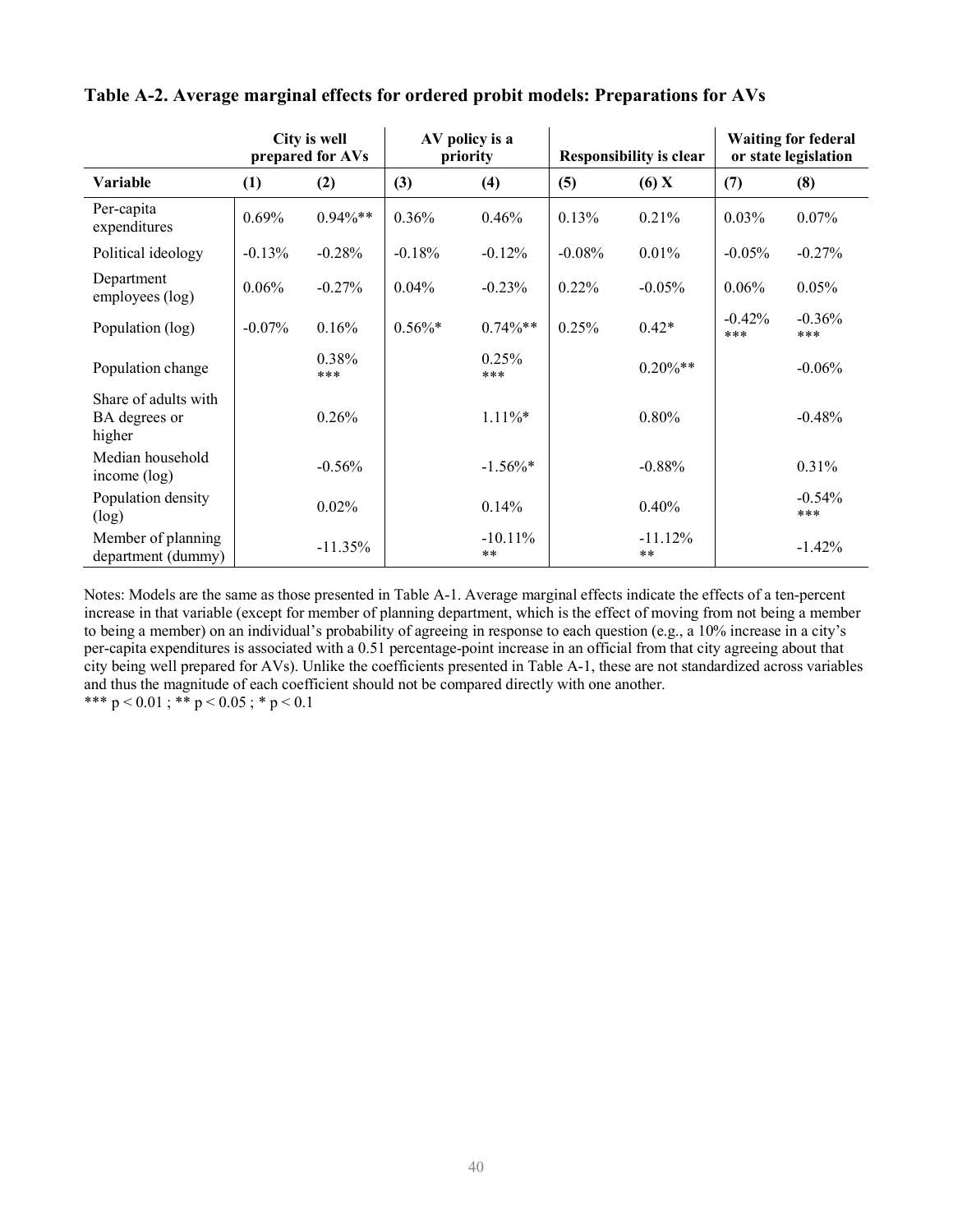|                                              | AV policy is a municipal priority |                         |                         |                         |                         | AVs should be regulated by municipality |                         |                         |                         |                         |
|----------------------------------------------|-----------------------------------|-------------------------|-------------------------|-------------------------|-------------------------|-----------------------------------------|-------------------------|-------------------------|-------------------------|-------------------------|
| Variable                                     | (1)                               | (2)                     | (3)                     | (4)                     | (5)                     | (6)                                     | (7)                     | (8)                     | (9)                     | (10)                    |
| Public opposition                            | 0.14<br>(0.22)                    | 0.19<br>(0.24)          |                         |                         | 0.14(0.25)              | 0.18<br>(0.20)                          | 0.34<br>(0.22)          |                         |                         | 0.38<br>$(0.21)$ *      |
| Bureaucratic<br>opposition                   | $-0.30$<br>(0.25)                 | $-0.21$<br>(0.28)       |                         |                         | 0.02(0.30)              | 0.30<br>(0.23)                          | 0.34<br>(0.21)          |                         |                         | 0.19<br>(0.23)          |
| Political opposition                         | $-0.69$<br>$(0.28)$ **            | $-0.89$<br>$(0.28)$ *** |                         |                         | $-0.99$<br>$(0.29)$ *** | 0.07<br>(0.26)                          | $-0.01$<br>(0.24)       |                         |                         | $-0.08$<br>(0.25)       |
| AVs pose a risk                              |                                   |                         | $-0.15$<br>(0.19)       | $-0.19$<br>(0.20)       | $-0.02(0.22)$           |                                         |                         | 0.95<br>$(0.22)$ ***    | 0.91<br>$(0.23)$ ***    | 0.83<br>$(0.23)$ ***    |
| AVs will increase<br>traffic                 |                                   |                         | 0.44<br>$(0.21)$ **     | 0.30<br>(0.22)          | 0.19(0.24)              |                                         |                         | $-0.11$<br>(0.22)       | $-0.24$<br>(0.23)       | $-0.21$<br>(0.23)       |
| AVs will reduce<br>equity                    |                                   |                         | $-0.21$<br>(0.20)       | $-0.32$<br>(0.22)       | $-0.21(0.21)$           |                                         |                         | 0.13<br>(0.21)          | 0.09<br>(0.23)          | 0.06<br>(0.22)          |
| AVs will threaten<br>environment             |                                   |                         | $-0.31$<br>(0.23)       | $-0.19$<br>(0.23)       | $-0.26(0.24)$           |                                         |                         | 0.11<br>(0.22)          | 0.21<br>(0.23)          | 0.23<br>(0.24)          |
| Population (log)                             |                                   | 0.69<br>$(0.25)$ ***    |                         | 0.60<br>$(0.29)$ **     | 0.65<br>$(0.27)$ **     |                                         | 0.48<br>$(0.20)$ **     |                         | 0.32<br>(0.20)          | 0.38<br>$(0.21)$ *      |
| Political ideology                           |                                   | $-0.13$<br>(0.29)       |                         | $-0.19$<br>(0.29)       | $-0.08(0.30)$           |                                         | 0.05<br>(0.30)          |                         | 0.11<br>(0.30)          | 0.15<br>(0.31)          |
| Population change                            |                                   | 0.83<br>$(0.24)$ ***    |                         | 0.81<br>$(0.23)$ ***    | 0.81<br>$(0.25)$ ***    |                                         | $-0.49$<br>(1.07)       |                         | $-0.66$<br>(1.13)       | $-0.43$<br>(1.17)       |
| Department<br>employees (log)                |                                   | $-0.34$<br>(0.25)       |                         | $-0.30$<br>(0.26)       | $-0.31(0.27)$           |                                         | 0.12<br>(0.23)          |                         | 0.23<br>(0.22)          | 0.23<br>(0.22)          |
| Per-capita<br>expenditures                   |                                   | 0.42<br>$(0.23)*$       |                         | 0.41<br>(0.28)          | 0.47<br>$(0.25)^*$      |                                         | 0.13<br>(0.22)          |                         | 0.08<br>(0.21)          | 0.10<br>(0.22)          |
| Share of adults with<br>BA degrees or higher |                                   | 0.50<br>$(0.26)$ *      |                         | 0.48<br>$(0.25)*$       | 0.57<br>$(0.27)$ **     |                                         | 0.11<br>(0.29)          |                         | 0.21<br>(0.28)          | 0.23<br>(0.29)          |
| Median household<br>income (log)             |                                   | $-0.51$<br>$(0.28)$ *   |                         | $-0.52$<br>$(0.27)*$    | $-0.56$<br>$(0.29)^*$   |                                         | $-0.30$<br>(0.25)       |                         | $-0.34$<br>(0.26)       | $-0.40$<br>(0.26)       |
| Population density<br>(log)                  |                                   | 0.21<br>(0.23)          |                         | 0.14<br>(0.23)          | 0.25(0.24)              |                                         | 0.45<br>$(0.23)*$       |                         | 0.44<br>$(0.24)$ *      | 0.50<br>$(0.25)^*$      |
| Member of planning<br>department (dummy)     |                                   | $-0.51$<br>$(0.22)$ **  |                         | $-0.43$<br>$(0.23)*$    | $-0.48$<br>$(0.24)$ **  |                                         | 0.10<br>(0.21)          |                         | 0.04<br>(0.21)          | 0.07<br>(0.21)          |
| <b>Thresholds</b>                            |                                   |                         |                         |                         |                         |                                         |                         |                         |                         |                         |
| Strongly disagree  <br>Somewhat disagree     | $-0.61$<br>$(0.11)$ **<br>$\ast$  | $-0.97$<br>$(0.16)$ *** | $-0.58$<br>$(0.11)$ *** | $-0.88$<br>$(0.16)$ *** | $-0.97$<br>$(0.17)$ *** | $-0.91$<br>$(0.11)$ ***                 | $-0.84$<br>$(0.15)$ *** | $-0.95$<br>$(0.13)$ *** | $-0.92$<br>$(0.15)$ *** | $-0.93$<br>$(0.16)$ *** |
| Somewhat disagree  <br>Neutral               | 0.17<br>(0.10)                    | $-0.08$<br>(0.16)       | 0.16<br>(0.10)          | $-0.06$<br>(0.16)       | $-0.05(0.16)$           | $-0.20$<br>$(0.10)$ **                  | $-0.10$<br>(0.14)       | $-0.22$<br>$(0.11)$ **  | $-0.17$<br>(0.14)       | $-0.17$<br>(0.15)       |
| Neutral   Somewhat<br>agree                  | 0.62<br>$(0.11)$ **<br>$\ast$     | 0.43<br>$(0.16)$ ***    | 0.60<br>$(0.11)$ ***    | 0.43<br>$(0.16)$ ***    | 0.48<br>$(0.17)$ ***    | 0.20<br>$(0.10)$ **                     | 0.31<br>$(0.14)$ **     | 0.19<br>$(0.10)*$       | 0.27<br>$(0.14)^*$      | 0.28<br>$(0.14)$ **     |
| Somewhat agree  <br>Strongly agree           | 1.45<br>$(0.15)$ **<br>*          | 1.42<br>$(0.19)$ ***    | 1.37<br>$(0.15)$ ***    | 1.34<br>$(0.20)$ ***    | 1.46<br>$(0.20)$ ***    | 1.07<br>$(0.12)$ ***                    | 1.22<br>$(0.18)$ ***    | 1.13<br>$(0.14)$ ***    | 1.25<br>$(0.19)$ ***    | 1.29<br>$(0.18)$ ***    |
| Model                                        |                                   |                         |                         |                         |                         |                                         |                         |                         |                         |                         |
| $\boldsymbol{n}$                             | 157                               | 152                     | 153                     | 148                     | 148                     | 175                                     | 153                     | 153                     | 148                     | 148                     |
| Log-likelihood                               | $-230.37$                         | $-201.72$               | $-231.84$               | $-205.03$               | $-194.56$               | $-272.26$                               | $-226.37$               | $-227.41$               | $-211.57$               | $-208.87$               |

#### **Table A-3. Ordered probit models: Do expected local opposition and perceptions of negative impacts from AVs impact policy making?**  $\overline{1}$

Notes: Standardized coefficients shown to provide comparison between variables; robust standard errors in parentheses. \*\*\*  $p < 0.01$ ; \*\*  $p < 0.05$ ; \*  $p < 0.1$